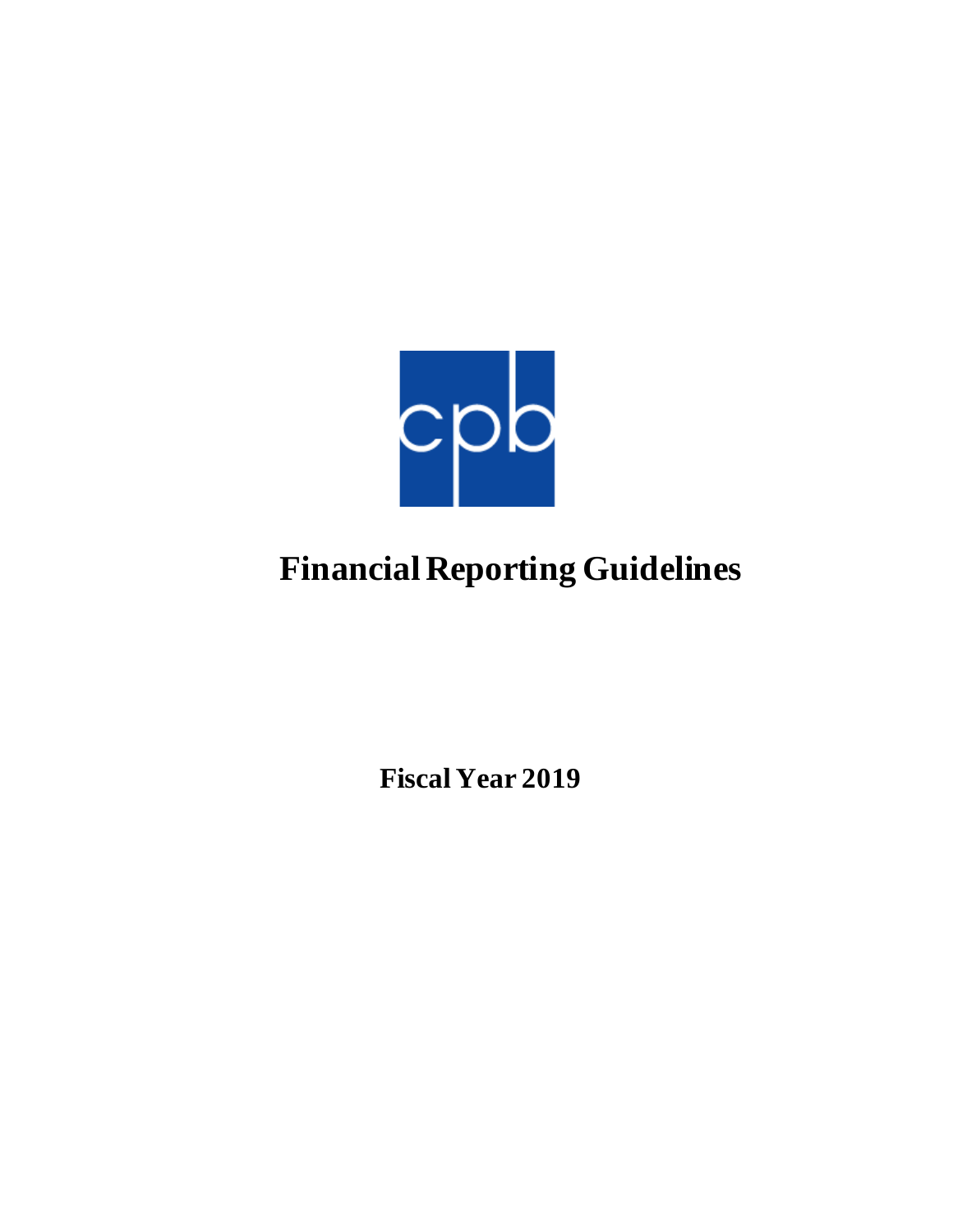## TABLE OF CONTENTS

|                | <b>Part I</b> – Financial Statements                                                   |  |
|----------------|----------------------------------------------------------------------------------------|--|
| I.             |                                                                                        |  |
| II.            |                                                                                        |  |
| III.           |                                                                                        |  |
| Part II - NFFS |                                                                                        |  |
| I.             |                                                                                        |  |
| II.            |                                                                                        |  |
| III.           |                                                                                        |  |
| IV.            |                                                                                        |  |
| V.             |                                                                                        |  |
| VI.            |                                                                                        |  |
| VII.           |                                                                                        |  |
| VIII.          | NFFS from In-kind Contributions Combined with Exchange Transactions or Payments15      |  |
| IX.            | NFFS from In-kind Contributions: Educational Television and Radio Programs and Related |  |
|                |                                                                                        |  |
| X.             |                                                                                        |  |
| XI.            |                                                                                        |  |
| XII.           |                                                                                        |  |
| XIII.          |                                                                                        |  |
| XIV.           |                                                                                        |  |
| XV.            |                                                                                        |  |
| XVI.           |                                                                                        |  |
|                | Part III – AFR and FSR Line Item Instructions                                          |  |
|                |                                                                                        |  |
|                |                                                                                        |  |
|                |                                                                                        |  |
|                |                                                                                        |  |
|                |                                                                                        |  |
|                |                                                                                        |  |
|                |                                                                                        |  |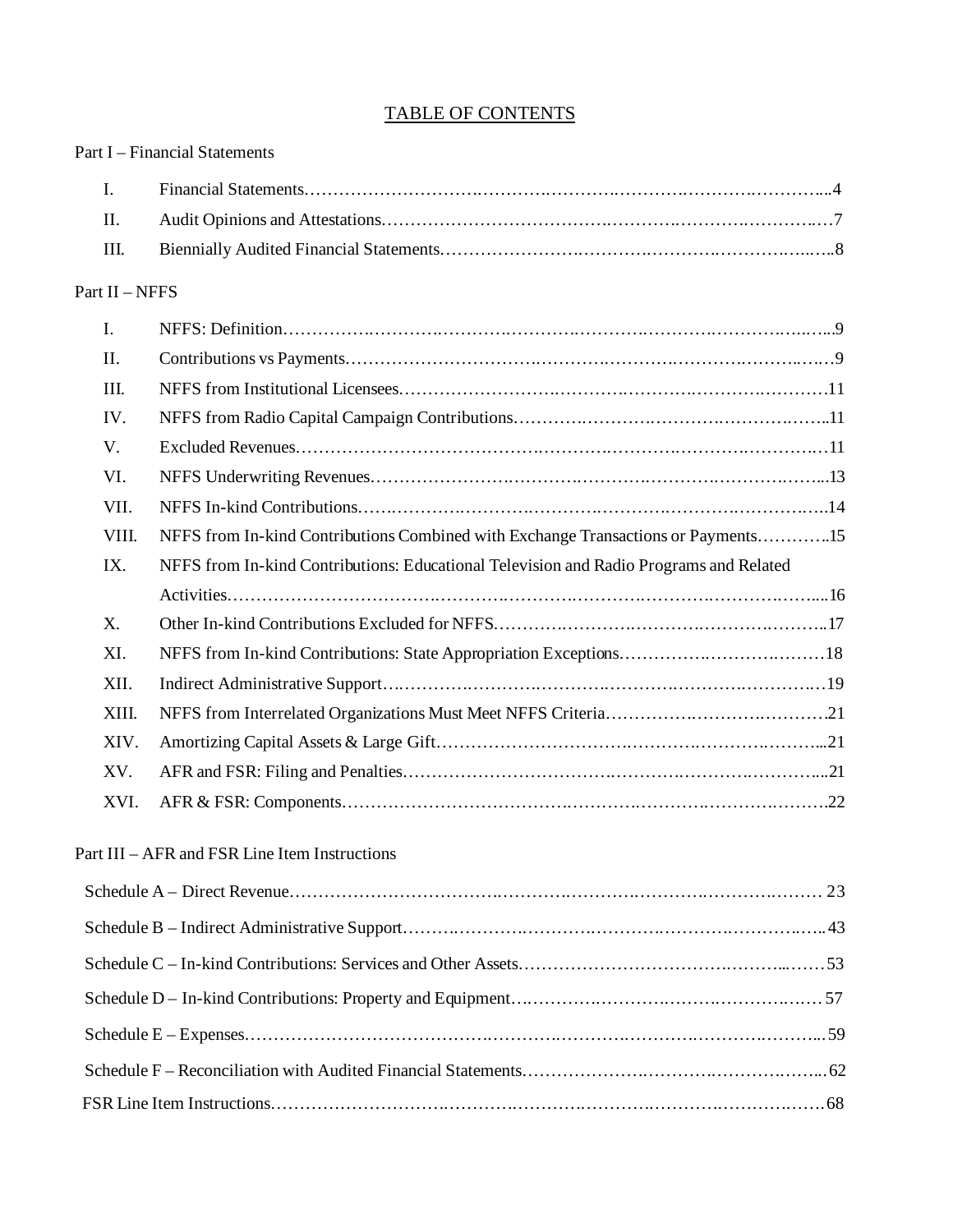

## **Corporation for Public Broadcasting**

Financial Reporting Guidelines for Preparing 2019 Financial Reports November 2019

A portion of each Community Service Grant (CSG) is calculated on the recipient's non-federal financial support (NFFS). NFFS is defined in the Communications Act of 1934, 47 U.S.C. §396, et seq. (Communications Act or Act), and recipients report their NFFS to CPB using either an Annual Financial Report (AFR) or an annual Financial Summary Report (FSR). CPB reviews each report using the recipient's audited financial statements, or unaudited if allowed by CPB, to verify NFFS reported. These Financial Reporting Guidelines (Guidelines) describe the required components of the audited or unaudited financial statements in Part I, explain what a recipient may report as NFFS in Part II, and detail instructions on how to complete the AFR and FSR in Part III.

If a desk review or audit by CPB's Office of Inspector General or a representative reveals any errors in the CSG recipient's AFR or FSR, CPB may require the recipient to correct the errors and return any resulting CSG overpayment. Furthermore, under th[e CSG Non-Compliance Policy](https://www.cpb.org/stations/non-compliance), misreporting may subject the CSG recipient to financial penalties.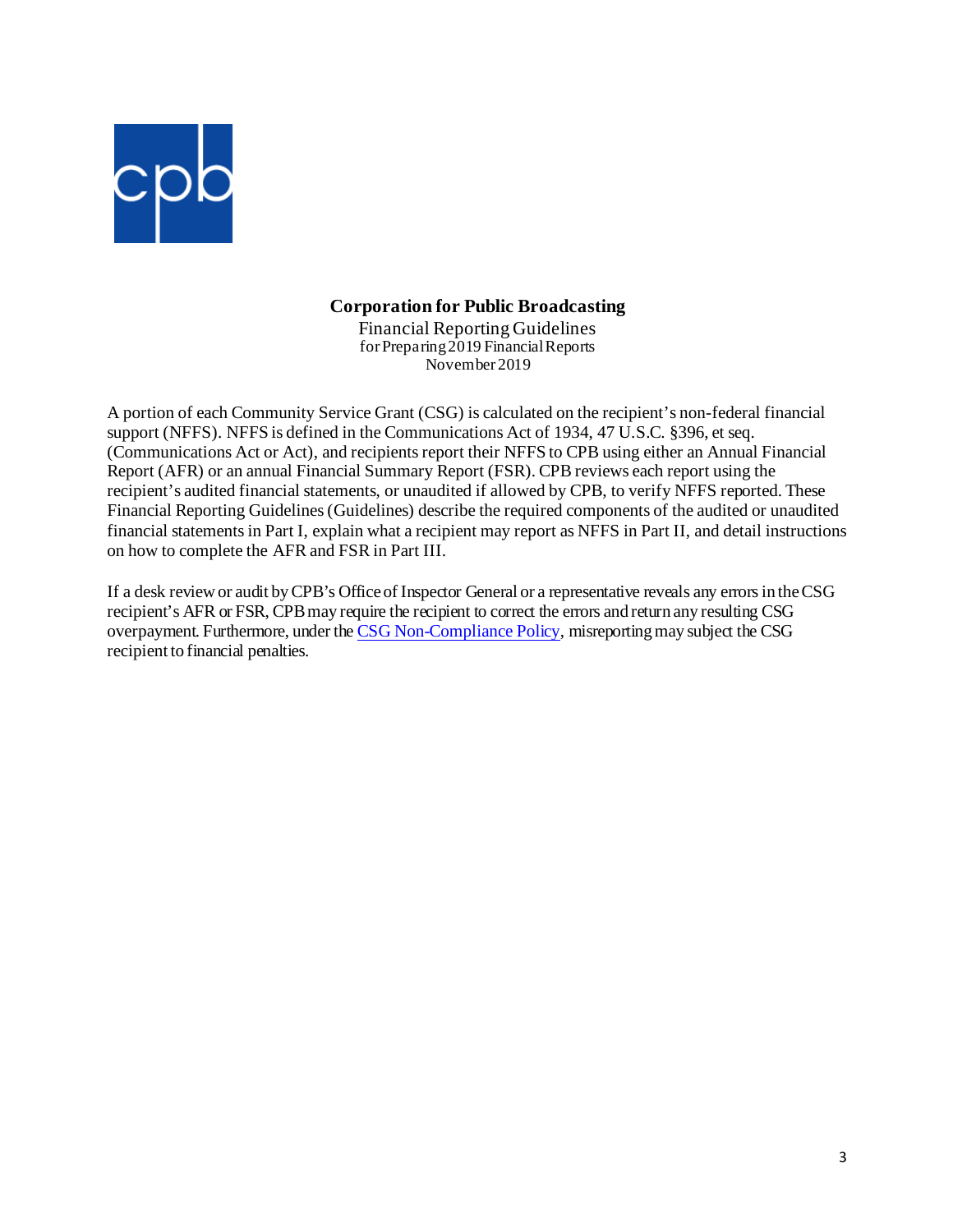## **PART I – Financial Statements**

## **I. Financial Statements**

## A. Overview

CSG recipients must submit their annual financial statements to CPB. Those that file an AFR must provide CPB with their annual comparative audited financial statements. Radio recipients in CSG Levels A and B with total station revenues of less than \$300,000 that file an FSR may provide either an audited or unaudited financial statement<sup>[1](#page-3-0)</sup>. CSG recipients that request and receive permission from CPB may submit financial statements that are not comparative for a year, if the following year they submit comparative statements. CSG recipients may elect to submit a biennially audited financial statement (see below).

The recipient's independent accountant, defined below, must submit its audited financial statements to CPB through its Integrated Station Information System, and recipients providing unaudited statements must email them to CPB at csg@CPB.org.

#### B. Definition of an Independent Accountant

CSG recipients required to provide CPB with their audited financial statement must undergo an annual audit by an Independent Accountant, i.e. a certified<sup>[2](#page-3-1)</sup> public accountant (CPA)<sup>[3](#page-3-2)</sup> or independent licensed public accountant certified or licensed by a regulatory authority of the state<sup>4</sup> in which the CSG recipient is located (collectively IA). An IA may be the following:

- 1. an IA firm or a sole practitioner;
- 2. an IA who donates his or her services to the CSG recipient;
- 3. an IA who works for an independentstate audit agency directed by a person who is:
	- i. elected by the citizens of the state;
	- ii. elected or appointed by and reporting to the state legislature or a committee thereof; or
	- iii. appointed by the governor and confirmed by and reporting to the state legislature;
- 4. an IA, who is an internal auditor employed within the licensee's organization, provided he is not responsible for nor involved in the CSG recipient's accounting operations, or developing any factors used to determine Indirect Administrative Support (IAS).

 $1 \text{ } $396 \text{ (l)(B)(ii)(II)}.$ 

<span id="page-3-1"></span><span id="page-3-0"></span><sup>&</sup>lt;sup>2</sup> Certification by the American Institute of Certified Public Accountants (AICPA).

<span id="page-3-3"></span><span id="page-3-2"></span><sup>&</sup>lt;sup>3</sup> To conduct audits, a CPA must be licensed by the state Board of Accountancy where the CSG recipient is located.  $4 \text{ §}396 \text{ (l)}(3)(B)$ (ii).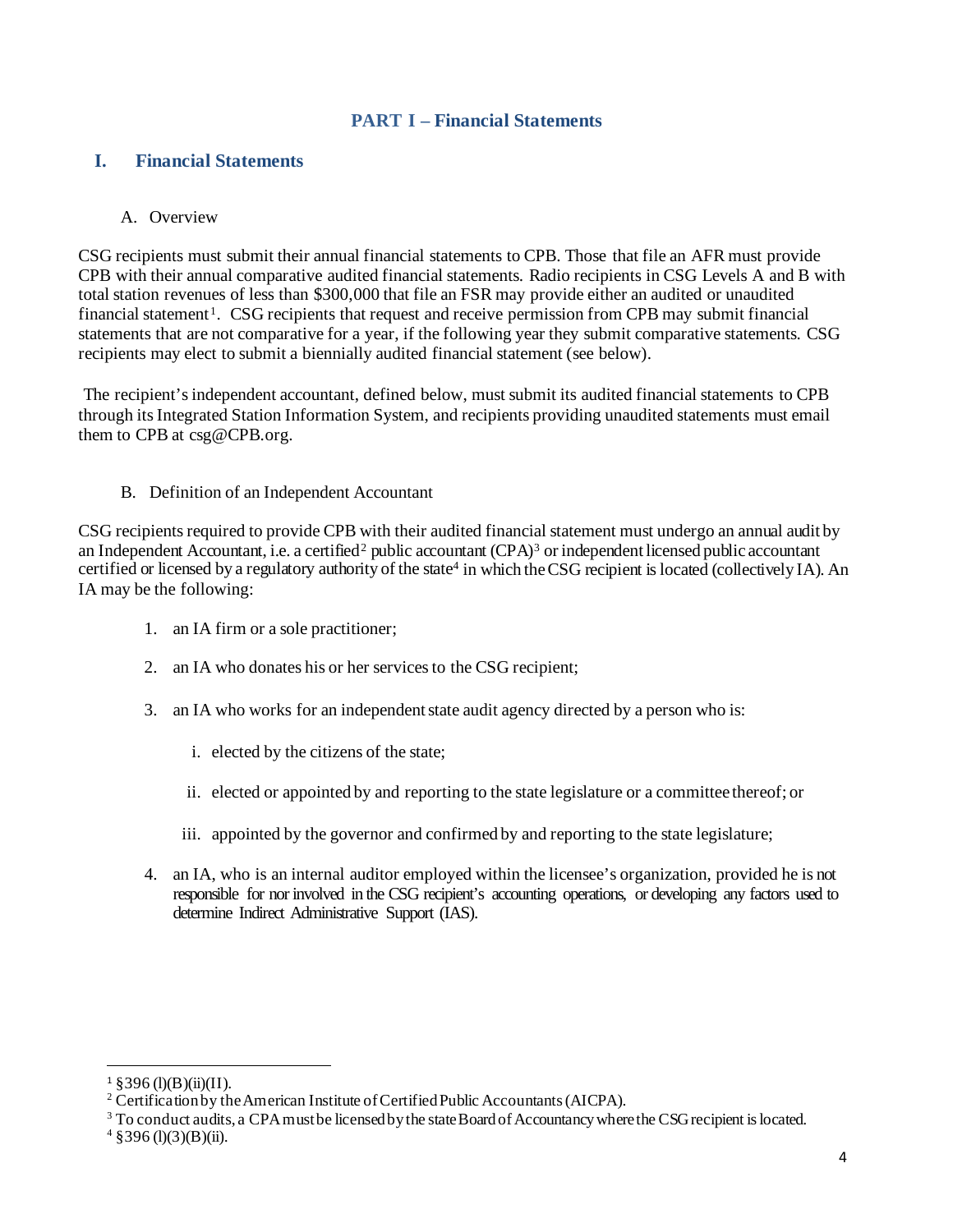## C. IA's Qualification Statement

The following IAs must complete the Accountants Qualification Statement in CPB's Integrated Station Information System when submitting the CSG recipient's financial information to CPB.

- 1. auditors employed by a state audit agency; or
- 2. internal auditors.
- D. Financial Statement Requirements

When preparing their financial statements, CSG recipients must comply with Generally Accepted Accounting Principles (GAAP) and the [Principles of Accounting,](https://www.cpb.org/stations/principles/) May 2005, or the most current edition. In the event of a conflict, GAAP will control.

The recipient must use the revenues and expenses in its financial statement for the corresponding year's AFR or FSR. The AFR and FSR covers a 12-month period unless the recipient changes its fiscal year. If this change prevents the recipient from meeting the minimum NFFS set forth in the applicable year's General Provisions, the recipient may request that CPB waive the requirement for that year<sup>[5](#page-4-0)</sup>.

Joint licensees must maintain separate accountsfor each CSG recipient. They may provide CPB with a financial statement that combines the financial information of two or more of those recipients as long as a supplemental schedule is attached showing a breakdown of the revenues and expenses attributed to each recipient. It is the CSG recipient's responsibility to ensure that the information on the supplemental schedule is accurate and that its IA conducts transaction tests that allow it to express an opinion on the supplemental schedule and provide the NFFS attestation.

A CSG recipient that consolidates its financial statement with another entity as a financially interrelated organization pursuant to GAAP must comply with the applicable requirements in *AICPA SOP 94-3, Reporting of Related Entities by Not-for-Profit Organizations(issued September1994)* and GASBS No. 39, *Determining WhetherCertain Organizations Are Component Units, an Amendment to GASB StatementNo. 14, May 2002*.

<span id="page-4-0"></span><sup>&</sup>lt;sup>5</sup> Submit the request to:  $csg@cpb.org$ .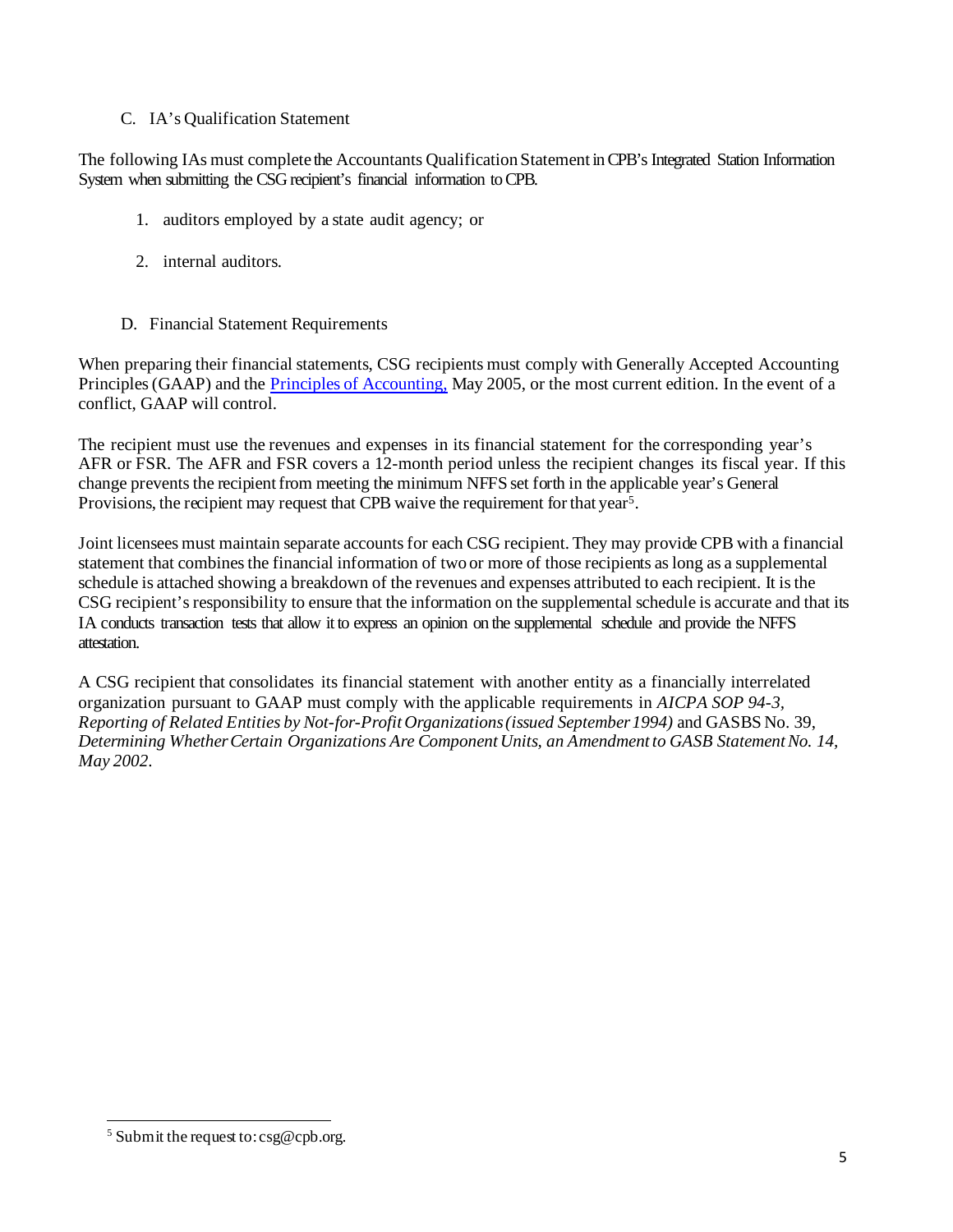Below is a summary of the information that must be included in the CSG recipient's audited financial statement.

| <b>Audited Financial Statement</b>                                                                                              |                                                   |                                                  |                                                                                                      |  |
|---------------------------------------------------------------------------------------------------------------------------------|---------------------------------------------------|--------------------------------------------------|------------------------------------------------------------------------------------------------------|--|
| <b>Required Information</b>                                                                                                     | GASB <sup>6</sup><br>State & Local<br>Governments | <b>GASB</b><br>Public Colleges &<br>Universities | FASB <sup>7</sup><br>Non-profit Community<br>Organizations & Private<br>Colleges and<br>Universities |  |
| IA's Report - original signature on auditor's<br>letterhead                                                                     | $\sqrt{}$                                         | V                                                | $\sqrt{ }$                                                                                           |  |
| Management Discussion and Analysis                                                                                              | N                                                 | V                                                |                                                                                                      |  |
| Statement of Net Assets <i>i.e.</i> Balance Sheet                                                                               |                                                   | V                                                |                                                                                                      |  |
| <b>Statement of Financial Position</b>                                                                                          |                                                   |                                                  | $\mathcal{N}$                                                                                        |  |
| <b>Statement of Activities</b>                                                                                                  |                                                   |                                                  | $\sqrt{ }$                                                                                           |  |
| <b>Statement of Cash Flows</b>                                                                                                  |                                                   | V                                                | $\mathcal{N}$                                                                                        |  |
| Notes to Financial Statements                                                                                                   | V                                                 | V                                                | $\mathcal{L}$                                                                                        |  |
| Statement of Functional Expenses <sup>8</sup>                                                                                   | Optional <sup>9</sup>                             | Optional                                         | $\mathcal{N}$                                                                                        |  |
| Statement of Revenues, Expenses and Changes in<br><b>Fund Net Assets</b>                                                        | V                                                 | V                                                |                                                                                                      |  |
| Government-wide (GW) Financial Statements:<br><b>Statement of Net Assets</b>                                                    | $\sqrt{}$                                         |                                                  |                                                                                                      |  |
| <b>GW</b> Financial Statements:<br><b>Statement of Activities</b>                                                               | $\sqrt{}$                                         |                                                  |                                                                                                      |  |
| Fund Financial Statements (FFS): Balance Sheet-<br>Government Fund (GF)                                                         | $\sqrt{}$                                         |                                                  |                                                                                                      |  |
| FFS, Reconciliation of GF Balance Sheet to GW<br><b>Statement of Activities</b>                                                 | V                                                 |                                                  |                                                                                                      |  |
| FFS Statement of Revenues, Expenditures and<br>Changes in Fund Balances GF                                                      | V                                                 |                                                  |                                                                                                      |  |
| FFS Reconciliation of GF Statement of Revenues.<br>Expenses and Changes in Fund Balance to GW<br><b>Statement of Activities</b> |                                                   |                                                  |                                                                                                      |  |

<span id="page-5-0"></span><sup>6</sup> Governmental Accounting Standards Board.

<span id="page-5-1"></span><sup>7</sup> Financial Accounting Standards Board.

<sup>8</sup> Required beginningfiscal year December 15, 2017, per *Accounting Standards Update (ASU) 2016-14.*

<span id="page-5-3"></span><span id="page-5-2"></span><sup>&</sup>lt;sup>9</sup> Optional but encouraged.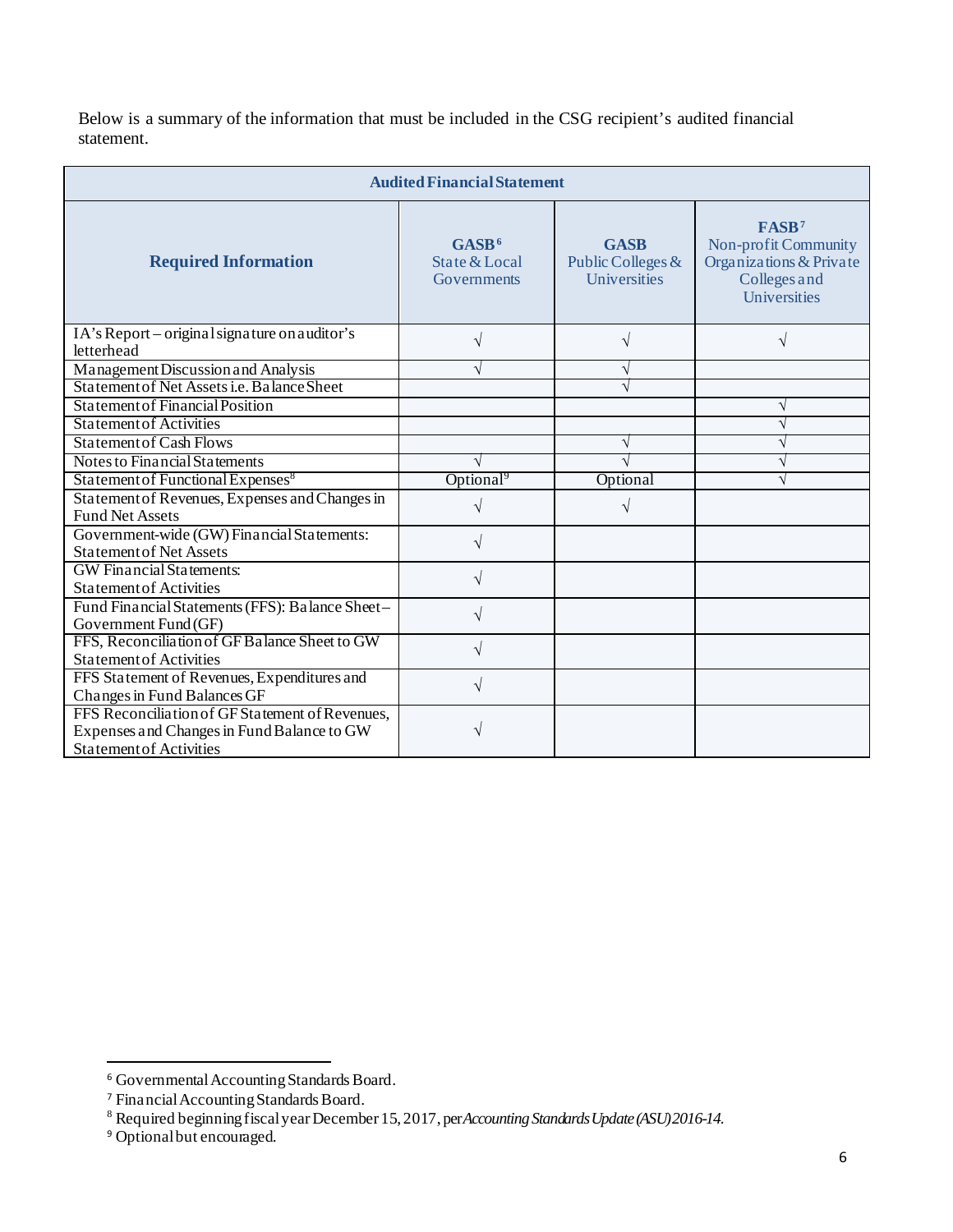Unaudited financial statements must include the information in the table below.

| <b>Required Information</b>                         | <b>FASB</b> | <b>GASB</b> |
|-----------------------------------------------------|-------------|-------------|
| <b>Statement of Financial Position</b>              |             |             |
| Statement of Activities                             |             |             |
| <b>Statement of Cash Flows</b>                      |             |             |
| Statement of Net Assets and/or Balance Sheet        |             |             |
| Statement of Revenues, Expenses & Changes in (Fund) |             |             |
| <b>Net Assets</b>                                   |             |             |
| Notes to Financial Statements                       | Optional    | Optional    |
| Statement of Functional Expenses                    | Optional    | Optional    |
| Management's Discussion & Analysis                  |             | Optional    |

## **II. Audit Opinions and NFFS Attestation**

## A. Audit Opinions

In addition to examining the CSG recipient's financial statement, the IA must also review its accounting system and related internal controls to ensure that the recipient's records are sufficient to provide one of the following opinions.

- 1. UnmodifiedOpinion. An unmodified (Note: per Bill T.) opinion statesthat the financial statements present fairly, in all material respects, the financial position, results of operations and cash flows of the entity in conformity with GAAP. This opinion may include instances where explanatory language is added to the auditor's standard report.
- 2. Qualified Opinion. A qualified opinion states that, except for the effects of the matter(s) to which the qualification relates, the financial statements present fairly, in all material respects, the financial position, results of operationsand cash flows of the entity in conformitywith GAAP.
- 3. Adverse Opinion. An adverse opinion statesthat the financialstatements do not presentfairly the financial position, results of operations or cash flows of the entity in conformitywith GAAP.
- 4. Disclaimer of Opinion. A disclaimer of opinion statesthat the auditor does not express an opinion on the financial statements.

If CPB identifies persistent errors in a CSG recipient's AFR or FSR, CPB reserves the right to reject the recipient's NFFS and require the recipient engage a new IA.

B. NFFS Attestation

The IA must conduct an attest examination of the CSG recipient's AFR or FSR<sup>10</sup> in accordance with attestation standards established by AICPA and attest to the reliability of amounts reported therein as NFFS. The examination must include tests to determine whether the amounts reported are in accordance with the Guidelines; for example, whether:

<span id="page-6-0"></span><sup>&</sup>lt;sup>10</sup> Except radio stations exempted in the General Provisions.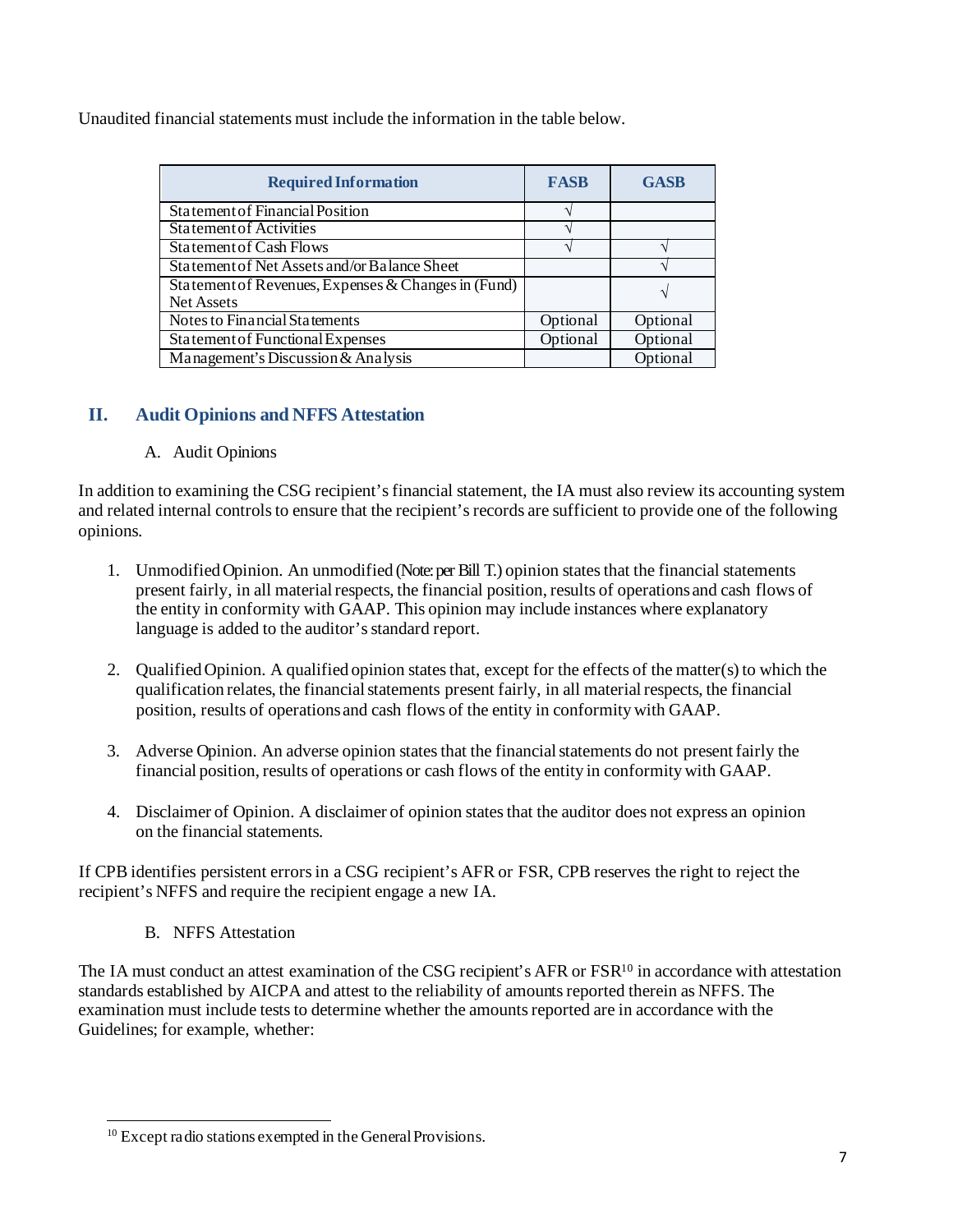- 1. the amounts reported as NFFS are accurate;
- 2. cash receipts were properly recorded;
- 3. the allocation methodsselected for calculating IAS distribute costsin proportionsreasonably consistent with the nature and extent of the station's use of its licensee's resources;
- 4. the indirect costs reported exclude the licensee costs that do not directly benefit the CSG recipient's operations; and
- 5. the valuation and documentation of in-kind contributions are accurate.

The IA must submit the attestation to CPB by executing the AFR or FSR Signature Page in the Integrated Station Information System.

Alternatively, the IA may submit the attestation on its letterhead as long as the attestation language is consistent with that on the Signature Page and a PDF attachment of the attestation is uploaded, upon execution, into CPB's Integrated Station Information System.

## **III. Biennially Audited Financial Statements**

Most CSG recipients choose to provide CPB with their annual audited financial statement, which CPB uses to verify their NFFS, to safeguard against underreporting NFFS. However, the Act permits recipients to file audited financial statement biennially<sup>11</sup>, i.e. the audited financial statements must cover the current and prior unaudited year.

Those filing biennially must do so in odd-numbered years and notify CPB using the form titled "Election to File Audited Financial Statements Biennially" in CPB's Integrated Station Information System. If the audit finds that the prior year's NFFS was overstated and its CSG overpaid, CPB will recover the funds by adjusting the recipient's current year NFFS accordingly. If the audit finds that the prior year's NFFS was understated, CPB cannot make a retroactive adjustment to compensate the recipient for the understated CSG because CPB distributes 100% of available funds each year, i.e. there are no reserved funds from prior year appropriations.

**Example:** At the close of its FY 2019 fiscal year, a public radio station located in Indiana elected to file its audited financial statements biennially. Therefore, its CSG was calculated using unaudited numbers. The following year when the its IA audited its FY 2019 and 2020 financial statements, it found that the station overreported its NFFS in 2019 by \$150. To correct this, the station's 2020 NFFS must be reduced by \$150, as shown in Example A in the table below.

However, if the audit found that the station underreported its 2019 NFFS by \$90, as shown below in Example B, the station will not be able to make an adjustment for the understatement, because CPB has already distributed those funds.

| <b>Example</b> | <b>Unaudited</b><br><b>NFFS</b> | <b>Audited</b> | <b>2020 NFFS</b><br><b>ADJ</b> |
|----------------|---------------------------------|----------------|--------------------------------|
|                | \$710                           | \$560          | \$150                          |
|                | \$710                           | \$800          | \$0                            |

<span id="page-7-0"></span> $11 \text{ } $396(1)(3)(B)(ii).$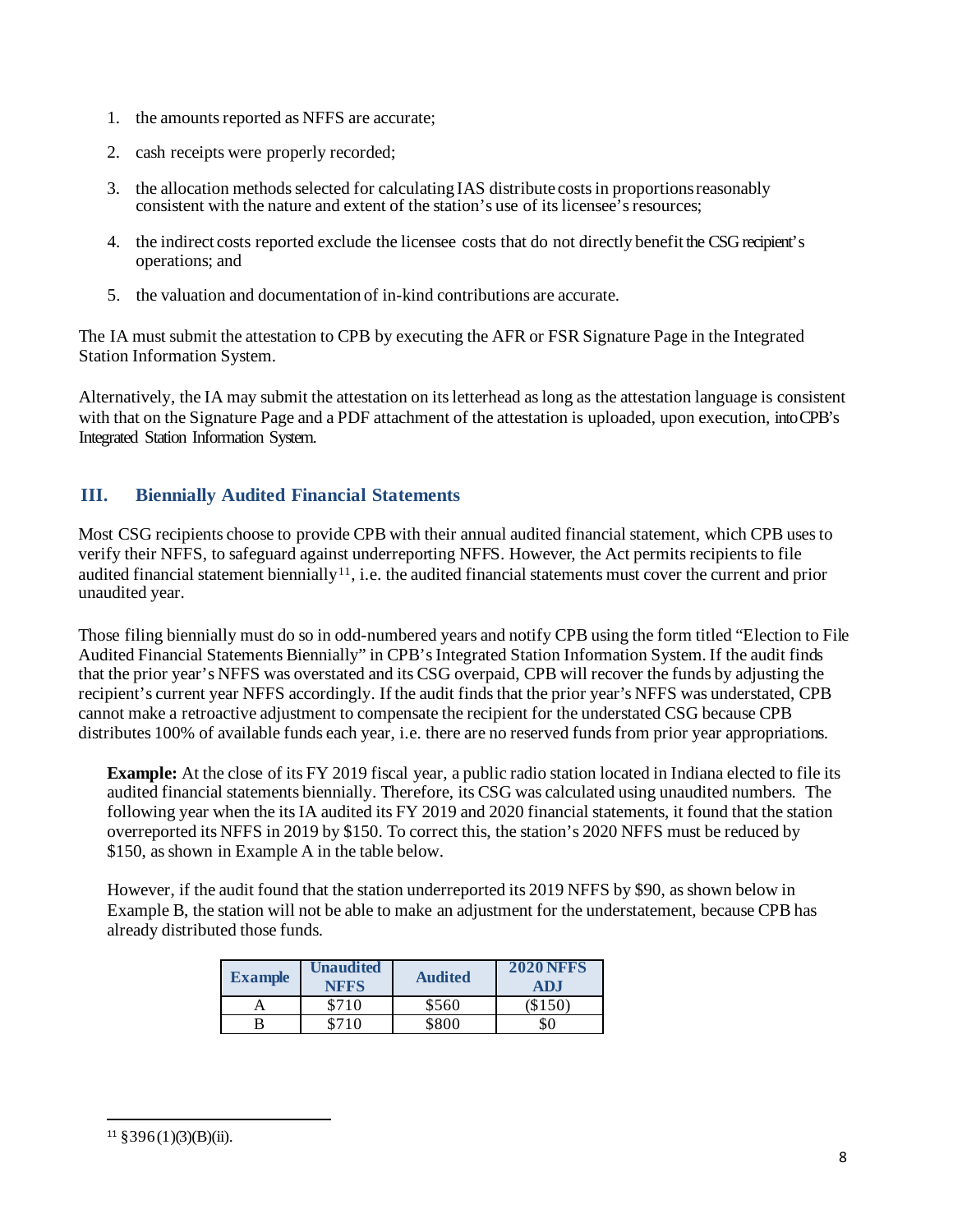## **PART II: NFFS**

## **I. NFFS: Definition**

*NFFS is the total value of cash and the fair market value of property and services (including, to the extent provided in the second sentence of this paragraph, the personal services of volunteers) received—*

- *A. as gifts, grants, bequests, donations, or other contributions for the construction or operation of noncommercial educational broadcast stations, or for the production, acquisition, distribution, or dissemination of educational television or radio programs, and related activities, from any source other than: (i) the United States or any agency or instrumentality of the United States; or (ii) any public broadcasting entity; or*
- *B. as gifts, grants, donations, contributions, or payments from any State, or any educational institution, for the construction or operation of noncommercial educational broadcast stations or for the production, acquisition, distribution, or dissemination of educational television or radio programs, or payments in exchange for services or materials with respect to the provision of educational or instructional television or radio programs. Such term includes the fair market value of personal services of volunteers, as computed using the valuation standards established by the Corporation, but only, with respect to such an entity in a fiscal year, to the extent that the value of the services does not exceed 5 percent of the total non-Federal financial support of the entity in such fiscal year.* 47 U.S.C §397 (9)

Neither CPB nor its Board of Directors may change the definition of NFFS, but the Board may adopt policies that identify the types of NFFS revenues that CPB will recognize when determining the amount of a CSG. The policies are typically the result of a CPB consultation with representatives from the public broadcasting system $12$ .

## **II. Contribution vs. Payment**

Revenues are either a contribution or a payment, and must meet the recipient, form, source, and purpose criteria below to be reported as NFFS.

- **A. Contribution.** A contribution is a gift, grant, bequest, donation or appropriation (i.e. the form criterion). For a contribution to be reported as NFFS, it must meet the following criteria.
	- 1. **Recipient.** The contribution must be unconditionally provided to the CSG recipient. This includes contributions made indirectly, if Constructively Received<sup>[13](#page-8-1)</sup>.
	- 2. **Source.** The contribution may be from any source except the United States, any agency or instrumentality of the United States (i.e. the federal government), or a public broadcasting entity.

Funds are considered federal if they are provided by the federal governmentor any agency or instrumentality of the federal government to:

i. the CSG recipient directly or indirectly, if Constructively Received; and

<span id="page-8-0"></span><sup>&</sup>lt;sup>12</sup> 47 U.S.C § 396 (k)(6)(B).<br><sup>13</sup> Defined in Section VI.

<span id="page-8-1"></span>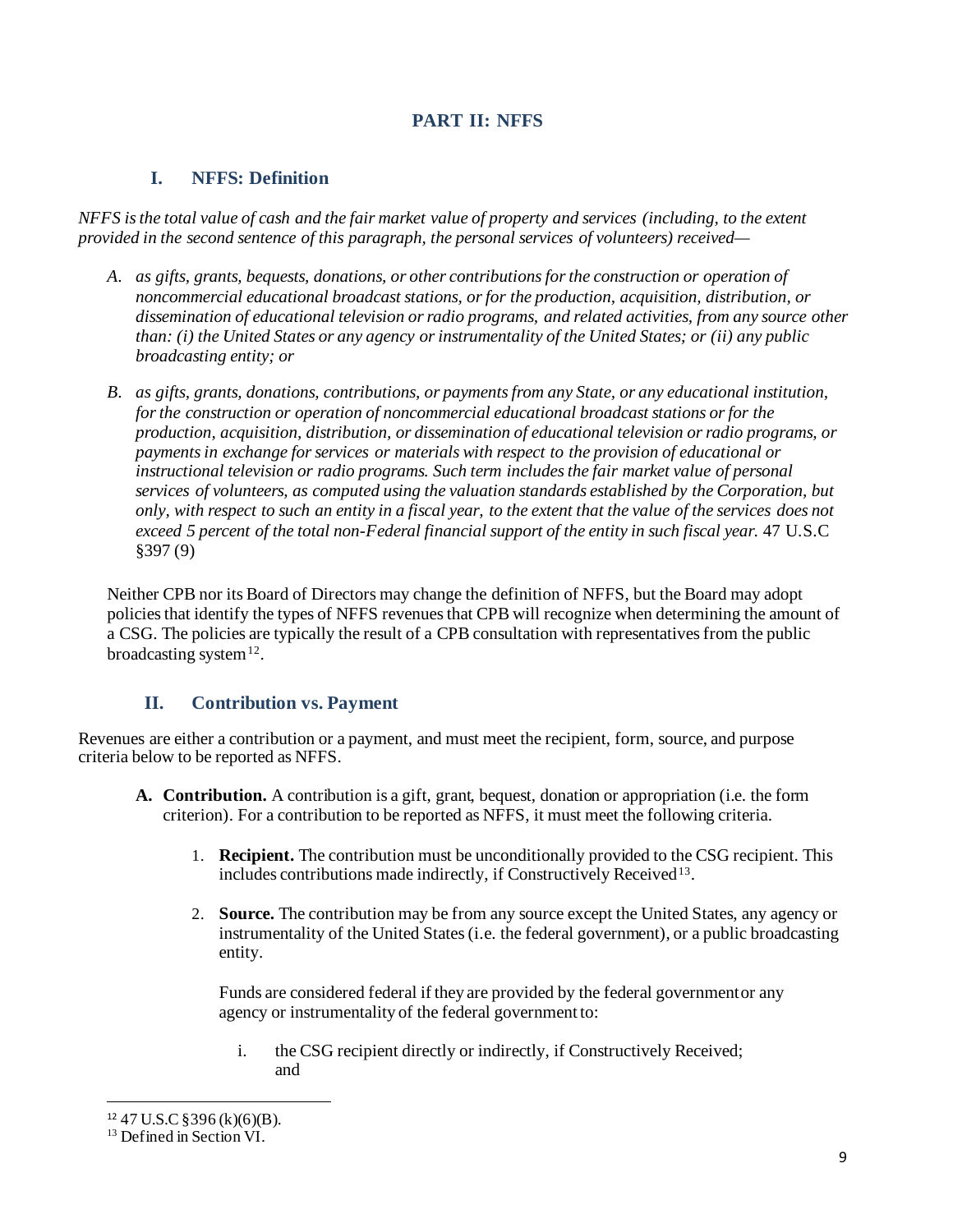- ii. a non-federal organization that, in turn, provides the funds to a CSG recipient, with the stipulation that the funds retain their federal character when passed to other parties<sup>14</sup>; and
- 3. **Purpose.** The contribution must be provided to the CSG recipient to construct or operate a noncommercial educational broadcast station<sup>15</sup>, or for the production, acquisition, distribution or dissemination of educational television or radio programs and related activities.
- **B. Payment.** A payment is a reciprocal transfer of cash, goods and/or services (e.g. exchange transaction) and may be reported as NFFS, if it meets the criteria below.
	- 1. **Recipient:** Public broadcasting entity or an organization that receives the revenue on its behalf.
	- 2. **Form:** The payment must be in the form of an appropriation or contract payment.
	- 3. **Source:** The payment must be made by a state  $16$  or any educational institution.
	- 4. **Purpose.** The payment must be in exchange for services or materials with respect to the provision of educational or instructional television or radio programs.
- **C. Summary of Requirements: Contributions and Payments.** Below is a summary of the requirements that revenues must meet to qualify as NFFS.

|                                                                    | <b>Contributions</b>                                                                                                                                                                                                        | <b>Payments &amp; Exchange Transactions</b>                                                                                                                                                            |  |
|--------------------------------------------------------------------|-----------------------------------------------------------------------------------------------------------------------------------------------------------------------------------------------------------------------------|--------------------------------------------------------------------------------------------------------------------------------------------------------------------------------------------------------|--|
| Recipient                                                          | Public broadcasting entity or an organization that<br>receives the revenue on its behalf $17$ .                                                                                                                             | Public broadcasting entity or an<br>organization that receives the revenue on<br>its behalf.                                                                                                           |  |
| Gifts, grants, bequests, donations, and<br>Form<br>appropriations. |                                                                                                                                                                                                                             | An appropriation or contract payment.                                                                                                                                                                  |  |
| <b>Source</b>                                                      | Any source except the federal government or a<br>public broadcasting entity.                                                                                                                                                | State or local government or a gency<br>thereof, or an educational institution.                                                                                                                        |  |
| <b>Purpose</b>                                                     | Construction or operation of a noncommercial,<br>educational broadcast station; or<br>the production, acquisition, distribution, or<br>dissemination of educational television or radio<br>programs and related activities. | Cash, goods and/or services the CSG<br>recipient received, in exchange for<br>services or materials with respect to the<br>provision, of educational or instructional<br>television or radio programs. |  |

<span id="page-9-0"></span><sup>&</sup>lt;sup>14</sup> Federal funds rarely lose their federal character, even when they pass through an intermediary organization to a CSG recipient. To lose their federal character, federal funds must be provided to the original recipient without any restrictions on their use, and the original recipient cannot be required to report back to the provider for any reason. If there areany questions as to whether the funds are federal, please contact the appropriator or grantor. When revenues provided to the CSG recipient are from federal and non-federal sources, the non-federal portion may be reported as NFFS.

<span id="page-9-1"></span><sup>&</sup>lt;sup>15</sup> Capital contributions to television stations are excluded, Part II, Section V.

<span id="page-9-2"></span><sup>16</sup> State includes a municipality, public schools, and Native American Tribes, as defined in the applicable year's General Provisions.

<span id="page-9-3"></span><sup>17</sup> Constructive Receipt defined in Part II, Section VI.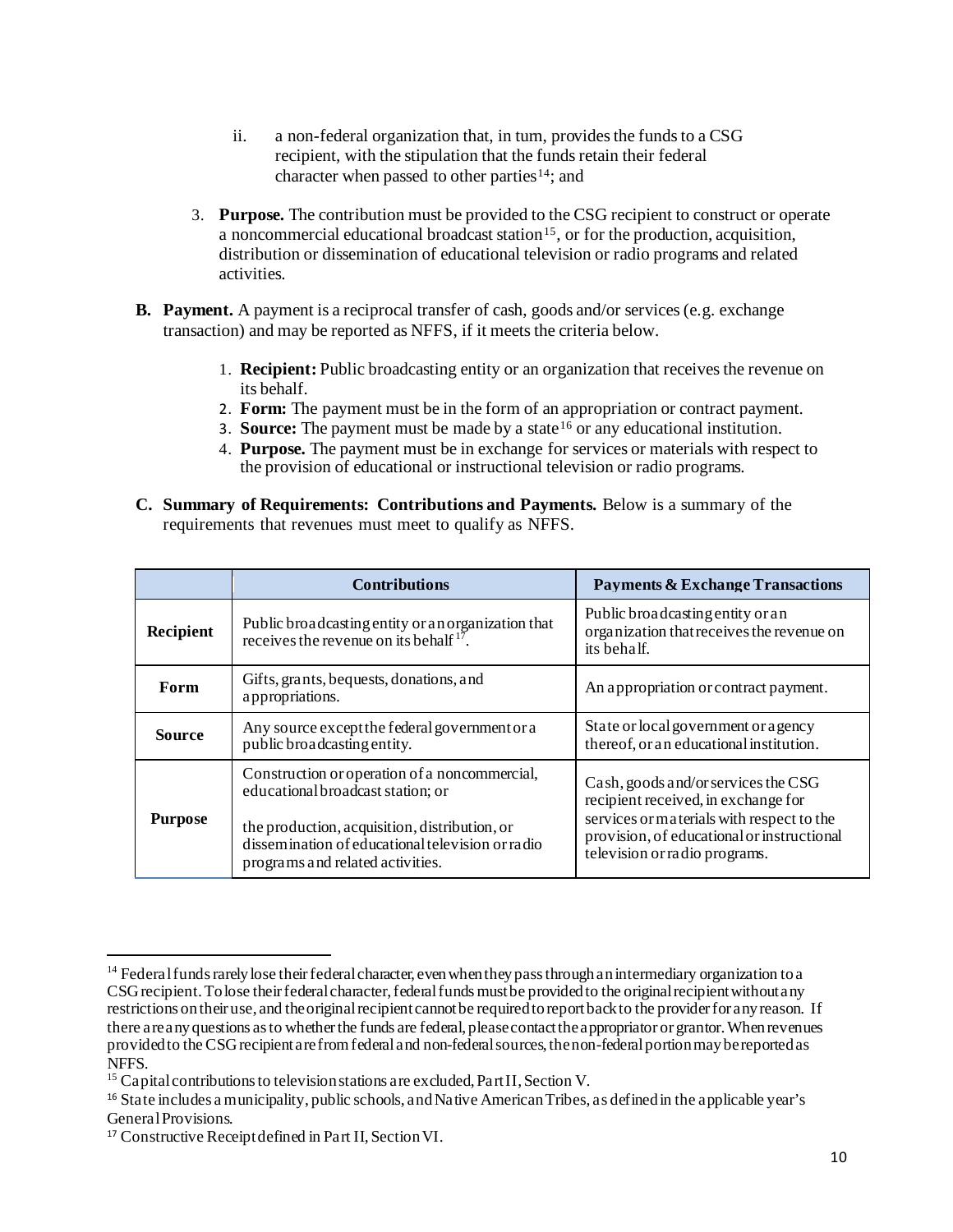## **III. NFFS from Institutional Licensees**

An institutional licensee is a state or local government, public or private college, or university or the government of a United States territory that holds a license for a radio and/or television station. Its activities do not have to be devoted exclusively to public broadcasting. CSG recipients may report the following revenues as NFFS if they were provided by their institutional licensees and not excluded as set forth in Part II, Section VI.

- A. direct revenues, i.e. cash, including appropriations (collectively Direct Revenues);
- B. expenses incurred or absorbed by the station's institutional licensee that directly benefits the station; and
- C. IAS (see Part II, Section XII).

## **IV. NFFS from Radio Capital Campaign Contributions**

Radio CSG recipients may report as NFFS contributions they receive from capital campaigns and from other sources (e.g. its institutional licensee), provided the funds are used for any of the following:

- A. the acquisition or construction of facilities and facility improvements;
- B. equipment purchases;
- C. the acquisition of equipment for broadcast or operations;
- D. national productions;
- E. to repay debts incurred to acquire a station's license;
- F. to increase the distribution of a station's news and information service; or
- G. to engage in other projects that support programming.

#### **V. NFFS: Excluded Revenues**

Revenues from any of the sources below may not be reported as NFFS (see Exhibit A). However, this list is not exhaustive.

- A. Public broadcasting entities,
- B. Federal funds.
- C. CPB grants
- D. RTL grants that CPB awards to CSG recipients. Stations receiving RTL grants must comply with the federal financial reporting and government audit requirements, including the federal Office of Management and Budget (OMB) Circular No. A-133, Uniform Administrative Requirements, Cost Principles, and Audit Requirements for Federal Grants*.*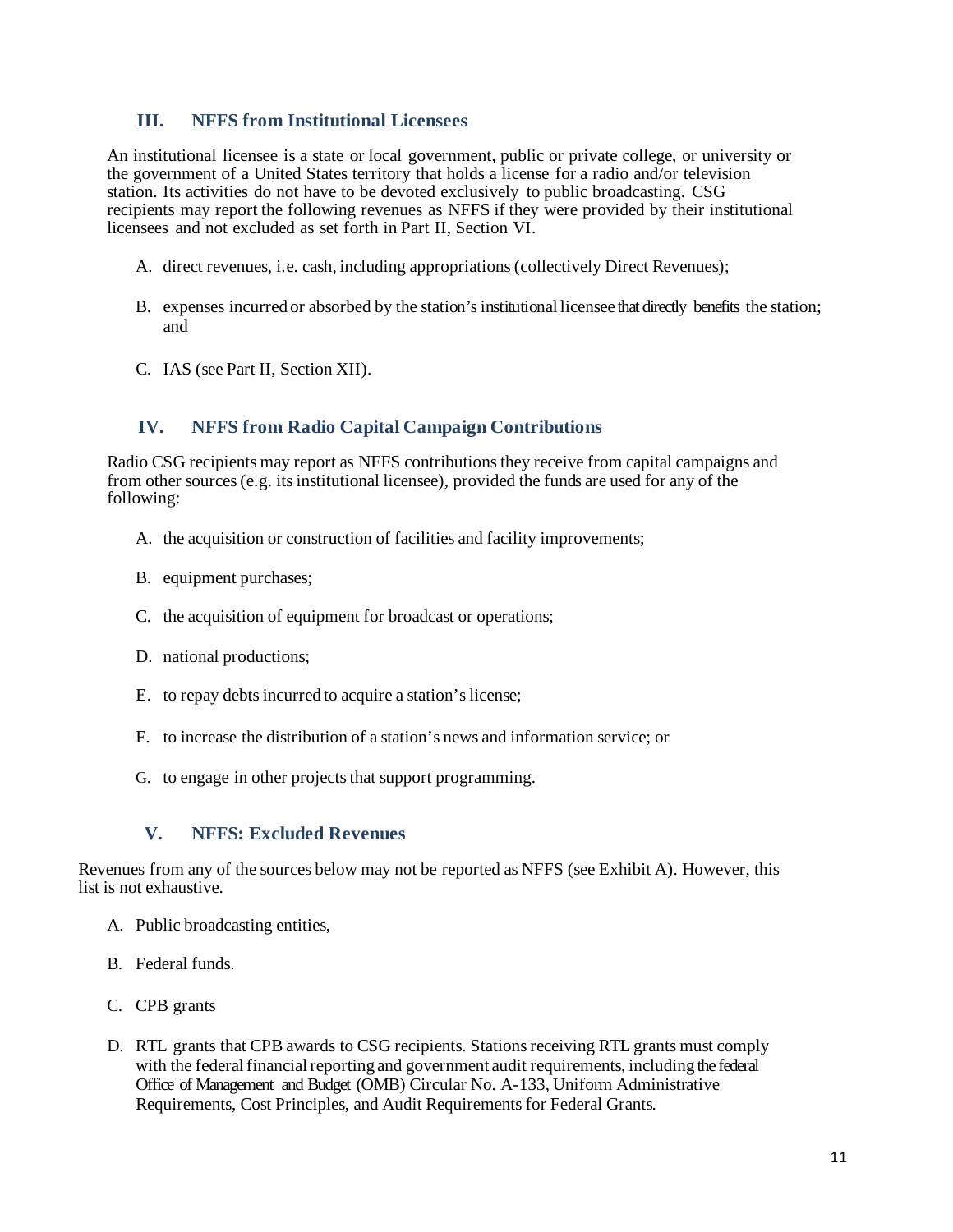- E. Federal Work Study (FWS) Programs. A FWS program is a campus-based program administered by the financial aid office at the participating school. For the student working at a public broadcasting station, FWS covers the cost of the student's wages by making payments directly to the station. Because the station has no discretion over what portion of the student's salary FWS will pay, the funds retain their federal character and may not be reported as NFFS.
- F. Presenting Station Fees. A presenting station fee is the fee often charged by an independent program producer to introduce a program into distribution among public broadcasters. The fee may be charged directly to and paid directly by the independent producer or retained by the public broadcasting entity from assets that it solicited or received from third-party underwriters on the producer's behalf. For clarification, the fee that a station receives or retains when introducing a program into public broadcasting distribution is a payment.
- G. Capital Assets: Television CSG Recipients. Revenues received directly or as in-kind contributions by a television CSG recipient that are restricted at the time of the donation to support any of the activities below:
	- 1. the acquisition of capital investments;
	- 2. the construction of facilities, facility improvements, new construction, or other similar activities;
	- 3. equipment purchases; or
	- 4. the acquisition of equipment for broadcasting or operations.
- H. Spectrum Auction and Repacking Revenues. Revenues a television CSG recipient receives as a result of a spectrum incentive auction conducted by the Federal Communications Commission (FCC), including interest and dividends earned and/or received on spectrum auction revenues.
- I. Rental Revenues. Revenues that a CSG recipient receives as rent for an asset, including revenue from leases for tower space, unused spectrum, and building space.
- J. Advertising Revenues. The Act does not prohibit public broadcasting stationsfrom transmitting advertisements via the internet or other non-over-the-air broadcast media.

The FCC defines an advertisement as "any message or other programmingmaterial which is broadcast or otherwise transmitted in exchange for any remuneration, and which is intended:

- 1. to promote any service, facility, or product offered by any person who is engaged in such offering for profit;
- 2. to express the views of any person with respect to any matter of public importance or interest; or
- 3. to support or oppose any candidate for political office."[18](#page-11-0)

CPB considers the term "otherwise transmitted" to include messages that are distributed through any method other than an over-the-air broadcast, such as via the internet.

<span id="page-11-0"></span><sup>18</sup> 47 U.S.C. § 399(B)(a).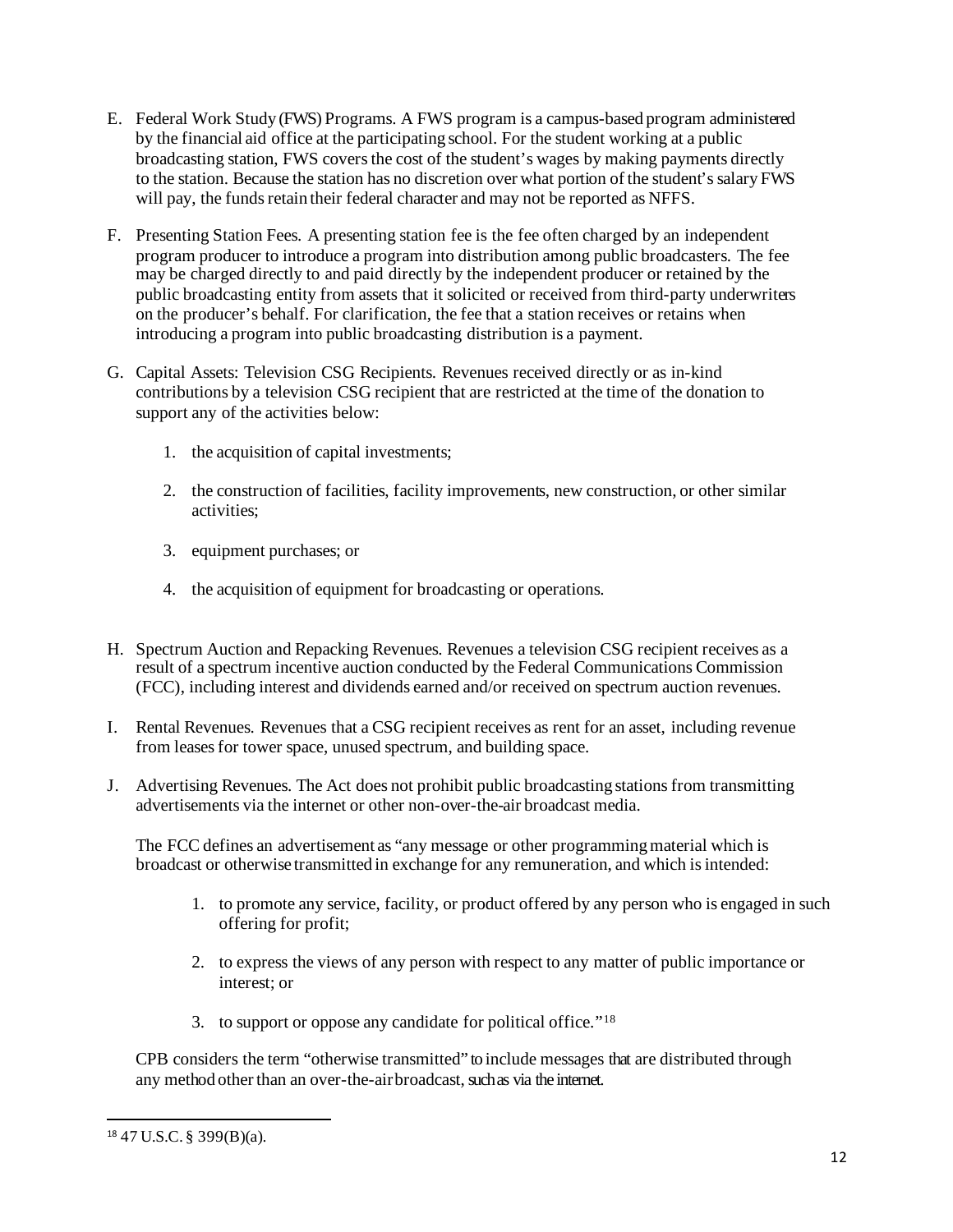- K. Premiums. Premiums are thank-you gifts of significant value that CSG recipients often provide to donors in exchange for membership contributions. Therefore, the recipient must deduct the fair market value of the premium from the donation. The remainder may be reported as NFFS consistent with the IRS rules<sup>[19](#page-12-0)</sup> that recognize the tax-deductible portion of donations involving premiums. Recipients must ensure that they comply with all IRS rules and regulations concerning these issues.
- L. Other Revenues may include:
	- 1. gains on the sale of assets and realized and unrealized investment gains and losses;
	- 2. revenues from a wholly or partially owned for-profit subsidiary, regardless of the nature of the subsidiary's work;
	- 3. revenues from a wholly or partially owned non-profit subsidiary which is not engaged in telecommunications work;
	- 4. refunds, rebates, and reimbursements;
	- 5. income classified as unrelated business income; and
	- 6. insurance settlements and proceeds.

## **VI. NFFS: Underwriting Revenues**

The FCC<sup>[20](#page-12-1)</sup> and the Communications  $Act^{21}$  $Act^{21}$  $Act^{21}$  allow public broadcasting stations to broadcast underwriting credits but prohibit them from broadcasting advertisements. Underwriting revenues are contributions to a CSG recipient primarily to support its programming or activities in exchange for underwriting credit. CSG recipients may report revenues they receive for broadcasting underwriting credits as NFFS. An underwriting credit acknowledges the contributor's support but does not promote its goods or services and may not contain any of the following:

- A. a call to action;
- B. qualitative or descriptive language;
- C. comparative language;
- D. price or value information;
- E. inducements to buy, sell, rent, or lease;
- F. endorsements; or
- G. demonstrationsof consumersatisfaction.

<span id="page-12-0"></span><sup>19</sup> Charitable Contributions-Substantiation and Disclosure Requirements[, IRS Publication 1771 \(Rev. 3-2016\).](https://www.irs.gov/pub/irs-pdf/p1771.pdf)

<span id="page-12-1"></span><sup>20</sup> 37 C.F.R. §73.503(d) and §73.621(e)

<span id="page-12-2"></span><sup>21</sup> 47 U.S.C. §399(b)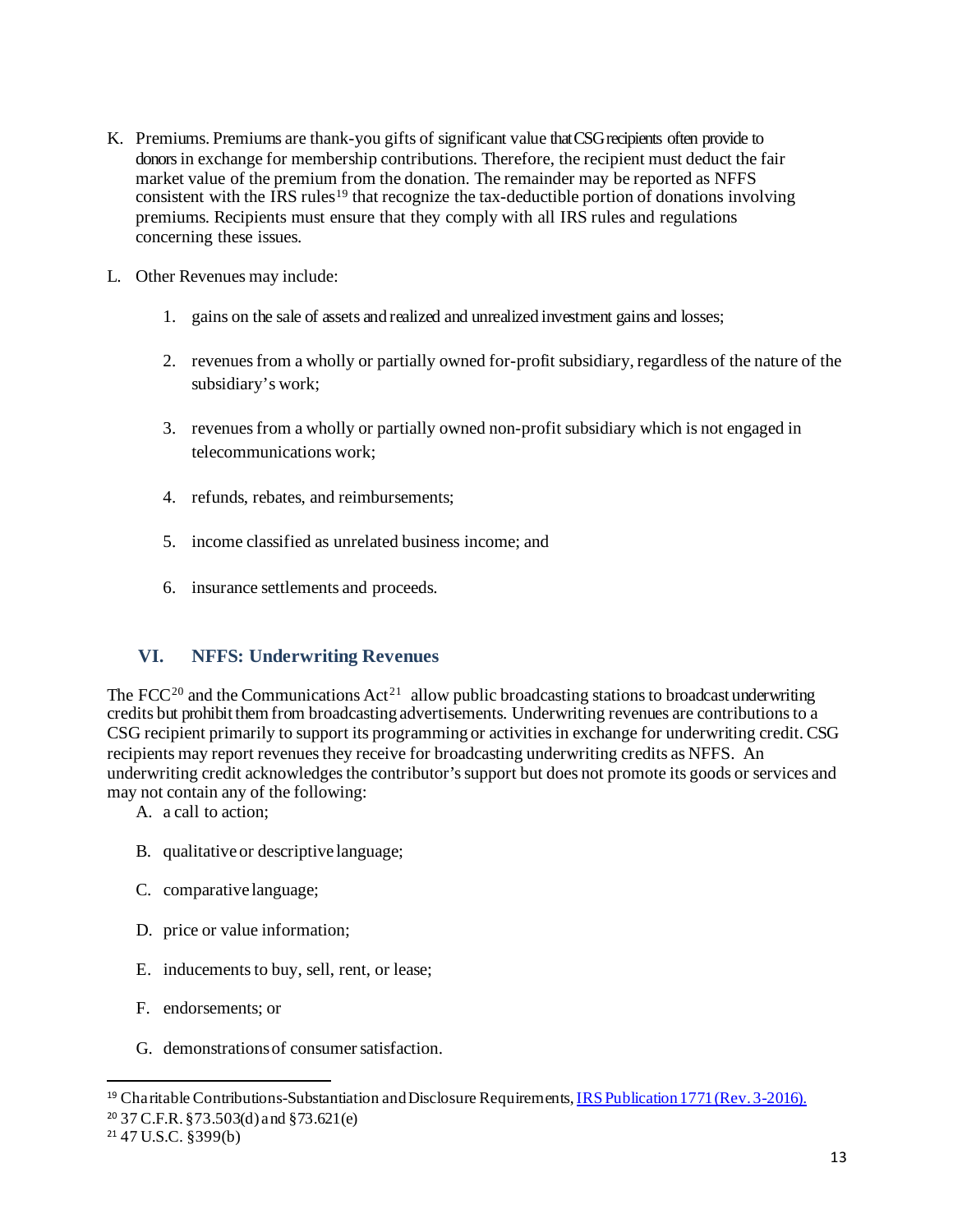Underwriting revenues may be provided directly or indirectly to the CSG recipient. For those provided indirectly, the CSG recipient must "constructively receive" the revenues. Constructive Receipt exists when there is a written agreement between the recipient and the third party that authorizes the third party to receive the underwriting revenues on the CSG recipient's behalf (Constructive Receipt or Constructively Received). Below are examples.

Example #1: Donation. Oil Company donates \$200,000 to Station X to underwrite a television program it broadcasts about British royalty. Station X may report \$200,000 as NFFS.

Example #2: Constructive Receipt. Station X enters into a written contract with Sponsorship Placement Organization. Under the contract, the Organization agrees to secure and receive the underwriting on Station X's behalf. If Organization secures \$200,000 in underwriting revenues from Oil Company on Station X's behalf, Station X may report \$200,000 as NFFS. Station X does not have to reduce the donation by the amount of Organization's fee.

Example #3: Lack of Constructive Receipt. Oil Company enters into a written contract with Advertising Agency to place underwriting donations on its behalf. Under the contract, Oil Company will donate \$200,000 to underwrite a television program in a major market from which Advertising Agency will receive a fee of \$25,000. Advertising Agency secures underwriting on public television Station X. There is no written agreement between Advertising Agency and Station X. Therefore, Station X may report \$175,000 as NFFS, even if the documentation provided by Advertising Agency or Oil Company identifies the donation as \$200,000.

## **VII. NFFS: In-kind Contributions**

In-kind contributions are contributions other than cash (such as property, professional services, materials, supplies and the use of assets), a donor provides to a CSG recipient, if they are reported on the recipient's audited financial statement as a contribution<sup>[22](#page-13-0)</sup> and they are not excluded by CPB policy. The recipient may report them as NFFS at their fair market value at the time the contribution was made consistent with GAAP[23,](#page-13-1)

- A. Professional Services. For professional services to qualify as an in-kind contribution, they must also meet the criteria below. The fair market value of professional services may be based on the usual and customary fee the donor would charge a paying customer for equivalent goods and/or services. Professional services:
	- 1. create or enhance non-financial assets, or requires specialized skill; and
	- 2. are performed by someone that in the normal course of its business, provides the same or similar services to a paying customer, such as attorneys, tax professionals, architects, carpenters, doctors, electricians, nurses, plumbers, teachers, financial advisors and other professionals and craftsmen.

Example. Goldie graduated from college with a degree in digital media and web technology and makes a living as a consultant, creating websites for local businesses. Goldie donates her time to assist a public radio station in developing and maintaining its website, approximately 10 hours a month. The station may report the fair market value of those services as NFFS. If Goldie donated her time to act as a host or to answer phones, the CSG recipient could not report the fair market value of her time as NFFS.

B. Underwriting Trades. An underwriting trade exists when a donor contributes goods and/or services,

<span id="page-13-1"></span><span id="page-13-0"></span><sup>&</sup>lt;sup>22</sup> Statement of Financial Accounting Standards 116, paragraph 9.<br><sup>23</sup> Accounting Standards Codification (ASC) paragraph 958-605.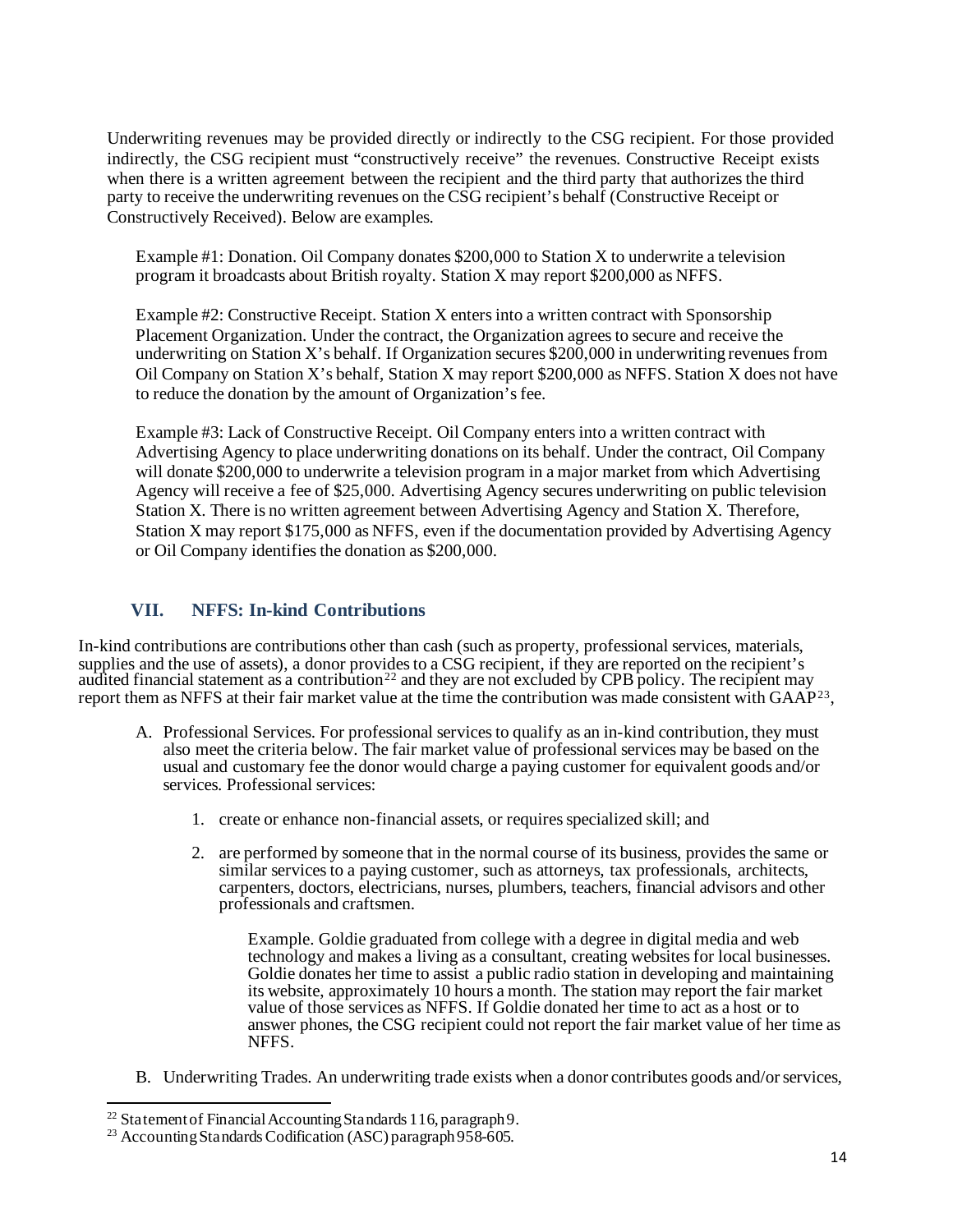i.e. something other than cash, to a station in exchange for underwriting credit. Underwriting credits may either be made on-air or online. The CSG recipient may report the fair market value of those goods and/or services as NFFS.

If the CSG recipient provides the donor with anything in addition to the underwriting credit (e.g. production services or studio time) the transaction is an exchange transaction, and the contribution reported as NFFS must be reduced by the value of what was provided the donor. However, NFFS may not be less than zero.

Example: The donor provides the CSG recipient with promotional spots on its website equal to \$10,000. In exchange, the CSG recipient provides the donor with \$2,500 in studio time and underwriting credits. The CSG recipient may report as NFFS \$7,500 (\$10,000 - \$2,500). However, if the studio time provided to the donor was worth \$15,000, the CSG recipient would report \$0 NFFS.

CSG recipients must obtain the documentation that meets the criteria below in paragraph C. Trade underwriting agreementsor contracts may not be used to document the value of a contribution because they represent the donor's intent and are not evidence that the trade took place.

Regarding advertising provided as an in-kind donation to a CSG recipient, it may be reported by the recipient as NFFS if it primarily advertises the recipient's station activities. Otherwise, only the portion that promotes the station's activities may be reported as NFFS.

- C. Documentation. The CSG recipient must have documentation from the donor that:
	- 1. was prepared at the time the contribution is made;
	- 2. is printed on the donor's business stationery or an invoice that prominently displays the donor's name, address, business logo, and contact information;
	- 3. describes the contribution;
	- 4. shows the date the contribution was provided to the CSG recipient;
	- 5. identifies the fair market value of the contribution using a clearly measurable and objective valuation method (e.g. lawyer's hourly rate multiplied by the number of hours worked) pursuant to GAAP;
	- 6. states the donor's intent to donate or trade the goods and/or services; and
	- 7. includes the signature, name, and title of the donor or its representative.

To ensure that the necessary information is obtained from the donor, the CSG recipient may use these [customizable templates,](https://www.cpb.org/stations/in-kind) which consist of a cover letter explaining the documentation request and a form for the donor to complete.

## **VIII. NFFS from In-kind Contributions Combined with Exchange Transactions or Payments**

If a CSG recipient receives an in-kind contribution and provides the donor goods and/or services in exchange (Exchange Transaction), the amount the CSG recipient may report as NFFS is calculated by deducting the fair market value of the goods and/or services the CSG recipient provided from the fair market value of the contribution it received.

Example #1: Exchange Transaction. An attorney donates legal services with a fair market value of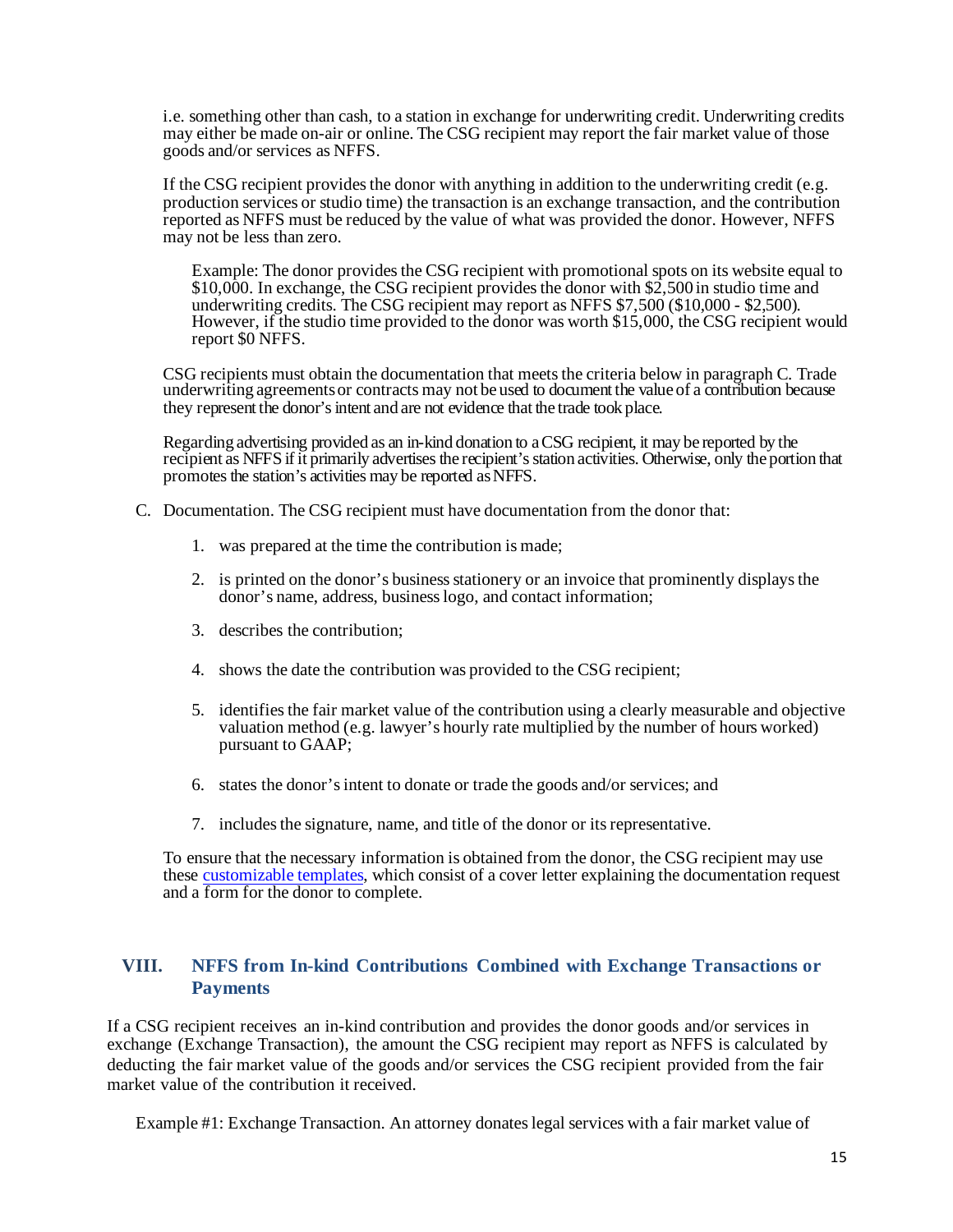\$5,000 to the station. In return, the station records the attorney's new hip-hop song at its studios. The production services have a fair market value of \$5,000. In this case, the station may not report any NFFS because this is an Exchange Transaction.

Example #2: Combine In-kind Contribution with an Exchange Transaction. A jewelry appraiser donates her time to appraise the value of jewelry bequeathed to the station. The fair market value of her services is \$10,000. In return, she received \$4,000 worth of underwriting credits and production services to produce a commercial for her business with a fair market value of \$6,000. The station may report \$4,000 as NFFS. It cannot report the remaining \$6,000 as NFFS because the production services are an Exchange Transaction.

## **IX. NFFS from In-Kind Contributions: Educational Television and Radio Programs & Related Activities**

CSG recipients may report as NFFS in-kind contributions they receive for the "production, acquisition, distribution, or dissemination of educational television or radio programs, and related activities."<sup>[24](#page-15-0)</sup> Nonetheless, if the CSG recipient is a television station, the contribution may not be reported as NFFS if it is used to purchase new equipment or facilities, or to expand existing facilities as set forth in Part II, Section (V)(G).

- A. Television CSG Recipients. Television CSG recipients that provide an educational or instructional television service to classrooms (ITV service) via over-the-air broadcasts, cable distribution, prerecorded materials, podcasts, DVDs, etc., may report in-kind contributions as NFFS if the recipients maintain managerial and operational control over those contributions and the ITV service (such control may not be held by the recipient's licensee), and the ITV service directly benefits the station's mission as an educational broadcaster. The following in-kind contributions may be reported as NFFS:
	- 1. study and teacher guides that support or are related to its ITV service, provided they are not contributed by the CSG recipient's licensee;
	- 2. the services of a utilization specialists, hired by the educational entity that receives the ITV service, time spent coordinating the use of that service in the classroom and serves as a liaison with the station (a utilization specialist is someone with specialized education and skills in curriculum development and standards rather than a classroom teacher);
	- 3. the time a curriculum committee spent advising the CSG recipient on the ITV service. The committee may include a reasonable number of people, appointed by the educational entity and tasked with advising on the ITV service and supporting materials. The committee's services must be an integral part of that service, without which the CSG recipient would be required to secure elsewhere;
	- 4. the services faculty members donate to assist the CSG recipient in developing the ITV services, provided the faculty are not compensated by the recipient or any third party and they meet the criteria for professional donated services;
	- 5. educational television and radio programs and broadcast rights purchased by a state agency that are used in the CSG recipient's ITV services; and
	- 6. the expenses incurred by an educational nonprofit entity to promote courses offered by the CSG recipient through its ITV service, if the promotion highlights the recipient's involvement.

<span id="page-15-0"></span> $24$  47 U.S.C. §397 (9).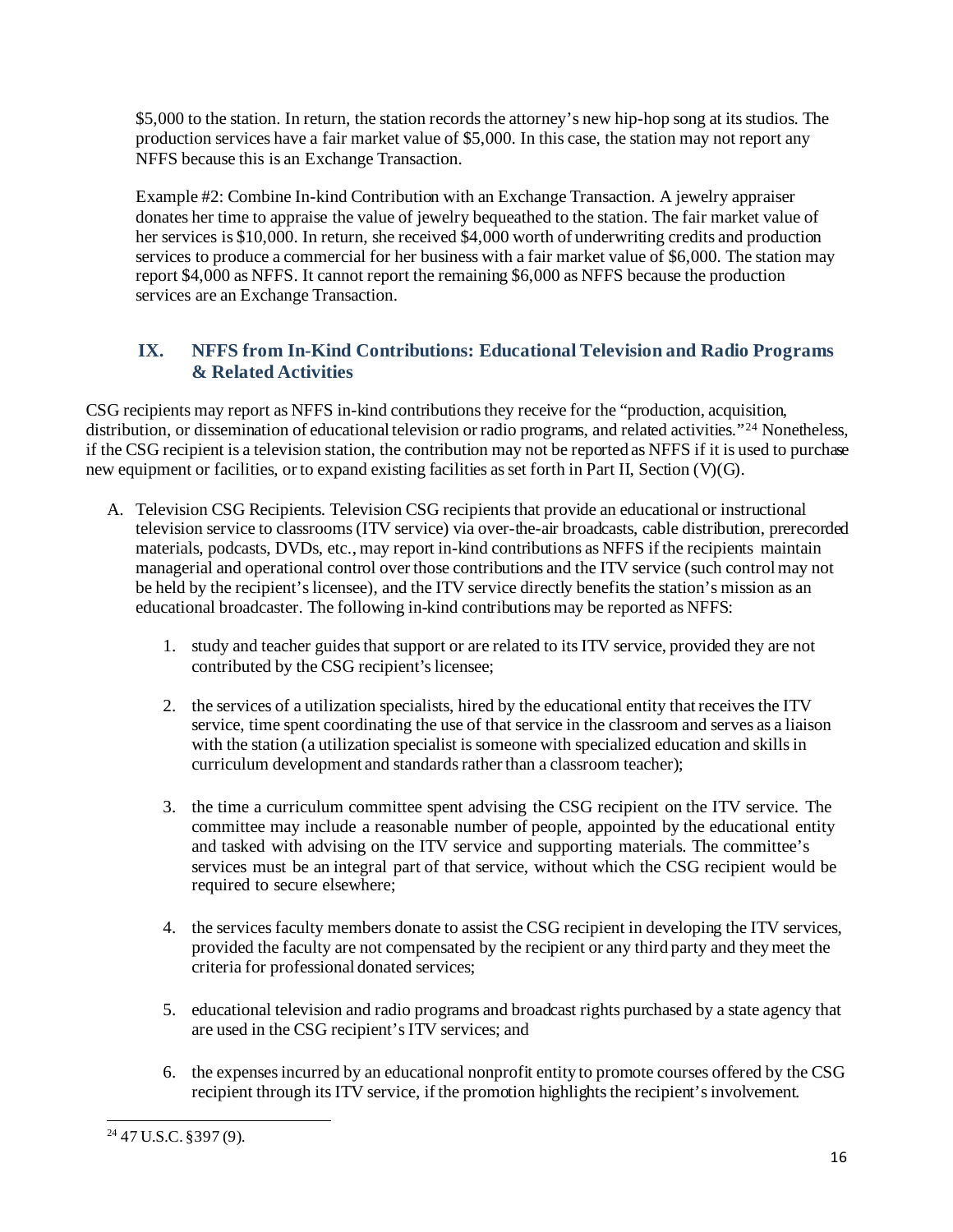- B. Radio CSG Recipients. Radio CSG recipients that provide educational radio services to the classroom are subject to the same requirements as television CSG recipients. For clarification, for ITV services, the following is a partial list of in-kind contributions that may not be reported as NFFS:
	- 1. the salaries or benefits of classroom teachers who use the ITV service;
	- 2. the cost of receiving or playback equipment located at an educational or instructional facility; and
	- 3. donated programs, including local productionsand national programs. These are excluded even when the donated programsare produced for instructional use and/or distributed as part of the CSG recipient's instructionalprograms.

Radio CSG recipients that provide educational radio services to the classroom are subject to the same requirements as television CSG recipients.

## **X. Other In-kind Contributions Excluded from NFFS**.

Below are other in-kind contributions that may not be reported as NFFS.

- A. Exchange Transaction(s).
- B. Non-professional Donated Services.
- C. Miscellaneous Electronic Items. Electronic files, flash drives, prerecorded compact discs, records, tapes, cassettes, film libraries and other similar items.
- D. Fundraising-related contributions, i.e., all in-kind contributionsintended for or used to raise funds. Examples of fundraising-related activities include the following:
	- 1. donated space to warehouse auction goods;
	- 2. refreshmentsor catering services provided for fundraising volunteers;
	- 3. donations of advertising including commercial broadcasting stations simulcasting the CSG recipient's fundraising event; and
	- 4. goods and/or services donated for "thank you" events, such as a reception or dinner for major underwritersand contributors, which are an extension of a fundraising activity. "Thank you" events may be for the donor's support or continued support. They are excluded from NFFS regardless of whether they were solicited by the CSG recipient.
- E. Promotional items. Promotional items are the items or events the CSG recipient gives or holds for listeners or the public as an incentive to listen longer or more often to its station, or to increase station audience awareness. These include but are not limited to the following:
	- 1. tickets to performances
	- 2. T-shirts, mugs
	- 3. mouse pads
	- 4. dinners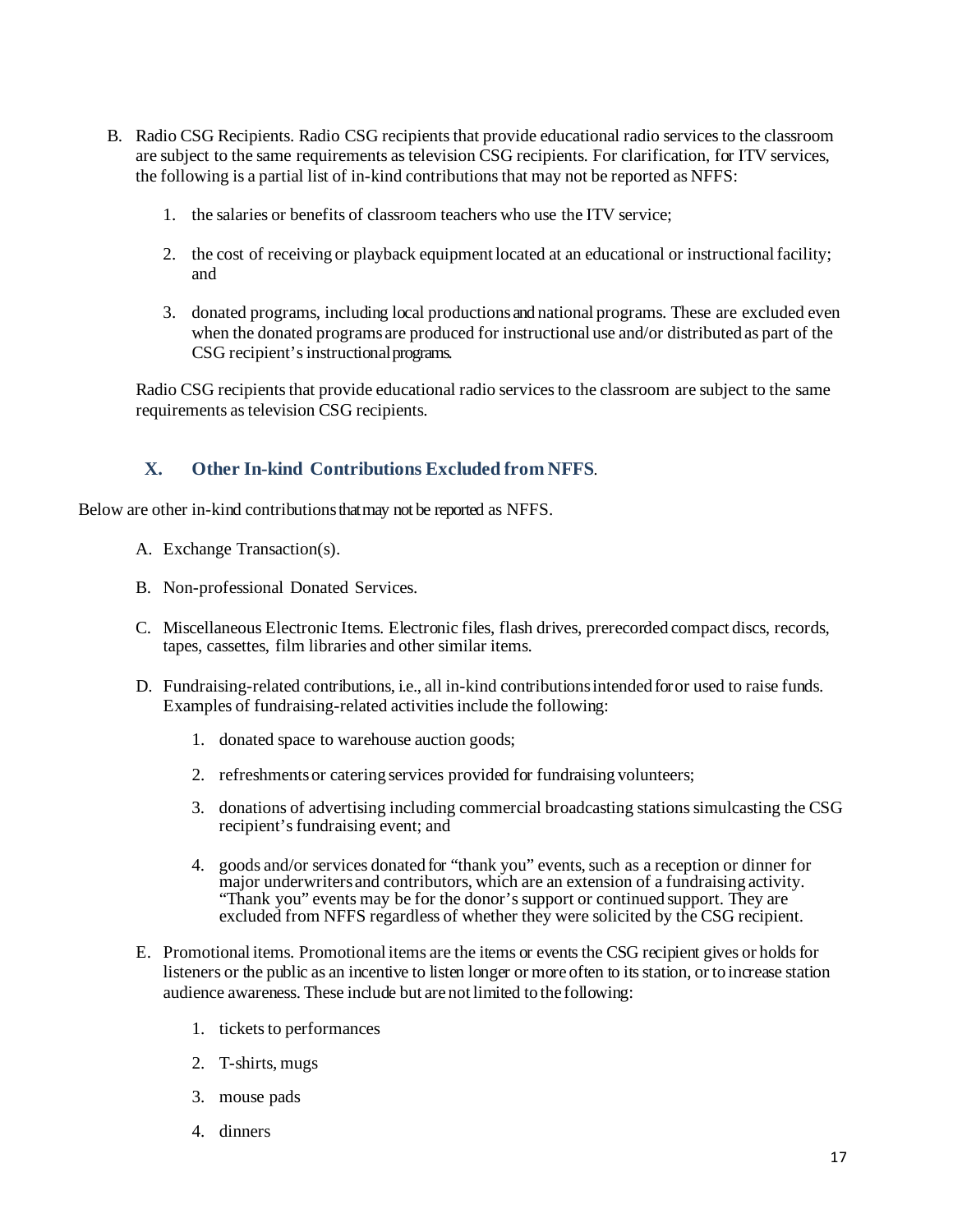- 5. other events or items
- F. Local production support. In-kind contributions supporting a local production include but are not limited to performers' fees (e.g. musicians, instrumentalists, actors and singers), the on-air broadcast services of volunteer hosts, any off-air writing or research related to producing the program, equipment rentals, lodging, transportation, catering and other activities related to the production.

A local production is one that is produced locally by or for the CSG recipient, regardless of whether the production is distributed nationally, or whether the production is broadcast. It includes the recipient's:

- 1. exclusive airings;
- 2. public performances;
- 3. station exclusives, which are events held at the CSG recipient's studio or another location, for the sole purpose of producing a television or radio program, including studio recordings; and
- 4. broadcast pick-ups, which are performances or events that the CSG recipient holds in a public place with a general audience, where television or radio broadcast coverage is incidental.
- G. Third party production payments. Payments of production expenses made by a third party on behalf of a CSG recipient and expenses a CSG recipient's production partner incurs to create or deliver a production.
- H. Nationally distributed programs.
- I. Program supplements. Program supplements are syndicated information announcements, including, traffic reports, weather reports, stock reports, ski reports, and agricultural reports.
- J. Licensee in-kind contributions. In-kind contributions made by the licensee to the station.

## **XI. NFFS from In-kind Contributions: State Appropriation Exceptions**

CSG recipients that receive in-kind contributions funded by a state appropriation, such as from the Alaska Public Broadcasting Commission, Florida Department of Education or Ohio Broadcast Educational Media Commission, may report them as NFFS.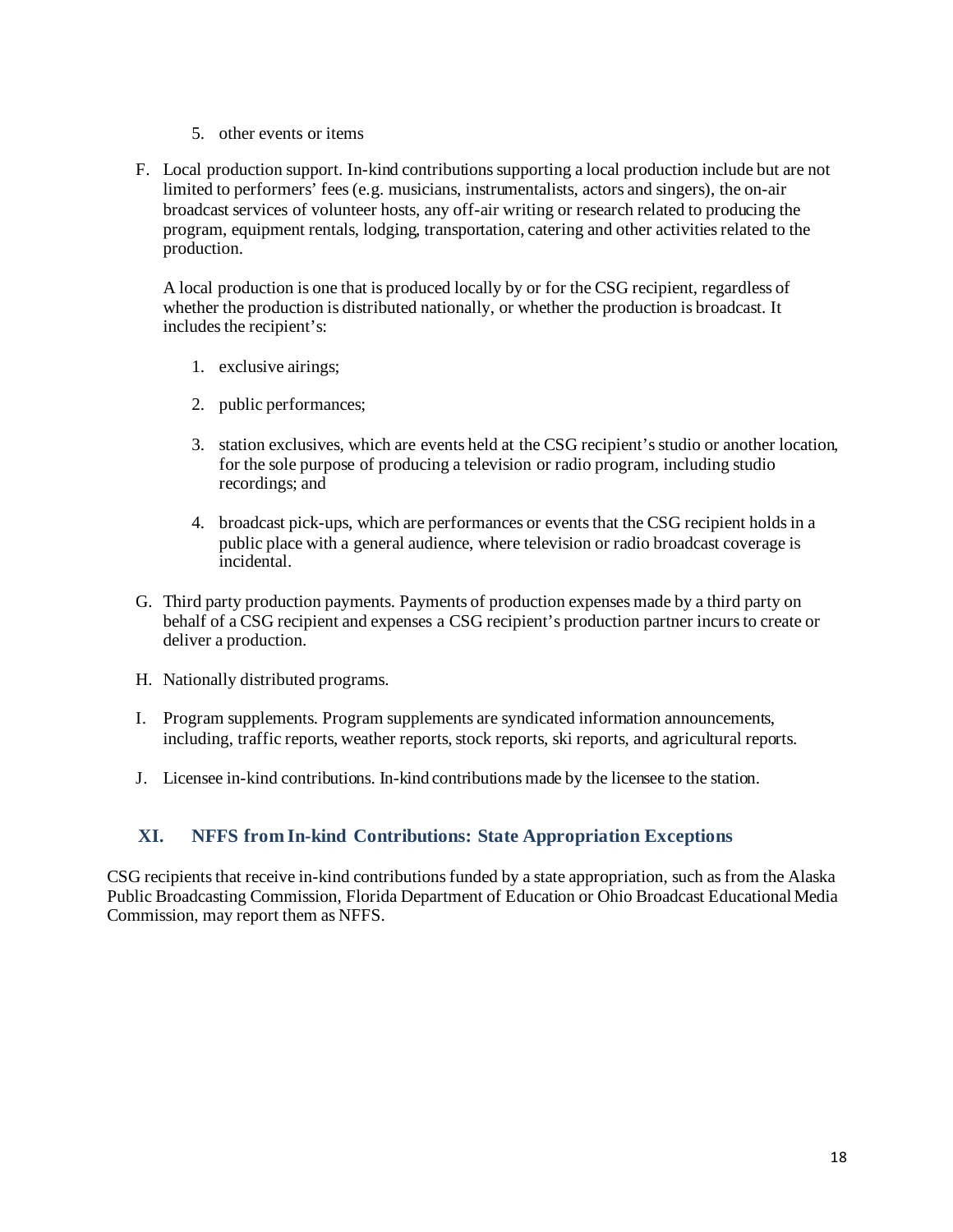## **XII. Indirect Administrative Support (IAS).**

- A. Indirect Administrative Support is defined as the value of facilities and administrative costs and occupancy support, below, provided to a station by its institutional licensee<sup>[25](#page-18-0)</sup>.
	- 1. Facilitiesand administrative costs. Facilities and administrative costs are coststhat are incurred for common or joint objectives and, therefore, cannot be identified with a specific project or any other institutional activity and cannot be directly charged to the station's operations. Facilities and administrative costs are also referred to asindirect costs.
		- i. General administration/institutional support. General administration expenses are costs that have been incurred for the general executive and administrative offices of educational institutions and other expenses of a general character. It includes costs incurred by administrative offices that serve the entire university system of which the institution is a part, central offices such as the president or chancellor's office, the offices for institution-wide financial management, business services, budget and planning, personnel management, and safety and risk management, the office of the General Counsel and the operations of the central administrative management information systems.
		- ii. Facilities costs/physical plant support (operations and maintenance of plant). Facilities costs are costs that have been incurred for the administration, supervision, operation, maintenance, preservation, or protection of the institution's physical plant. They include expenses normally incurred for janitorial and utility services; repairs and ordinary or normal alterationsof buildings, furniture and equipment, care of grounds, maintenance and operation of buildings and other plant facilities, security, disaster preparedness, environmental safety, hazardous waste disposal, central receiving, property, liability and all other insurance relating to property, space and capital leasing, and facility planning and management.
	- 2. Occupancy support. Occupancy support is the CSG recipient's *pro rata* share of depreciation for any building, or tower facility (including the land upon which the tower is located) that its licensee provides at no cost. To clarify, it does not include rents the CSG recipient pays to a third party or its licensee, to use the building or tower facility. Similarly, it does not include any rental income that the CSG recipient receives from a third party or its licensee, to use the building or tower facility.
- B. IAS calculations. The following methods may be used to calculate IAS. The method selected must distribute the costs in proportions reasonably consistent with the nature and extent to which the station uses its licensee's resources and be consistent with the costs the station would incur if it acquired those services in the marketplace.
	- 1. Other Sponsored Activities (OSA) method. With this method, the CSG recipient must use its licensee's federally approved OSA facilities and administrative rate, excluding costs not allowed in the licensee's federal rate agreement and the applicable OMB circulars. The recipient must also exclude the portion of the rate that reflects activities that do not benefit the station (e.g., library support, sponsored projects administration, etc.).

<span id="page-18-0"></span><sup>&</sup>lt;sup>25</sup> Defined in the General Provisions.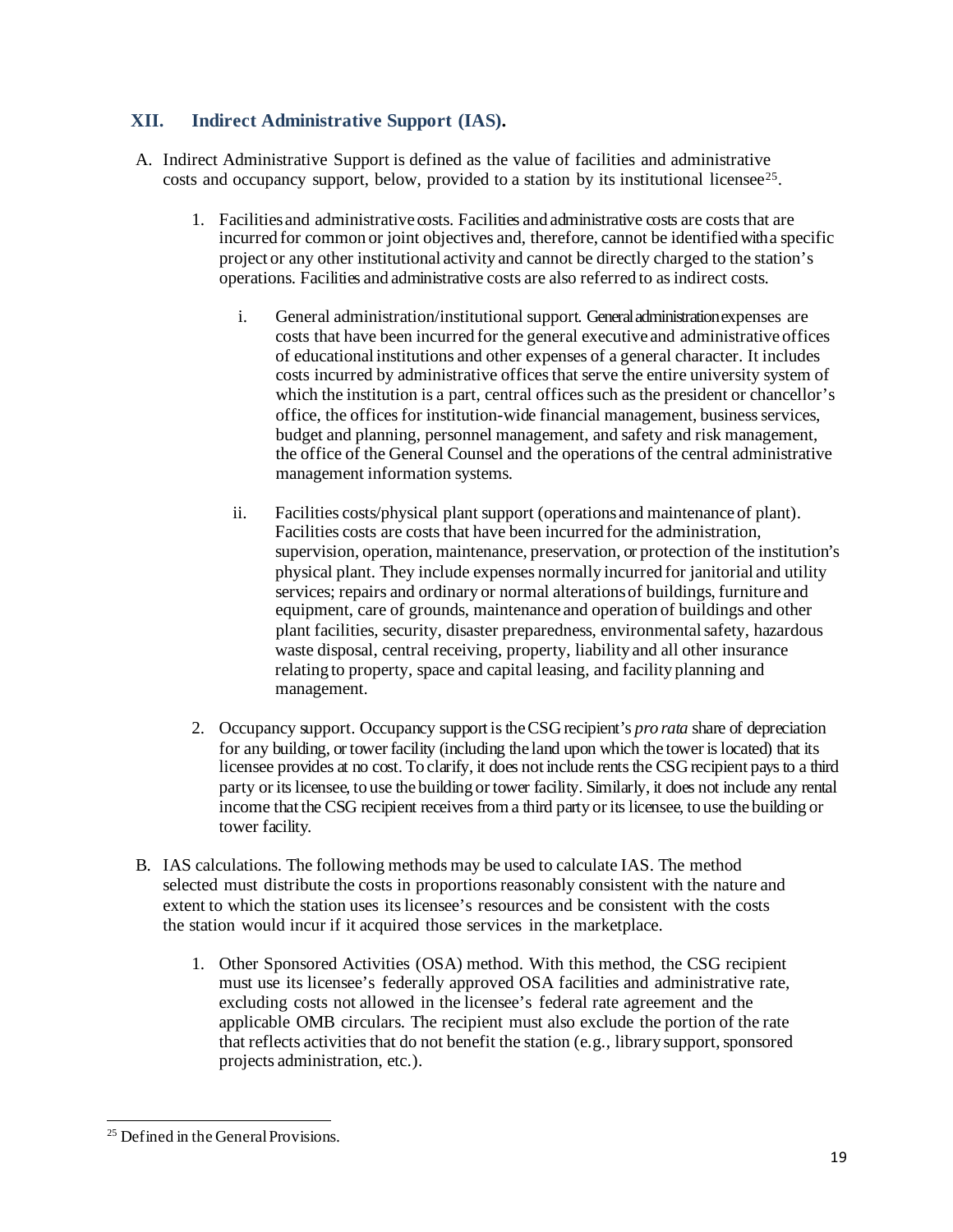The adjusted rate must be multiplied by the CSG recipient's rate:

- i. net direct expenses if the rate was calculated using modified total direct costs; or
- ii. salaries and wages, exclusive of fringe benefits, if the rate was calculated using a salaries and wages cost basis.
- 2. Basic method. With this method, the CSG recipient calculates an institutional support component, the physical plant support component and if applicable, an occupancy support component equal to the value of space the station occupies in its licensee-owned building and/or the value of its licensee-owned land upon which its tower facilitates are located.
	- A. Institutional support component. The institutional support component is calculated by determining an institutionalsupportrate using one of the following methods:
		- i. determining the station's net direct expenses(net of noncash support and capital outlays) as a percentage share of the licensee's net direct activities (total cost of instruction, research, and public service net of capital outlays); or
		- ii. determining the station'stotal salaries and wages as a percentage share of the licensee'stotal salaries and wages for direct activities.

The institutional support rate is then multiplied by the licensee's total institutional support costs (e.g. budget analysis, financial operations, human resources, etc.) that benefit the station.

- B. Physical plant support component. The physical plant support component is calculated by determining the net square footage occupied by the station as a percentage share of the licensee'stotal net assignable square footage. The rate is then multiplied by the licensee's physical plant support costs (e.g. buildingmaintenance, refuse disposal, custodialservices, etc.) that benefit station operations.
- 3. Grantee-Developedmethod. If none of the above methods are suitable for a station's cost structure or relationship with itslicensee, the stationmay use its own methodology, subject to CPB's written approval, which must be obtained by April 1 of the current year.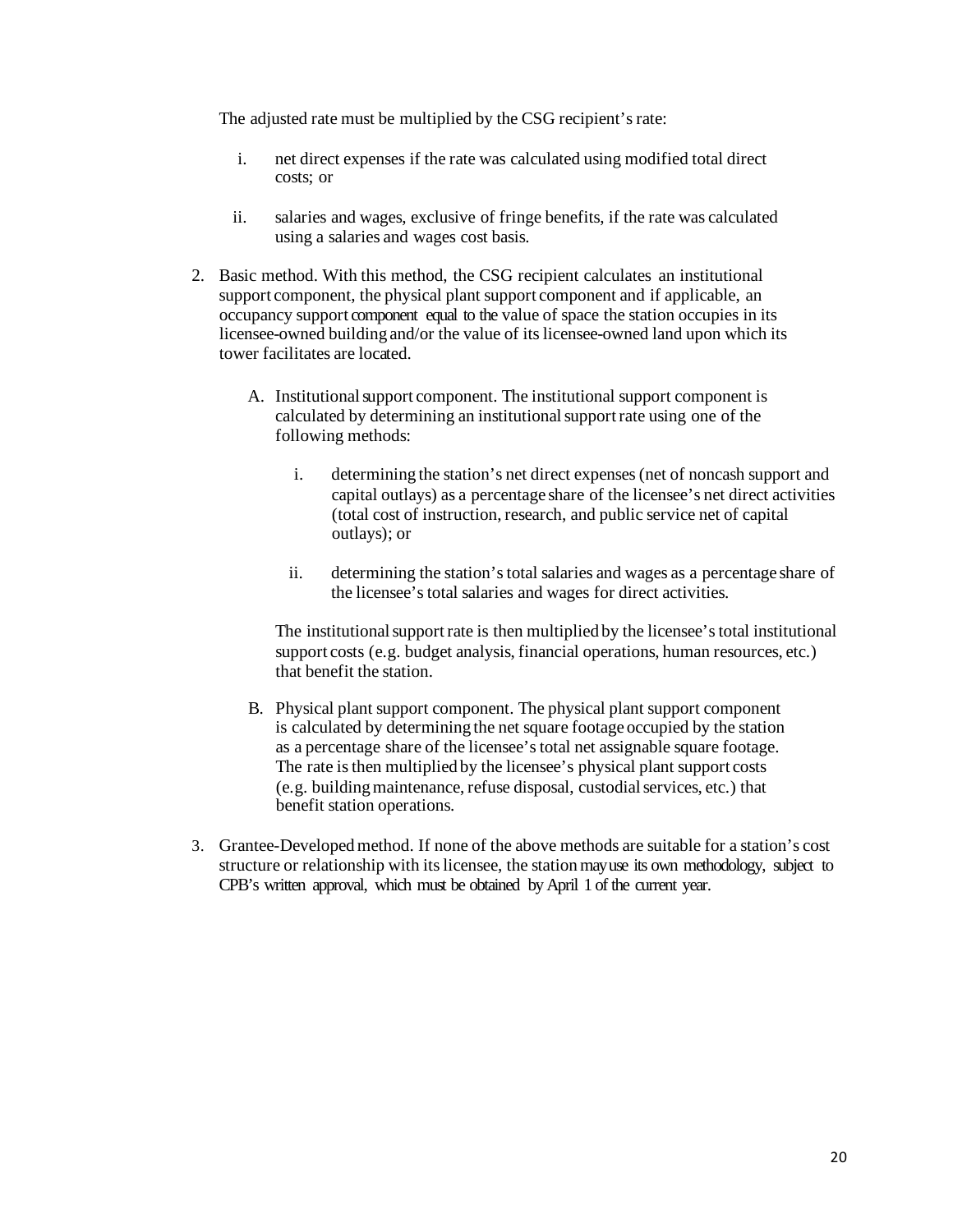## **XIII. NFFS from Interrelated Organizations Must Meet NFFS Criteria**

When the CSG recipient's financial statement is consolidated with another entity as a financially interrelated organization pursuant to GAAP, that entity's revenue must meet the source, form and purpose criteria for the recipient to report it as NFFS.[26](#page-20-0) Common interrelated organizations are fundraising organizations, e.g. friends' groups and university foundations; affiliated stations and subsidiaries.

A CSG recipient may not report as NFFS its related organization's general operational costs or overhead. CSG recipients must confer with their IA to determine whether consolidating is appropriate. If not, the recipient may report direct revenues<sup>[27](#page-20-1)</sup> that the related organization provides it as NFFS, as well as the items below, provided the recipient obtains the required documentation.

- A. Programs purchased for and given to the station;
- B. expenses incurred to print and distribute the station's program guide;
- C. expenses incurred for the station's staff salaries and benefits; and
- D. for radio CSG recipients, property and equipment purchased and legally transferred to it.

## **XIV. Allocating Capital Assets & Large Gifts**

A radio CSG recipient that receives in-kind donations of capital assets and/or gifts to purchase capital assets may allocate these over a period of up to five years. The allocation must begin in the year the donation is reported on the station's AFR and audited financial statement and the recipient must advise CPB of the same by completing and submitting the "Capital Asset Allocation" form.

A television CSG recipient that receives a donation equal to ten percent or more of NFFS in its most recent fiscal year, may allocate the donation over a period of up to three years. A television recipient with \$20 million or more in NFFS in its most recent fiscal year may choose to allocate any portion of its NFFS for a period of up to three years. In either case, the allocation must begin the year the revenues are reported on the station's AFR and audited financial statement. The recipient must advise CPB of the same by completing and submitting the form titled "Large Gift Allocation".

## **XV. AFR and FSR: Filing and Penalties**

CSG recipients may request two filing extensions from CPB. The first is 45 days and, if requested prior to the CSG recipient's original deadline, is granted automatically. The second extension is 30 days. It must be requested before the expiration of the first, include a detailed justification signed by the CSG recipient's head of grantee, and is subject to CPB's approval. Both extensions requests must be made in CPB's Integrated Station Information System.

CSG recipients that fail to file reports by the due dates (including extensions) will be subject to late filing penalties as described in the relevant year General Provisions. To file an amended AFR or FSR, the recipient must submit a request<sup>[28](#page-20-2)</sup> (to csg@cpb.org) no later than May 15 and file the revised AFR or FSR no later than May 31 of that year.

<span id="page-20-0"></span> $^{26}$  Subject to the exclusions in Part II, Section V, NFFS: Excluded Revenues.

<span id="page-20-1"></span> $27$  Must meet the source, form, and purpose criteria.

<span id="page-20-2"></span><sup>28</sup> Submit the request to: csg@cpb.org.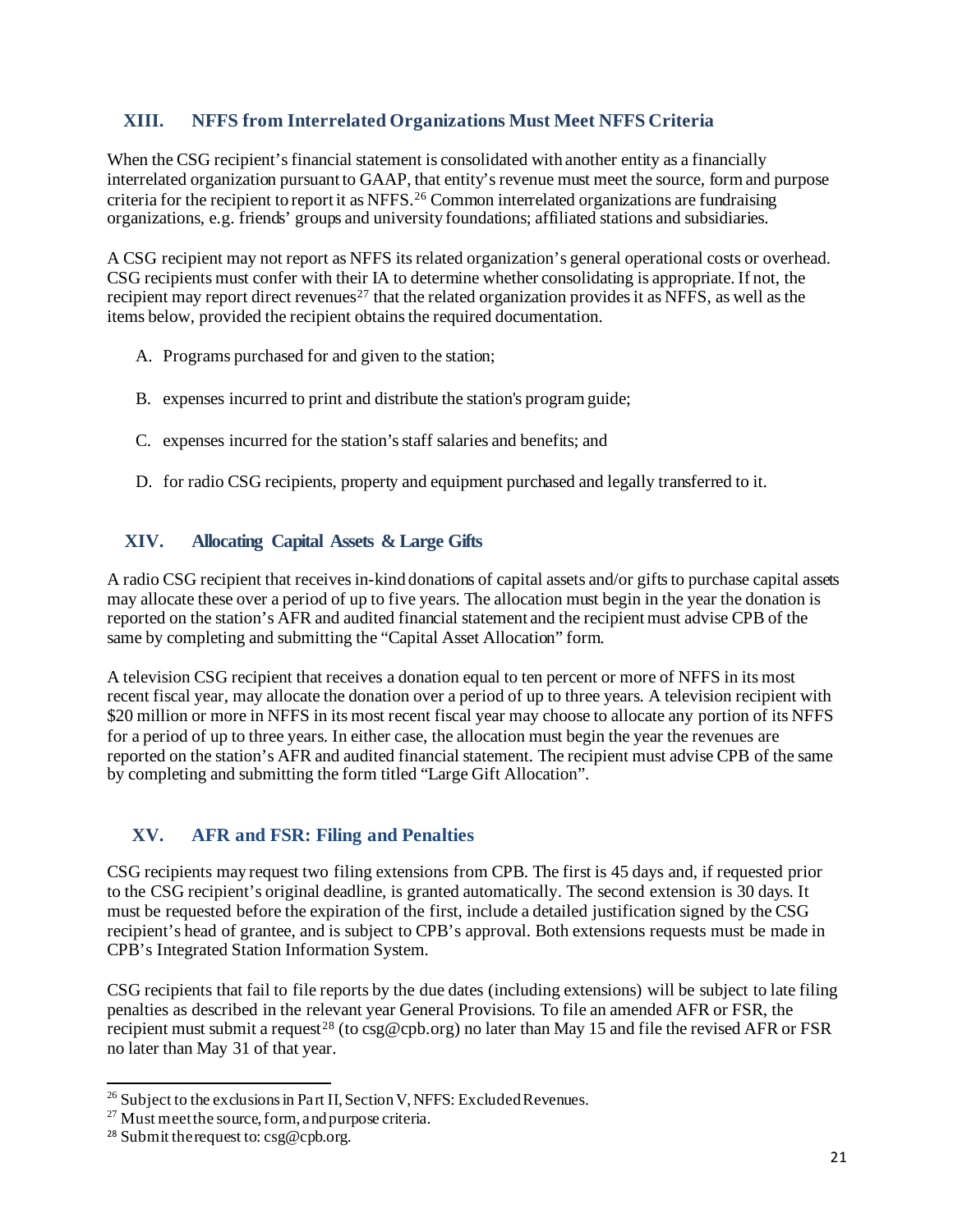## **XVI. AFR & FSR: Components**

CSG recipients submitting an AFR must complete schedules A, E, and F. SchedulesB, C, and D are required if the specified revenue is received. CSG recipients submitting an FSR must submit parts 1, 2, 3, and 4 when submitting audited financial statements; and parts,1,2, and 3 when submitting an unaudited financial statement.

| <b>Section</b>                                      | <b>AFR Schedule</b> | <b>FSR Part</b> |
|-----------------------------------------------------|---------------------|-----------------|
| <b>Direct Revenues</b>                              | A                   |                 |
| IAS (if applicable)                                 | B                   |                 |
| In-kind Contributions (if<br>applicable)            | C & D               |                 |
| <b>NFFS</b> Exclusions                              | A, C & D            | 3               |
| Expenses                                            | E                   | $\mathcal{D}$   |
| Reconcile to Audited Financial<br><b>Statements</b> | F                   |                 |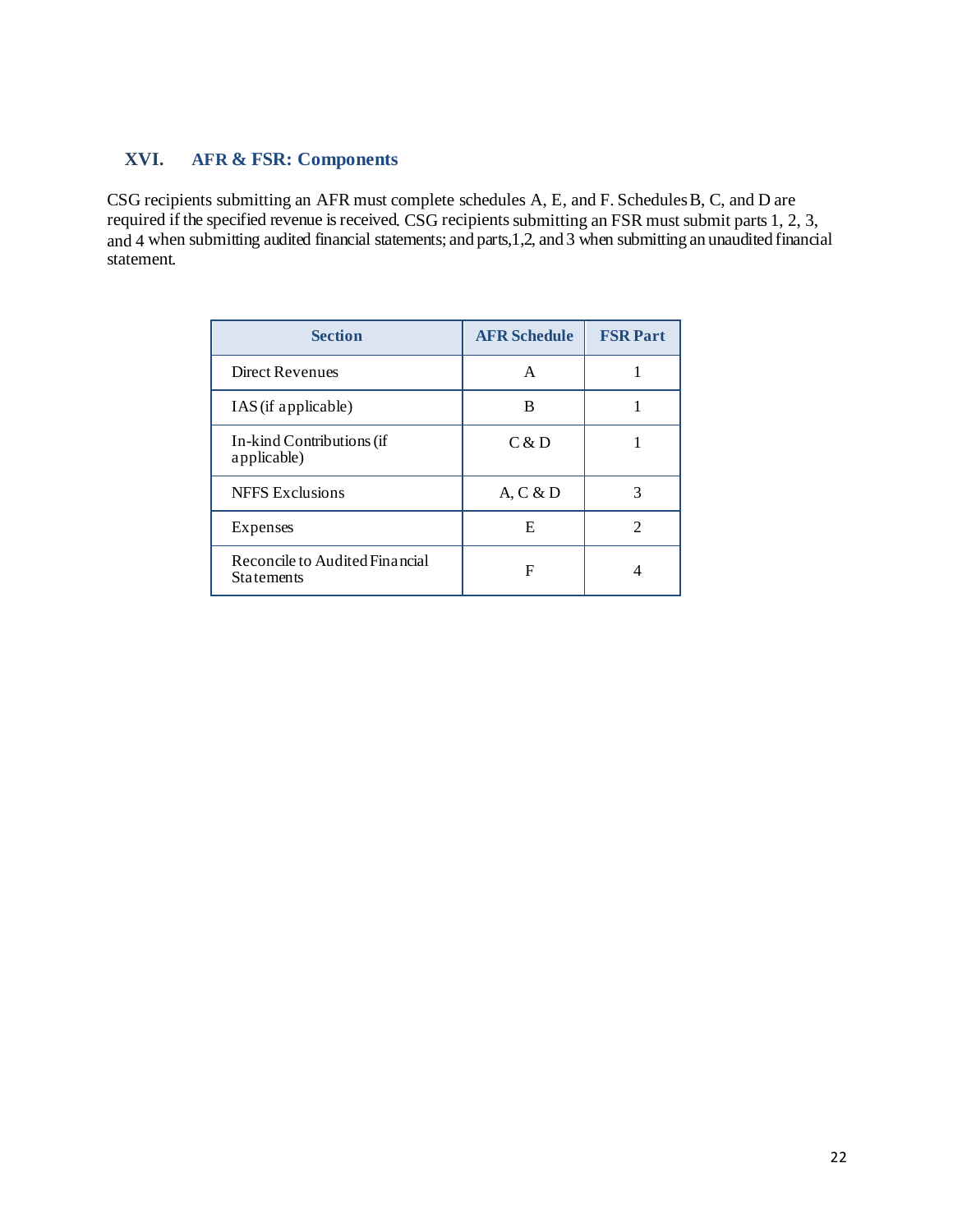## **PART III – AFR AND FSR LINE ITEM INSTRUCTIONS**

#### **Completing AFR Schedule A - Direct Revenue**

This schedule is used to report all direct revenue recognized in the audited financial statementsfor the reporting year. Direct revenue includes gifts, grants, contributionsof cash, paymentsfor services, dividends on investments, royalty payments, etc. For institutional stations, direct revenue may also consist of expenses incurred or absorbed by the licensee specifically for the operations of the station.

Do not report in-kind contributionsof any type on Schedule A. All in-kind contributions, including those received through underwriting trade agreements, are to be reported on Schedules C and D only.

Unexpended funds returned to a grantor or other payor that were previously recognized as revenue and reported as NFFS in a prior financial reporting period should have been netted against current year financial statement revenues so that NFFS is properly reduced in the current reporting period. If returned funds were not netted against revenues in the financial statements it must be netted against the revenues reported on Schedule A and presented as a reconciling item on Schedule F, Lines 3 and 4.

Schedule A requires that you report your revenues in two broad categories - Source and Form. Revenues by source are reported on Lines 1 through 12. For Lines 3 through 9, grantees are required to breakdown the source categories by transaction type, paying particular attention to NFFS eligibility. Additional revenues by form (or type) are reported on Lines 13 through 21.

#### **Line Item Instructions:**

#### **Line 1 - Amountsprovided directly by federal government agencies**

Federal funds are reported on this line and will be forwarded to Line 23 to be excluded from NFFS. It is the grantees responsibility to properly identify all federal funds it receives, both directly and indirectly, and to report them correctly on the AFR.

#### **A. Grants for Facilities and Other Capital Purposes**

Use this line to enter grants received from federal agencies for facilities and other capital purposes.

#### **B. Department of Education**

Use this line to enter funds received that originate from the Department of Education.

#### **C. Department of Health and Human Services**

Use this line to enter funds received that originate from the Department of Health and Human Services.

#### **D. National Endowment for the Arts and Humanities**

Use this line to enter funds received that originate from the National Endowment for the Arts and Humanities

#### **E. National ScienceFoundation**

Use this line to enter funds received that originate from the National Science Foundation.

#### **F. Other FederalFunds(specify)**

Use this line to enter fundsreceived that originate from federal sources other than those listed in Lines  $1A - 1E$ .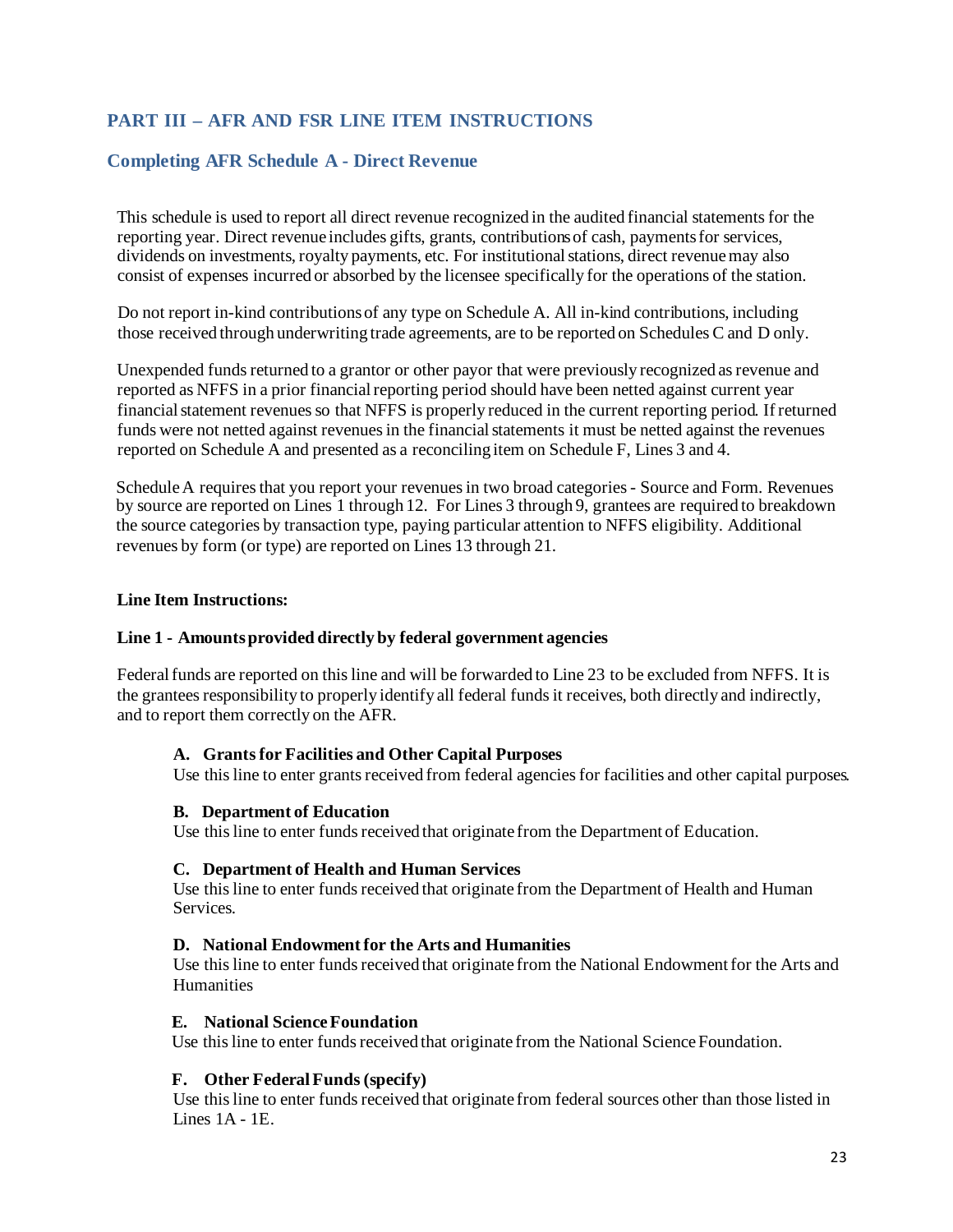#### **Line 2 - Amountsprovided by Public BroadcastingEntities**

Public broadcasting funds are reported on thisline and will be forwarded to Line 24 to be automatically excluded from NFFS.

#### **A. CPB - Community ServiceGrants**

Use this line to report the TV and Radio CSG funds received.

#### **B. CPB - all other fundsfrom CPB (e.g. DDF, RTL, ProgrammingGrants)**

Use this line to report all non-CSG funds received from CPB, including digital grants, and production grants.

**C. PBS - All payments except copyright royalties and other pass-throughpayments**Use this line to report all PBS revenues except copyrightroyalties and other pass-through payments. Payments that represent copyright royalties should be reported on Line 15C, rather than 2C. These are considered pass-through funds generated from copyright user fees, and they may be included as NFFS.

Revenue distributionsfrom PBS National Datacast, Inc. are not received from a public broadcasting entity and should not be reported on Line 2. They should be reported on Schedule A, Line 9 – Business and Industry and excluded from NFFS because they do not meet the source criteria for payments.

Distributions from PBS National Satellite Service are revenues from a public broadcasting entity and should be reported on Line 2C.

#### **D. NPR - All paymentsexcept pass-through payments**

Use this line to report all NPR revenues except pass-through payments. Payments that represent copyright royalties should be reported on Line 15C, rather than 2D. These are considered passthrough funds generated from copyright user fees, and theymay be included as NFFS.

Interestrebatesfrom NPR for early payment of dues should also be reported on Line 2D.

#### **E. Public broadcasting stations- All payments**

Use this line to report all funds received that originate from public broadcasting stations.

#### **F. Other PBE funds(specify)**

Use this line to report all funds received that originate from public broadcasting sources other than those listed on Lines  $2A - 2E$ .

#### **Line 3 - Local boards and departmentsof education or other local government or agency sources**

Use Lines 3.1 and 3.2 to report all contributions, grants, payments, appropriations, and other revenues received from local governmental agencies, including city, county, and tribal governmental support.

Do not include in-kind contributionsreceived through underwriting trade agreements. In-kind contributions are to be reported on Schedules C and D only.

#### **NFFS Exclusions:**

Payments received in exchange transactions that do not satisfy the recipient, form, source and purpose criteria for NFFS must be excluded from NFFS using Lines 3.2A to 3.2E.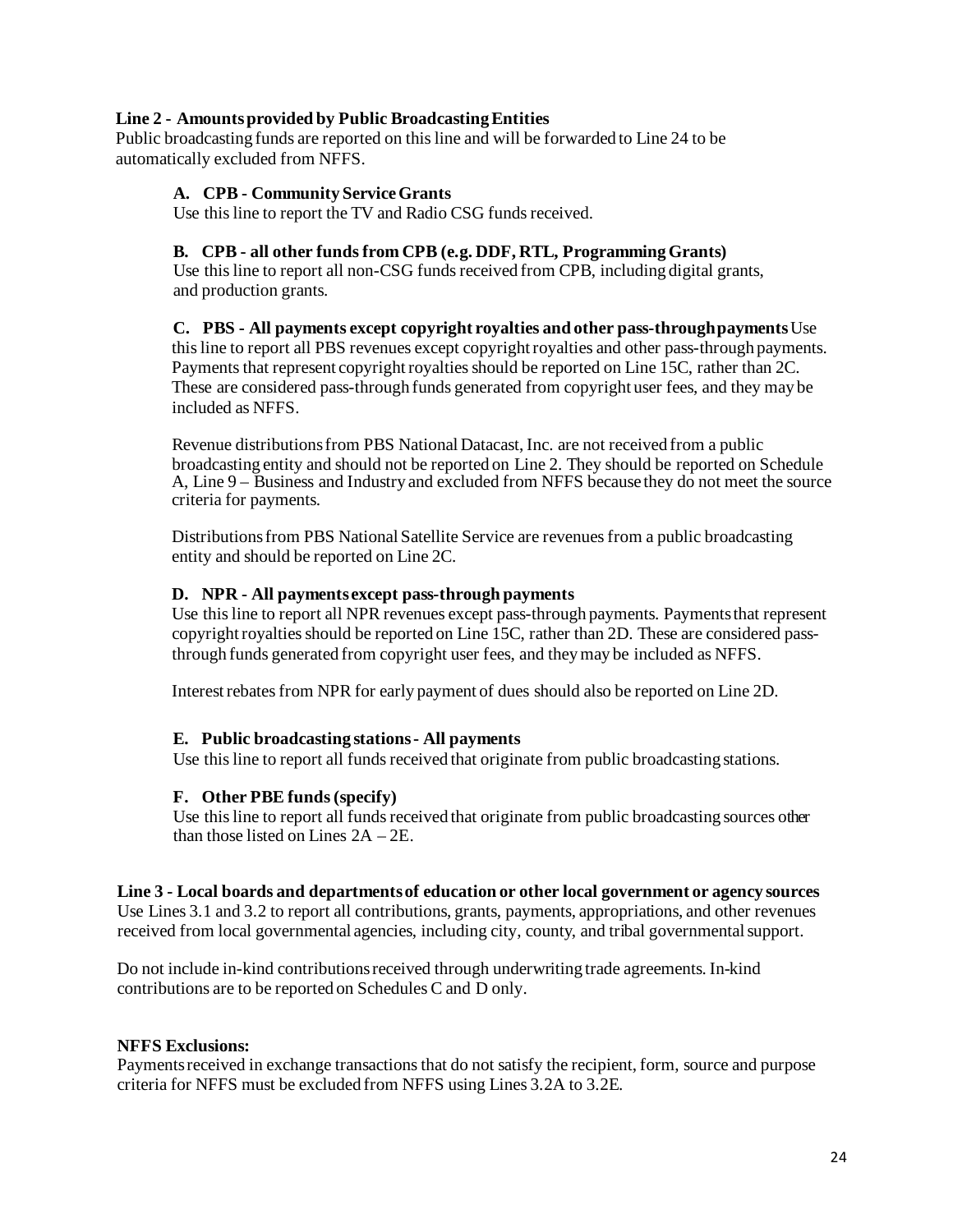#### **3.1 NFFS EligibleRevenues**

#### **A. Programand production underwriting**

Use this line to report direct contributions for underwriting purposes. This includes revenues received for general underwriting, spot/run of schedule, and those revenues received to underwrite the cost of producing or acquiring a program for which the donor receives on-air or printed credit.

#### **B. Grants and contributionsother than underwriting**

Use this line to report direct grants, gifts, and contributionsnot for underwritingpurposes.

#### **C. Appropriationsfrom the licensee**

Institutionalstations: Use thisline to report direct appropriations, transfers, and paymentsfrom the licensee, as well as any *direct* costsincurred or absorbed by the licensee specifically for the station. Review the appropriation for potential exclusions from NFFS, i.e., federal funds, spectrum incentive auction funds, and direct revenues from the licensee that are restricted for facilities and equipment purposes based on grantee type. If the licensee provides an appropriation to the station for pension expense, report as NFFS only the actual contribution to the plan made in a given fiscal year. Do not report as NFFS the Net Pension Liability adjustment from year to year as required by GASB 68. Unallowable NFFS included in the appropriation should be reported on Line 3.2E. Direct revenues from the licensee that are restricted for facilities and equipment purposes should be reported on 3.1D and 3.2D based on grantee type.

#### **D. Gifts and grantsfor facilitiesand equipment as restricted by the donor or received through a capital campaign (Radio only)**

Radio grantees only: Use this line to report direct revenues restricted for facilities and equipment purposes. This includes revenues restricted by the donor for facilities and equipment purposes, as well as revenues solicited through a capital campaign that includes facilities and equipment purposes as a goal or objective of the campaign.

#### **E. Gifts and grants received through a capital campaign but not for facilities and equipment**

Use this line to report revenues received through a capital campaign but not restricted for a facilities and equipment purposes.

#### **F. Other income eligible as NFFS (specify)**

Use this line to report all other direct revenue received from local government or agency sources that is eligible as NFFS but is not appropriate for Lines 3.1A to 3.1E.

## **3.2 NFFS IneligibleRevenues**

#### **A. Rental Income**

Use this line to report rental income that does not meet all of the NFFS criteria.

#### **B. Feesfor services**

Use this line to report all income received as fees for services and payments in an exchange transaction that does not meet all the NFFS criteria.

#### **C. Licensing fees(not royalties – see instructionsfor Line 15)**

Use this line to report all income received in exchange for licensing fees.

#### **D. Gifts and grantsfor facilitiesand equipment as restricted by the donor or received through a capital campaign (TV only)**

TV grantees only: Use this line to report direct revenues restricted for facilities and equipment purposes. This includes revenues restricted by the donor for facilities and equipment purposes, as well as revenuessolicited through a capital campaign that includesfacilities and equipment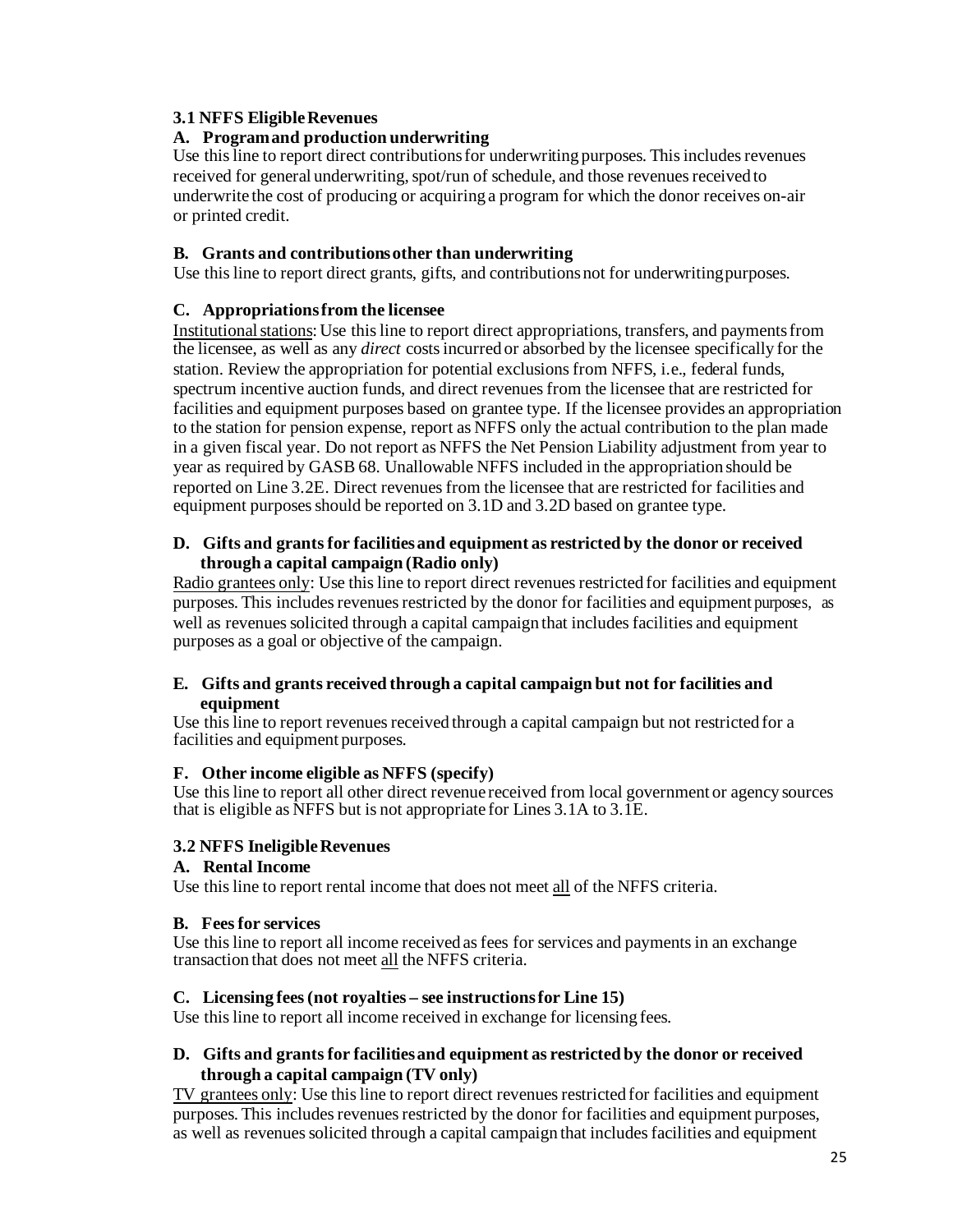purposes as a goal or objective of the campaign.

## **E. Other income ineligible as NFFS (specify)**

Use this line to report all other direct revenue received from local government or agency sources that does not meet all the NFFS criteria but is not appropriate for Lines 3.2A to 3.2D.

#### **Line 4 - State boardsand departmentsof education or other state government or agency sources**

Use Lines 4.1 and 4.2 to report all contributions, grants, payments, appropriations, and other revenues received from state agencies and governmental sources, including state public broadcasting agencies or networks.

Do not include in-kind contributionsreceived through underwriting trade agreements. In-kind contributions are to be reported on Schedules C and D only.

## **NFFS Exclusions**

Payments received in exchange transactions that do not satisfy the recipient, form, source and purpose criteria for NFFS must be excluded from NFFS using lines 4.2A to 4.2E.

## **4.1 NFFS EligibleRevenues**

## **A. Programand production underwriting**

Use this line to report direct contributions for underwriting purposes. This includes revenues received for general underwriting, spot/run of schedule, and those revenues received to underwrite the cost of producing or acquiring a program for which the donor receives on-air or printed credit.

## **B. Grants and contributionsother than underwriting**

Use this line to report direct grants, gifts, and contributionsnot for underwritingpurposes.

## **C. Appropriationsfrom the licensee**

Institutionalstations: Use thisline to report direct appropriations, transfers, and paymentsfrom the licensee, as well as any *direct* costsincurred or absorbed by the licensee specifically for the station. Review the appropriation for potential exclusions from NFFS, i.e., federal funds, spectrum incentive auction funds, and direct revenues from the licensee that are restricted for facilities and equipment purposes based on the grantee type. If the licensee provides an appropriation to the station for pension expense, report as NFFS only the actual contribution to the plan made in a given fiscal year. Do not report as NFFS the Net Pension Liability adjustment from year to year as required by GASB 68. Unallowable NFFS included in the appropriation should be reported on Line 4.2E. Direct revenuesfrom the licensee that are restricted for facilities and equipment purposes should be reported on 4.1D and 4.2D based on grantee type.

#### **D. Gifts and grantsfor facilitiesand equipment as restricted by the donor or received through a capital campaign (Radio only)**

Radio grantees only: Use this line to report direct revenues restricted for facilities and equipment purposes. This includes revenues restricted by the donor for facilities and equipment purposes, as well as revenues solicited through a capital campaign that includes facilities and equipment purposes as a goal or objective of the campaign.

#### **E. Gifts and grants received through a capital campaign but not for facilities and equipment**

Use this line to report revenues received through a capital campaign but not restricted for a facilities and equipment purposes.

## **F. Other income eligible as NFFS (specify)**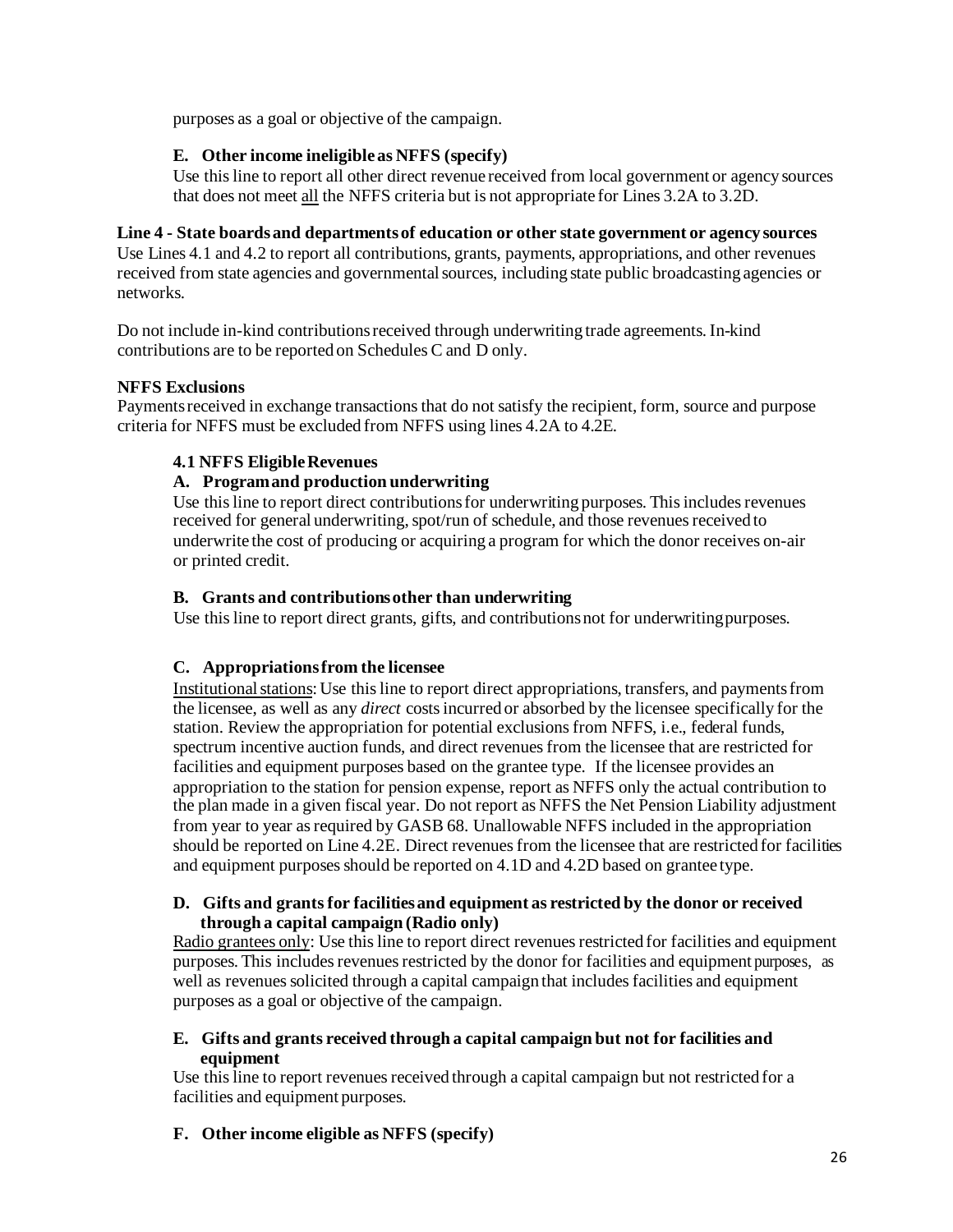Use this line to report all other direct revenue received from state government or agency sources that is eligible as NFFS but is not appropriate for Lines 4.1A to 4.1E.

#### **4.2 NFFS IneligibleRevenues**

#### **A. Rental Income**

Use this line to report rental income that does not meet all the NFFS criteria.

#### **B. Feesfor services**

Use this line to report all income received as fees for services and payments in an exchange transaction that does not meet all the NFFS criteria.

#### **C. Licensing fees(not royalties– see instructionsfor Line 15)**

Use this line to report all income received in exchange for licensing fees.

#### **D. Gifts and grantsfor facilitiesand equipment as restricted by the donor or received through a capital campaign (TV only)**

TV grantees only: Use this line to report direct revenuesrestricted for facilities and equipment purposes. This includes revenues restricted by the donor for facilities and equipment purposes, as well as revenues solicited through a capital campaign that includes facilities and equipment purposes as a goal or objective of the campaign.

## **E. Other income ineligible as NFFS (specify)**

Use this line to report all other direct revenue received from state government or agency sources that does not meet all of the NFFS criteria but is not appropriate for Lines 4.2A to 4.2D.

## **Line 5 - State colleges and universities**

Use Lines 5.1 and 5.2 to report all contributions, grants, payments, appropriationsand other revenues received from state colleges and universities. Do not include in-kind contributionsreceived through underwriting trade agreements. In-kind contributions are to be reported on SchedulesC and D only.

## **NFFS Exclusions**

Payments received in exchange transactions that do not satisfy the recipient, form, source and purpose criteria for NFFS must be excluded from NFFS using Lines 5.2A to 5.2E.

## **5.1 NFFS EligibleRevenues**

## **A. Programand production underwriting**

Use this line to report direct contributions for underwriting purposes. This includes revenues received for general underwriting, spot/run of schedule, and those revenues received to underwrite the cost of producing or acquiring a program for which the donor receives on-air or printed credit.

## **B. Grants and contributionsother than underwriting**

Use this line to report direct grants, gifts, and contributionsnot for underwritingpurposes.

## **C. Appropriationsfrom the licensee**

Institutionalstations: Use thisline to report direct appropriations, transfers, and paymentsfrom the licensee, as well as any *direct* costsincurred or absorbed by the licensee specifically for the station. Review the appropriation for potential exclusions from NFFS, i.e., federal funds, spectrum incentive auction funds, and direct revenues from the licensee that are restricted for facilities and equipment purposes based on grantee type. If the licensee provides an appropriation to the station for pension expense, report as NFFS only the actual contribution to the plan made in a given fiscal year. Do not report as NFFS the Net Pension Liability adjustment from year to year as required by GASB 68. Unallowable NFFS included in the appropriation should be reported on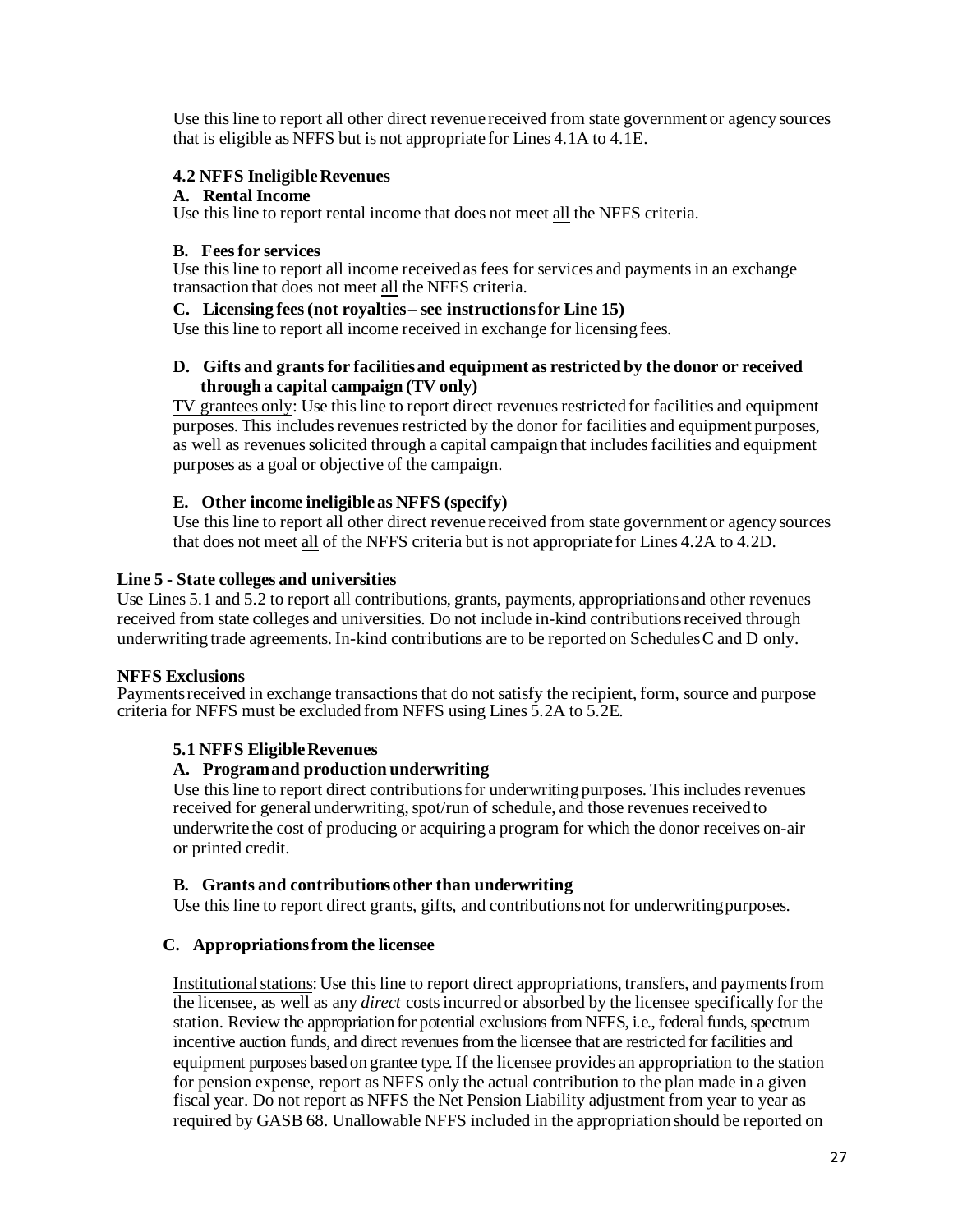Line 5.2E. Direct revenues from the licensee that are restricted for facilities and equipment purposes should be reported on 5.1D and 5.2D based on grantee type.

#### **D. Gifts and grantsfor facilitiesand equipment as restricted by the donor or received through a capital campaign (Radio only)**

Radio grantees only: Use this line to report direct revenues restricted for facilities and equipment purposes. This includes revenues restricted by the donor for facilities and equipment purposes, as well as revenues solicited through a capital campaign that includes facilities and equipment purposes as a goal or objective of the campaign.

#### **E. Gifts and grants received through a capital campaign but not for facilities and equipment**

Use this line to report revenues received through a capital campaign but not restricted for a facilities and equipment purposes.

#### **F. Other income eligible as NFFS (specify)**

Use this line to report all other direct revenue received from state college and university sources that is eligible as NFFS but is not appropriate for Lines 5.1A to 5.1E.

#### **5.2 NFFS IneligibleRevenues**

#### **A. Rental Income**

Use this line to report rental income that does not meet all the NFFS criteria.

#### **B. Feesfor services**

Use this line to report all income received as fees for services and payments in an exchange transaction that does not meet all the NFFS criteria.

#### **C. Licensing fees(not royalties– see instructionsfor Line 15)**

Use this line to report all income received in exchange for licensing fees.

#### **D. Gifts and grantsfor facilitiesand equipment as restricted by the donor or received through a capital campaign (TV only)**

TV grantees only: Use this line to report direct revenuesrestricted for facilities and equipment purposes. This includes revenues restricted by the donor for facilities and equipment purposes, as well as revenues solicited through a capital campaign that includes facilities and equipment purposes as a goal or objective of the campaign.

#### **E. Other income ineligible as NFFS (specify)**

Use this line to report all other direct revenue received from state college and university sources that does not meet all the NFFS criteria but is not appropriate for Lines 5.2A to 5.2D.

#### **Line 6 - Other state-supported colleges and universities**

Use Lines 6.1 and 6.2 to report all contributions, grants, payments, appropriationsand other revenue from other tax-supported colleges and universities, including community colleges.

Do not include in-kind contributionsreceived through underwriting trade agreements. In-kind contributions are to be reported on Schedules C and D only.

#### **NFFS Exclusions**

Payments received in exchange transactions that do not satisfy the recipient, form, source and purpose criteria for NFFS must be excluded from NFFS using Lines 6.2A to 6.2E.

#### **6.1 NFFS EligibleRevenues**

**A. Programand production underwriting**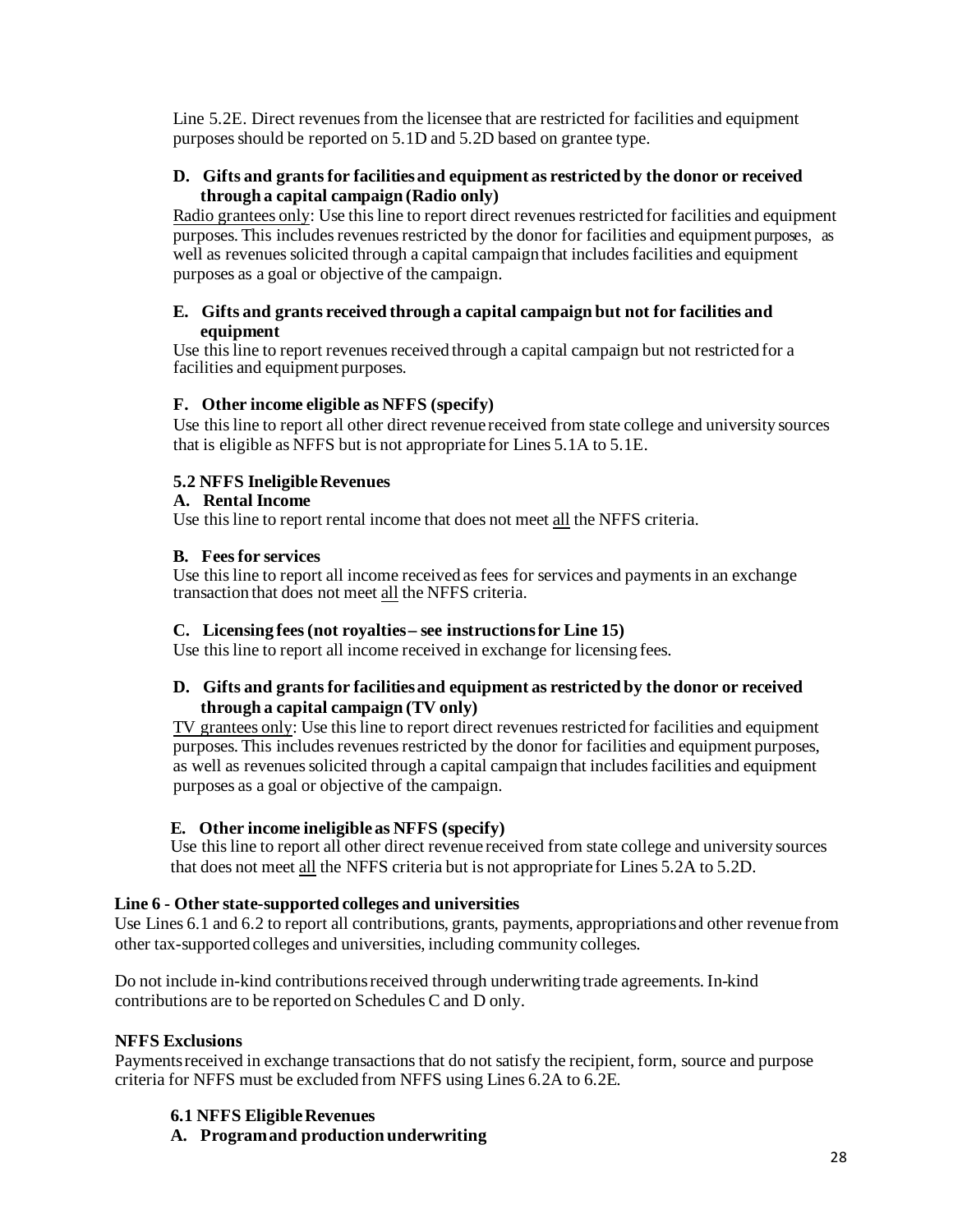Use this line to report direct contributions for underwriting purposes. This includes revenues received for general underwriting, spot/run of schedule, and those revenues received to underwrite the cost of producing or acquiring a program for which the donor receives on-air or printed credit.

#### **B. Grants and contributionsother than underwriting**

Use this line to report direct grants, gifts, and contributionsnot for underwritingpurposes.

#### **C. Appropriationsfrom the licensee**

Institutionalstations: Use thisline to report direct appropriations, transfers, and paymentsfrom the licensee, as well as any *direct* costsincurred or absorbed by the licensee specifically for the station. Review the appropriation for potential exclusions from NFFS, i.e., federal funds, spectrum incentive auction funds, and direct revenuesfrom the licensee that are restricted for facilities and equipment purposes based on grantee type. If the licensee provides an appropriation to the station for pension expense, report as NFFS only the actual contribution to the plan made in a given fiscal year. Do not report as NFFS the Net Pension Liability adjustment from year to year as required by GASB 68. Unallowable NFFS included in the appropriation should be reported on Line 6.2E. Direct revenues from the licensee that are restricted for facilities and equipment purposes should be reported on 6.1D and 6.2D based on grantee type.

#### **D. Gifts and grantsfor facilitiesand equipment as restricted by the donor or received through a capital campaign (Radio only)**

Radio grantees only: Use this line to report direct revenues restricted for facilities and equipment purposes. This includes revenues restricted by the donor for facilities and equipment purposes, as well as revenues solicited through a capital campaign that includes facilities and equipment purposes as a goal or objective of the campaign.

#### **E. Gifts and grants received through a capital campaign but not for facilities and equipment**

Use this line to report revenues received through a capital campaign but not restricted for a facilities and equipment purposes.

#### **F. Other income eligible as NFFS (specify)**

Use this line to report all other direct revenue received from other state-supported college and university sources that is eligible as NFFS but is not appropriate for Lines 6.1A to 6.1E.

#### **6.2 NFFS IneligibleRevenues**

#### **A. Rental Income**

Use this line to report rental income that does not meet all of the NFFS criteria.

#### **B. Feesfor services**

Use this line to report all income received as fees for services and payments in an exchange transaction that does not meet all of the NFFS criteria.

#### **C. Licensing fees(not royalties– see instructionsfor Line 15)**

Use this line to report all income received in exchange for licensing fees.

#### **D. Gifts and grantsfor facilitiesand equipment as restricted by the donor or received through a capital campaign (TV only)**

TV grantees only: Use this line to report direct revenues restricted for facilities and equipment purposes. This includes revenues restricted by the donor for facilities and equipment purposes, as well as revenues solicited through a capital campaign that includes facilities and equipment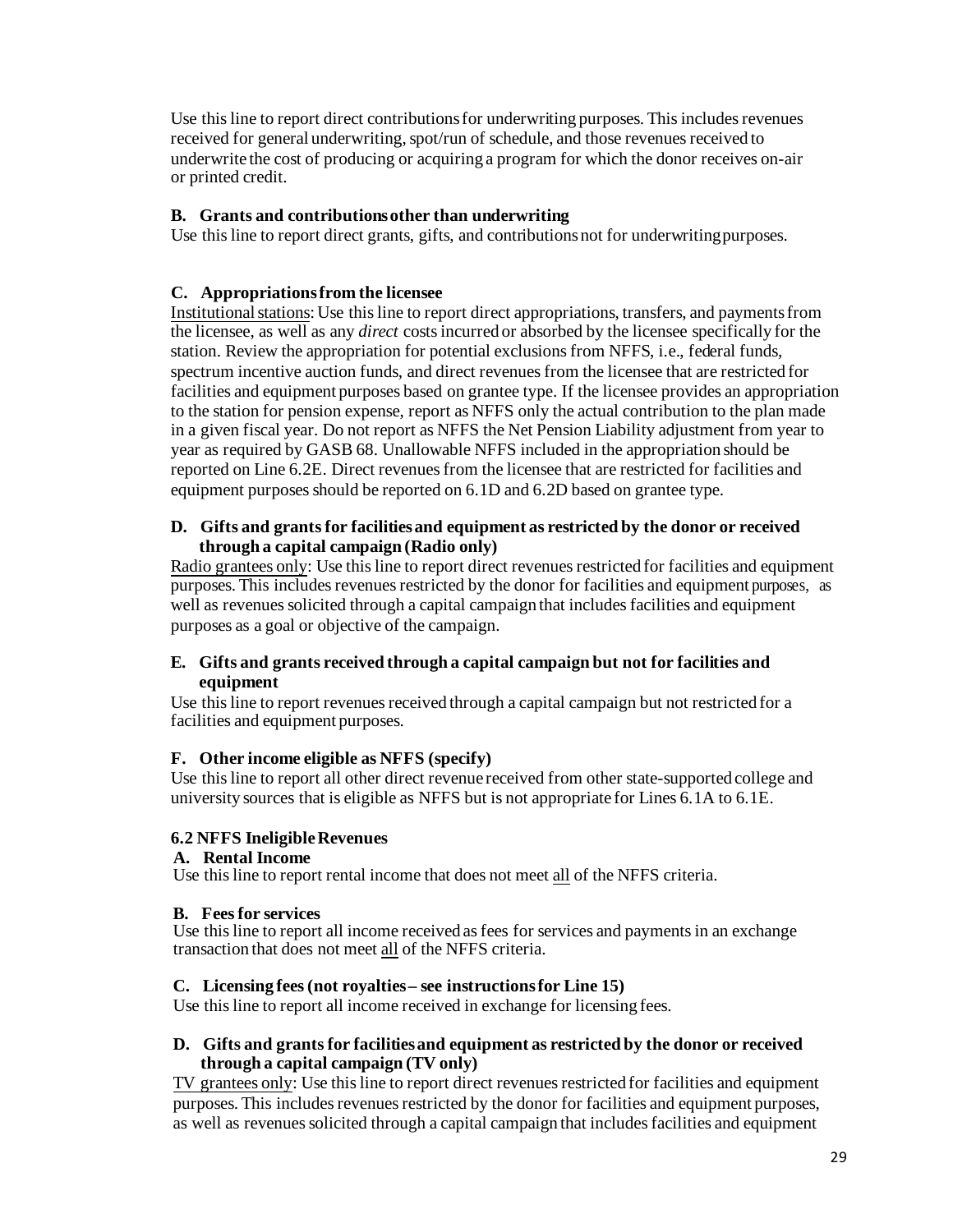purposes as a goal or objective of the campaign.

## **E. Other income ineligible as NFFS (specify)**

Use this line to report all other direct revenue received from other state-supported college and university sources that does not meet all of the NFFS criteria but is not appropriate for Lines 6.2A to 6.2D.

#### **Line 7 - Private colleges and universities**

Use Lines 7.1 and 7.2 to report all contributions, grants, payments, appropriations and other revenues received from private colleges and universitiesor private educational institutions.

Do not include in-kind contributionsreceived through underwriting trade agreements. In-kind contributions are to be reported on Schedules C and D only.

#### **NFFS Exclusions:**

Paymentsreceived in exchange transactionsthat do not satisfy the recipient, form, source and purpose criteria for NFFS must be excluded from NFFS using Lines 7.2A to 7.2E.

#### **7.1 NFFS EligibleRevenues**

#### **A. Programand production underwriting**

Use this line to report direct contributions for underwriting purposes. This includes revenues received for general underwriting, spot/run of schedule, and those revenues received to underwrite the cost of producing or acquiring a program for which the donor receives on-air or printed credit.

#### **B. Grants and contributionsother than underwriting**

Use this line to report direct grants, gifts, and contributionsnot for underwritingpurposes.

#### **C. Appropriationsfrom the licensee**

Institutionalstations: Use thisline to report direct appropriations, transfers, and paymentsfrom the licensee, as well as any *direct* costsincurred or absorbed by the licensee specifically for the station. Review the appropriation for potential exclusions from NFFS, i.e., federal funds, spectrum incentive auction funds, and direct revenues from the licensee that are restricted for facilities and equipment purposes based on grantee type. If the licensee provides an appropriation to the station for pension expense, report as NFFS only the actual contribution to the plan made in a given fiscal year. Do not report as NFFS the Net Pension Liability adjustment from year to year as required by GASB 68. Unallowable NFFS included in the appropriation should be reported on Line 7.2E. Direct revenues from the licensee that are restricted for facilities and equipment purposes should be reported on 7.1D and 7.2D based on grantee type.

#### **D. Gifts and grantsfor facilitiesand equipment as restricted by the donor or received through a capital campaign (Radio only)**

Radio grantees only: Use this line to report direct revenues restricted for facilities and equipment purposes. This includes revenues restricted by the donor for facilities and equipment purposes, as well as revenues solicited through a capital campaign that includes facilities and equipment purposes as a goal or objective of the campaign.

## **E. Gifts and grants received through a capital campaign but not for facilities and equipment**

Use this line to report revenues received through a capital campaign but not restricted for a facilities and equipment purposes.

**F. Other income eligible as NFFS (specify)**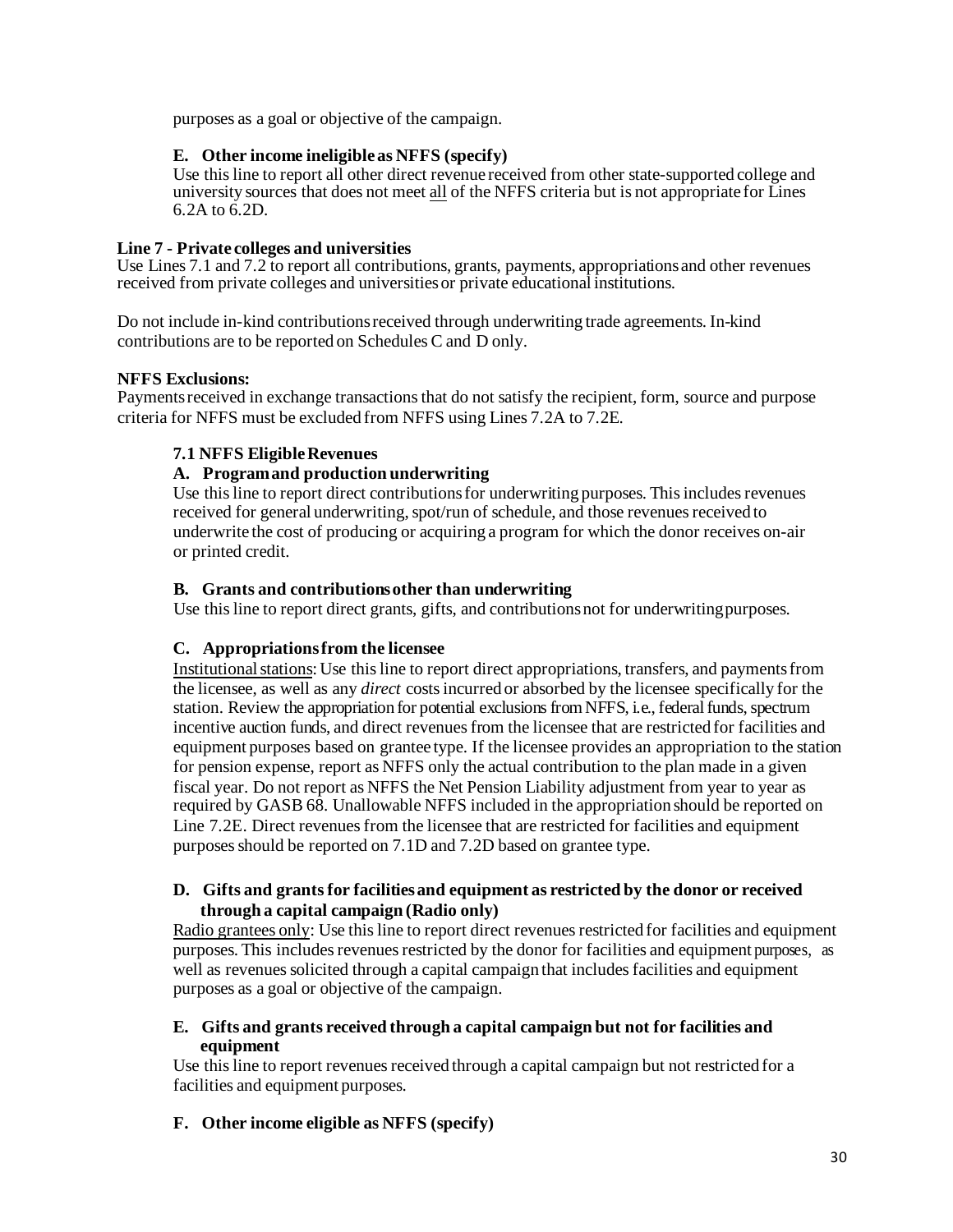Use this line to report all other direct revenue received from private college and university sources that is eligible as NFFS but is not appropriate for Lines 7.1A to 7.1E.

#### **7.2 NFFS IneligibleRevenues**

#### **A. Rental Income**

Use this line to report rental income that does not meet all of the NFFS criteria.

#### **B. Feesfor services**

Use this line to report all income received as fees for services and payments in an exchange transaction that does not meet all of the NFFS criteria.

#### **C. Licensing fees(not royalties– see instructionsfor Line 15)**

Use this line to report all income received in exchange for licensing fees.

#### **D. Gifts and grantsfor facilitiesand equipment as restricted by the donor or received through a capital campaign (TV only)**

TV grantees only: Use this line to report direct revenuesrestricted for facilities and equipment purposes. This includes revenues restricted by the donor for facilities and equipment purposes, as well as revenues solicited through a capital campaign that includes facilities and equipment purposes as a goal or objective of the campaign.

#### **E. Other income ineligible as NFFS (specify)**

Use this line to report all other direct revenue received from other state-supported college and university sources that does not meet all of the NFFS criteria but is not appropriate for Lines 7.2A to 7.2D.

#### **Line 8 - Foundationsand nonprofitassociations**

Use Lines 8.1 and 8.2 to report all contributions, grants, payments and other revenues received from national, regional, or local foundationsor nonprofit associations. Include underwriting revenue and payments for products and services. The term nonprofit is used to describe any not-for-profit corporation, foundation, or association that is not a public telecommunicationsentity, no part of the net earnings of which inures, or may lawfully inure, to the benefit of any private shareholder or individual.

Do not include in-kind contributionsreceived through underwriting trade agreements. In-kind contributions are to be reported on Schedules C and D only.

#### **NFFS Exclusions**

Payments received in exchange transactions that do not satisfy the recipient, form, source and purpose criteria for NFFS must be excluded from NFFS using Lines 8.2A to 8.2E.

#### **8.1 NFFS EligibleRevenues**

#### **A. Programand production underwriting**

Use this line to report direct contributions for underwriting purposes. This includes revenues received for general underwriting, spot/run of schedule, and those revenues received to underwrite the cost of producing or acquiring a program for which the donor receives on-air or printed credit.

#### **B. Grants and contributionsother than underwriting**

Use this line to report direct grants, gifts, and contributionsnot for underwritingpurposes.

#### **C. Gifts and grantsfor facilitiesand equipment as restricted by the donor or received through a capital campaign (Radio only)**

Radio grantees only: Use this line to report direct revenues restricted for facilities and equipment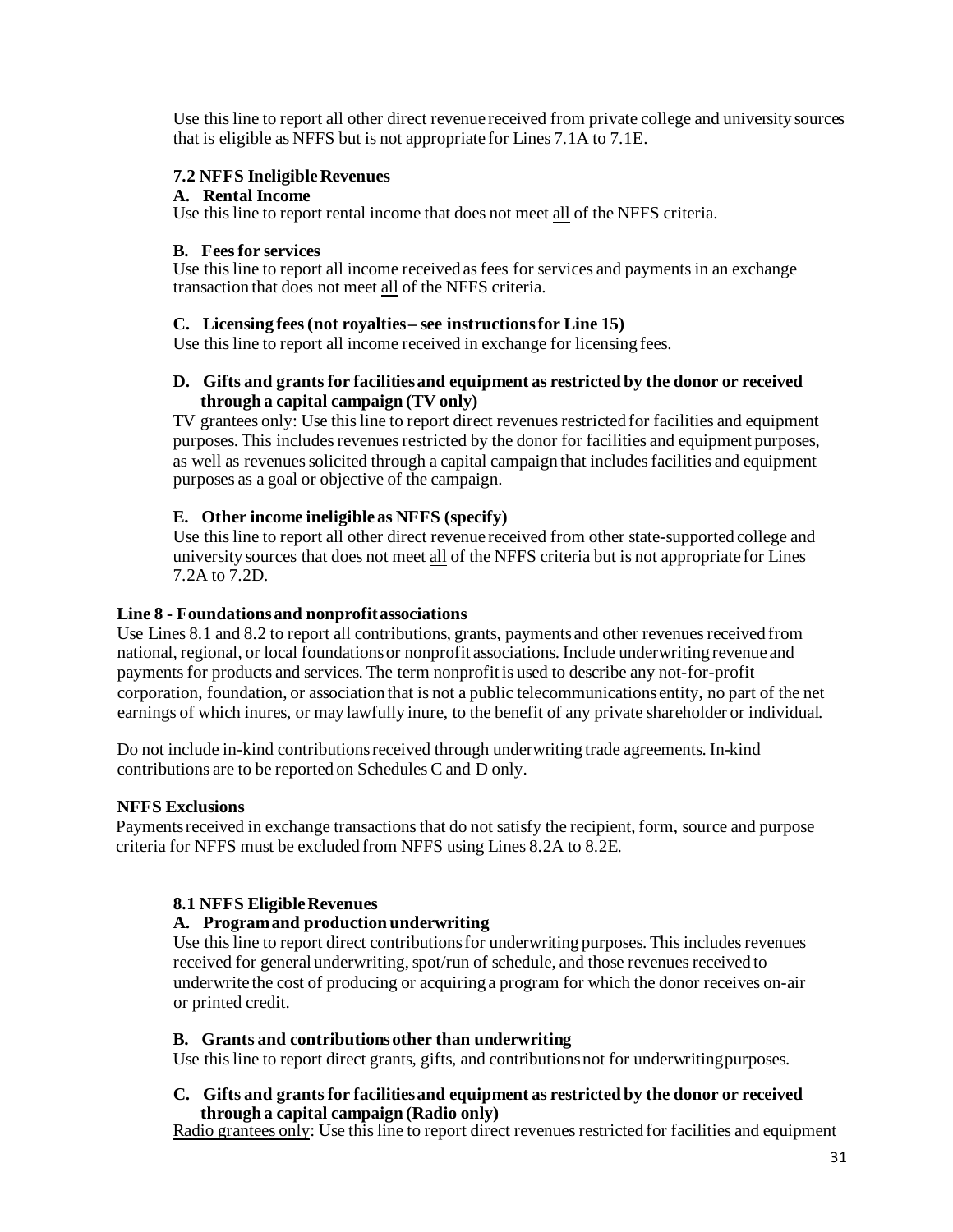purposes. This includes revenues restricted by the donor for facilities and equipment purposes, as well as revenues solicited through a capital campaign that includes facilities and equipment purposes as a goal or objective of the campaign.

#### **D. Gifts and grants received through a capital campaign but not for facilities and equipment**

Use this line to report revenues received through a capital campaign but not restricted for a facilities and equipment purposes.

#### **E. Other income eligible as NFFS (specify)**

Use this line to report all other direct revenue received from nonprofit and foundation sources that is eligible as NFFS but is not appropriate for Lines 8.1A to 8.1D.

#### **8.2 NFFS IneligibleRevenues**

#### **A. Rental Income**

Use this line to report rental income that does not meet all the NFFS criteria.

#### **B. Feesfor services**

Use this line to report all income received as fees for services and payments in an exchange transaction that does not meet all the NFFS criteria.

#### **C. Licensing fees(not royalties– see instructionsfor Line 15)**

Use this line to report all income received in exchange for licensing fees.

#### **D. Gifts and grantsfor facilitiesand equipment as restricted by the donor or received through a capital campaign (TV only)**

TV grantees only: Use this line to report direct revenues restricted for facilities and equipment purposes. This includes revenues restricted by the donor for facilities and equipment purposes, as well as revenues solicited through a capital campaign that includes facilities and equipment purposes as a goal or objective of the campaign.

#### **E. Other income ineligible as NFFS (specify)**

Use this line to report all other direct revenue received from nonprofit and foundation sources that does not meet all the NFFS criteria but is not appropriate for Lines 8.2A to 8.2D.

#### **Line 9 - Business and Industry**

Do not include in-kind contributionsreceived through underwriting trade agreements. In-kind contributions are to be reported on Schedules C and D only.

Use this line to report all contributions, grants, payments, and other direct revenues received from all forprofit sources, including commercial stations, networks, and cable companies. Include underwriting revenue and payments for products and services.

#### **NFFS Exclusions**

Payments received in exchange transactions that do not satisfy the recipient, form, source and purpose criteria for NFFS must be excluded from NFFS using Lines 9.2A to 9.2E. In particular, note that in order to be eligible as NFFS, paymentsfor services must be received from: 1) a qualifying source, which would be a state or local government or educational institution and; 2) a qualifying purpose, which would be that the payment was in exchange for materials or services with respect to the provision of educational television or radio programs.

#### **9.1 NFFS EligibleRevenues**

#### **A. Programand production underwriting**

Use this line to report direct contributions for underwriting purposes. This includes revenues received for general underwriting, spot/run of schedule, and those revenues received to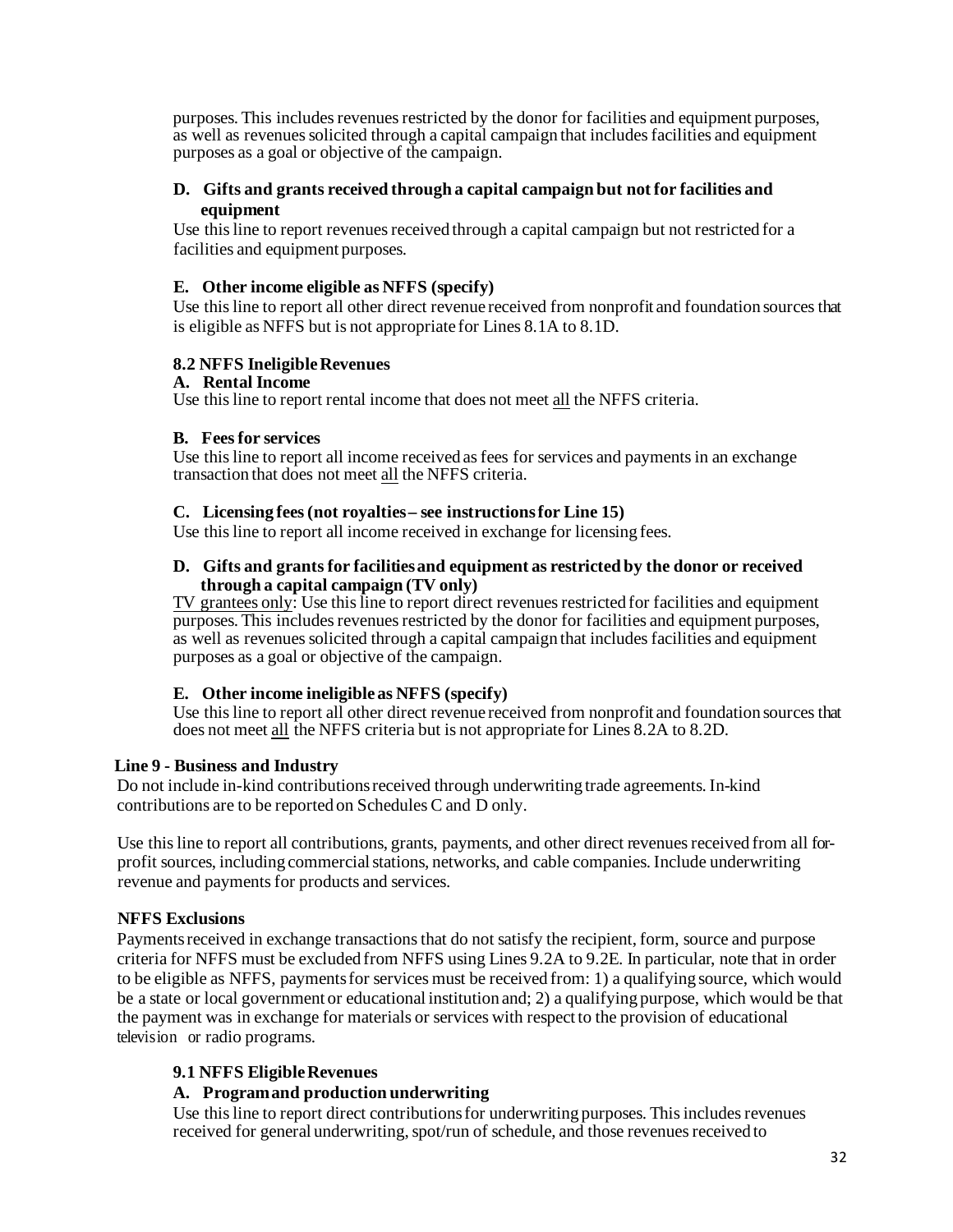underwrite the cost of producing or acquiring a program for which the donor receives on-air or printed credit.

#### **B. Grants and contributionsother than underwriting**

Use this line to report direct grants, gifts, and contributionsnot for underwritingpurposes.

#### **C. Gifts and grantsfor facilitiesand equipment as restricted by the donor or received through a capital campaign (Radio only)**

Radio grantees only: Use this line to report direct revenues restricted for facilities and equipment purposes. This includes revenues restricted by the donor for facilities and equipment purposes, as well as revenues solicited through a capital campaign that includes facilities and equipment purposes as a goal or objective of the campaign.

#### **D. Gifts and grants received through a capital campaign but not for facilities and equipment**

Use this line to report revenues received through a capital campaign but not restricted for a facilities and equipment purposes.

#### **E. Other income eligible as NFFS (specify)**

Use this line to report all other direct revenue received from business and industry sources that is eligible as NFFS but is not appropriate for Lines 9.1A to 9.1D.

#### **9.2 NFFS IneligibleRevenues**

#### **A. Rental Income**

Use this line to report rental income that does not meet all the NFFS criteria.

#### **B. Feesfor services**

Use this line to report all income received as fees for services and payments in an exchange transaction that does not meet all the NFFS criteria.

#### **C. Licensing fees(not royalties– see instructionsfor Line 15)**

Use this line to report all income received in exchange for licensing fees.

#### **D. Gifts and grantsfor facilitiesand equipment as restricted by the donor or received through a capital campaign (TV only)**

TV grantees only: Use this line to report direct revenues restricted for facilities and equipment purposes. This includes revenues restricted by the donor for facilities and equipment purposes, as well as revenuessolicited through a capital campaign that includesfacilities and equipment purposes as a goal or objective of the campaign.

#### **E. Other income ineligible as NFFS (specify)**

Use this line to report all other direct revenue received from business and industry sources that does not meet all the NFFS criteria but is not appropriate for Lines 9.2A to 9.2D.

#### **Line 10 - Memberships and subscriptions(net of write-offs)**

Do not report contributions to fund the acquisition of capital assets regardless of whether they are received in response to a formal capital campaign program or not. Rather than this line use Line 18 to report all contributions intended for this purpose.

Use this line to report revenues from memberships and subscriptions that are, in aggregate, less than \$1,000 per individual donor for the reporting year. Individualmembership contributionsof \$1,000 or more are consideredmajor donor gifts and are to be reported on Line 19.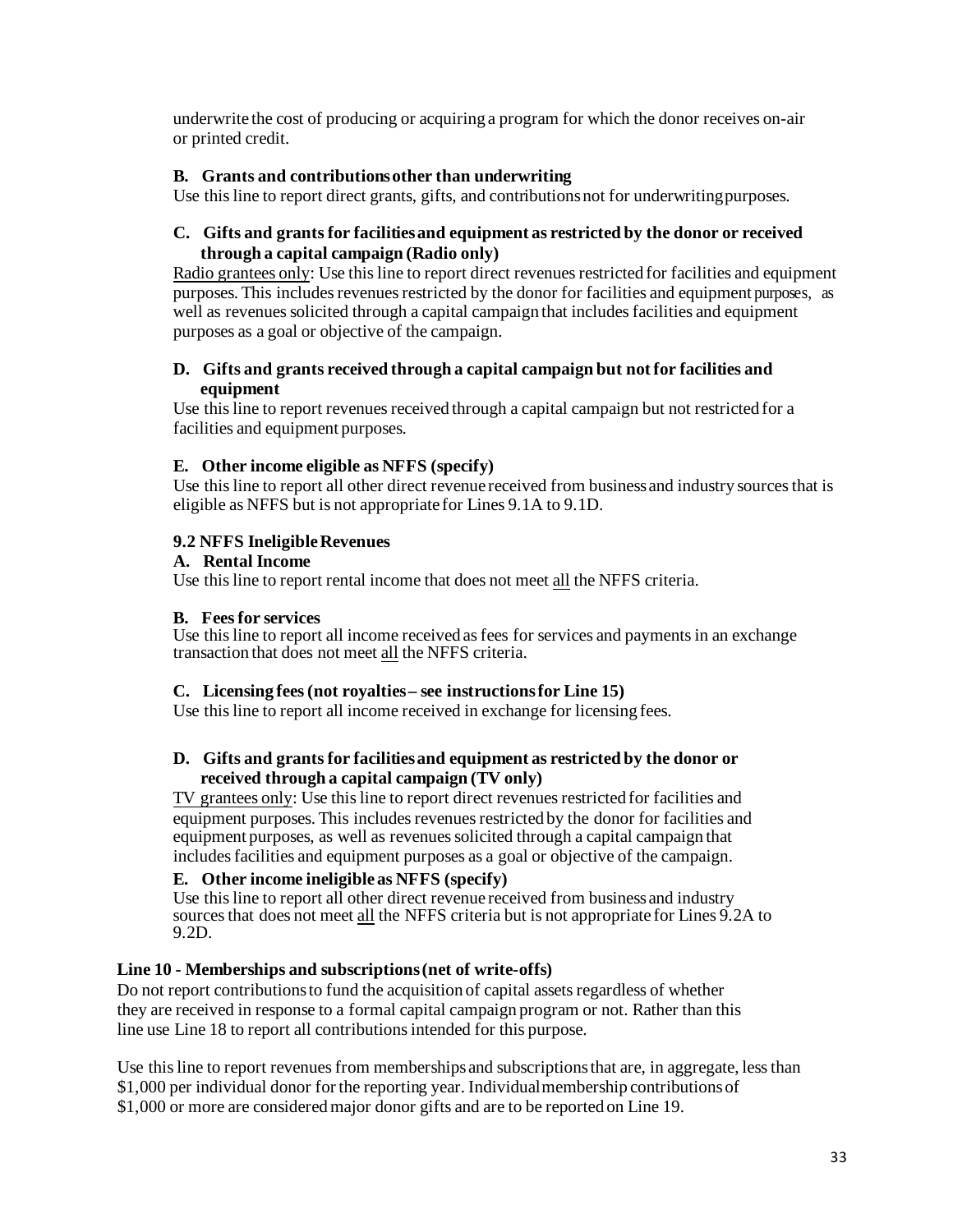Also use thisline to report matching funds and challenge grant fundsif the donor received the benefits of station membership.

#### **AllocatingMembershipsfor Joint Licensees**

Granteesthat have both radio and TV operationsbut for which the donor has not specified a beneficiary for their gift, must establish a methodology to allocate the unrestricted membership revenues among the different station grantees. The allocation method should have a reasonable basis and be consistently applied each year. At the same time, the allocation methodology should be analyzed periodically to evaluate itsreasonableness and appropriateness considering the most recent membership data.

Illustrated below is an example of an allocation methodology that allocatesrevenuesthat are not designated by the donors either to radio or television on the basis of the approximate proportion of members who expressed an association with television, radio or both when making a contribution. In this illustration, a ratio of two-thirdsTV to one-third radio memberships would be used to allocate the membership revenuesfrom both the 25,000 members who expressed an association with both television and radio and the 30,000 members who did not specify their association. (Note: This table is for illustration purposes only and should not be construed as a CPB endorsed recommendation.)

|                 | TV     | Radio  | <b>Both</b> | <b>Unspecified</b> | <b>Total</b> |
|-----------------|--------|--------|-------------|--------------------|--------------|
| All members     | 50,000 | 5,000  | 25,000      | 30,000             | 120,000      |
| Members of both | 25,000 | 25,000 | n/a         | n/a                | n/a          |
| Totals          | 75,000 | 40,000 | n/a         | n/a                | n/a          |
| Percentage      | 65.20% | 34.80% |             |                    |              |

#### **Additional SpecificLine Instructions:**

#### **10.1 NFFS Exclusion - Fair Market Value of high-endpremiumsthat are not of insubstantial value.**

Grantees frequently provide "thank you gifts" (a.k.a. "premiums") in exchange for membership contributions. The Internal Revenue Service describes a quid pro quo contribution as a payment a donor makesto a charity partly as a contribution and partly for goods or services(i.e. premiums). Thank you gifts may be anything of value from low-end premiums(e.g. coffeemugs and tee shirts bearing the stations call letters, name and/or brand) to high-end premiums(e.g. boxed set CDs or DVDs, coffee-table books, travel  $\&$  lodging, gourmet foods  $&$  wines, tickets to performances, dinners or other events).

The IRS issues [guidance](https://www.irs.gov/pub/irs-pdf/p1771.pdf) on charitable contributions, including disclosure statements that must be provided to donors in instances where the premium is not of insubstantial value. The contribution portion that is deductible for federal income tax purposesis limited to the excess of the payment over the fair market value of the premiumprovided by the charitable organization. **For CPB's purposesthe portion of the payment that is not considered a contribution by the IRS may not be included as NFFS.** CPB expects that all grantees are compliant with IRS rules and regulationson these matters. However, CPB does not provide guidance beyond that provided by the IRS. Questions about compliance with these provisionsshould be addressed to your IPA or other tax practitioner or directly to the IRS. The method by which granteestrack this information in order to be compliant is also the responsibility of each CSG grantee.

**What do you need to do for AFR purposes?** If the financialstatements present membership revenues on a net basis (i.e. the contribution portion only), report the same amount on Line 10 (i.e. it is unnecessary to make any further adjustment). However, if the financialstatements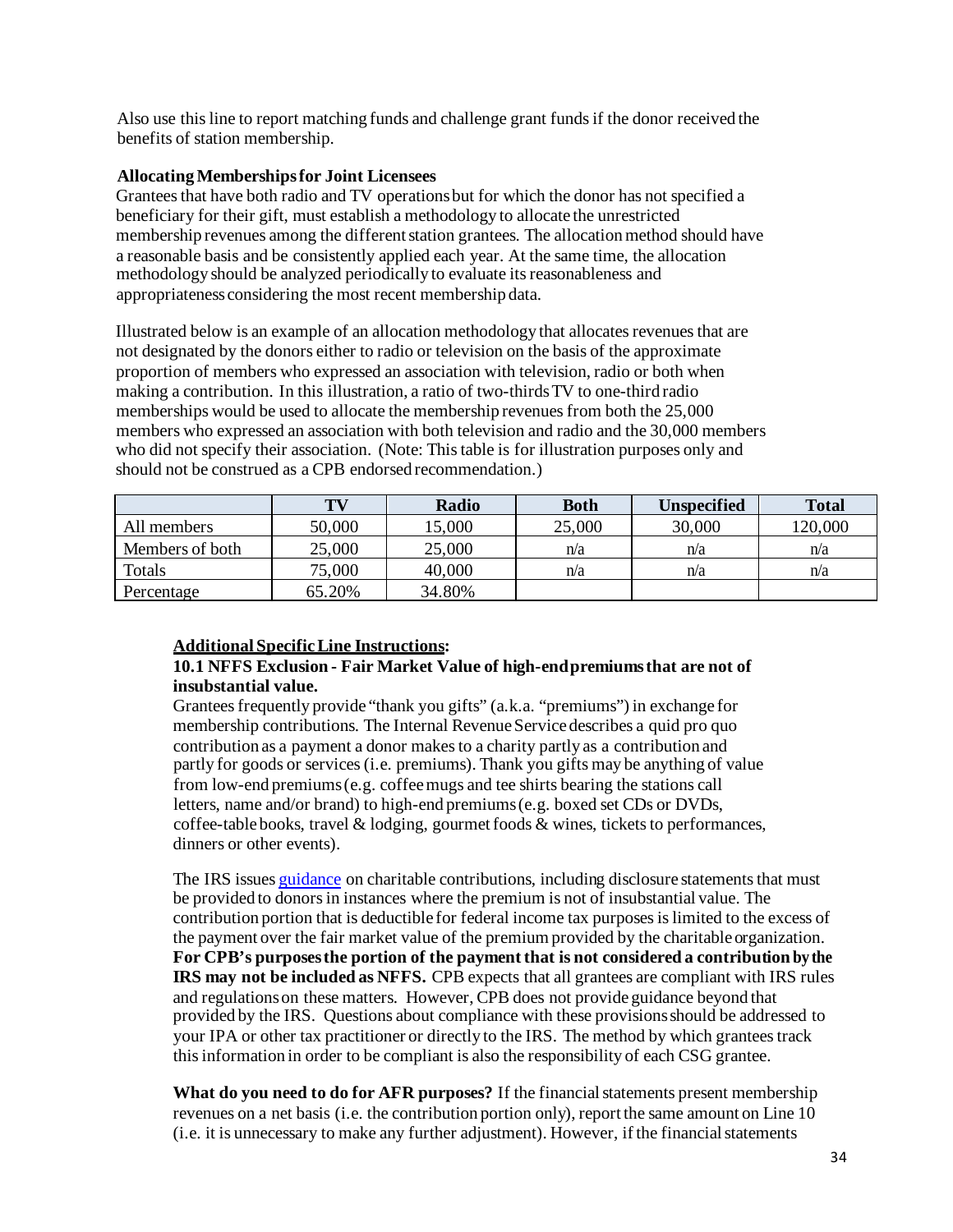present membership revenues at their gross value (i.e. unadjusted for the non-contribution portion), you must enter the non-contribution amount on Line 10.1NFFS Exclusion - Fair market value of premiumsthat are not of insubstantial value.

Although unusual, the fair market value of a premium may exceed the dollar amount of the contribution. If so, grantees must exclude an amount equal to the contribution. For example, if the contribution was for \$500 and the premium had a fair market value of \$600, the exclusion reported on Line 10.1 would be \$500.

#### **10.2 NFFS Exclusion - Bad Debt**

Grantees must deduct bad debt expenses from NFFS revenues, including but not limited to pledges, underwriting, and membership, unless netted in Schedule A.

#### **10.3 Total number of contributors**

This line must be completed if Line 10 is greater than \$0.

Use this line to report the number of unduplicated contributors providing the revenue reported on Line 10. The contributorsneed not donate the minimum required for full membership to be included in the count.

#### **Line 11 - Revenue from Friendsgroupsless any revenue included on Line 10**

All revenue reported on this line must meet the appropriate source, form, purpose, and recipient criteria for inclusion as NFFS. If the revenue does not meet all the NFFS criteria, report it on Line 20, and properly exclude the amount from NFFS.

Friends groups are primarily formed for the purpose of obtaining contributionsfor and otherwise supporting the operations and related activities of a grantee. Financial statement presentation dictates what amounts should be claimed as NFFS by the grantee.

If the grantee files consolidated financial statementswith a friends' group, revenuesreceived by the friends' group should be allocated to the other lines of the AFR the same as all other revenues received by the grantee. Line 11 should be used to report any direct transfersfrom friends' groups.

If the grantee does not file consolidated financial statements with a friends' group, use Line 11 to report only the cash actually transferred to the grantee except for direct transfers of membership contributions, which should be reported on Line 10.

## **11.1 Total number of contributors**

If the funds directly transferred from a friends group includes membership contributions, then use this line to report the number of unduplicated contributors providing the revenue reported on Line 11.

## **Line 12 - Subsidiariesand other activitiesunrelated to public broadcasting**

Granteesthat operate subsidiary enterprises or engage in activities unrelated to public broadcasting should report total revenues from these activities on Line12. This will include revenue from wholly owned or partially owned subsidiary enterprises as well as other unrelated business income. CPB follows the IRS definition of Unrelated Business Income. For most organizations (CPB grantees included) an activity is an unrelated business if it meets**three** requirements:(1) it is a trade or business; (2) it is regularly carried on; and (3) it is not substantially related to furthering the exempt purpose of the organization. Each of these terms is further defined by the **IRS**.

## **A. Nonprofitsubsidiariesinvolved in telecommunicationsactivities**

Use this line to report revenuesfrom nonprofitsubsidiariesinvolved in telecommunication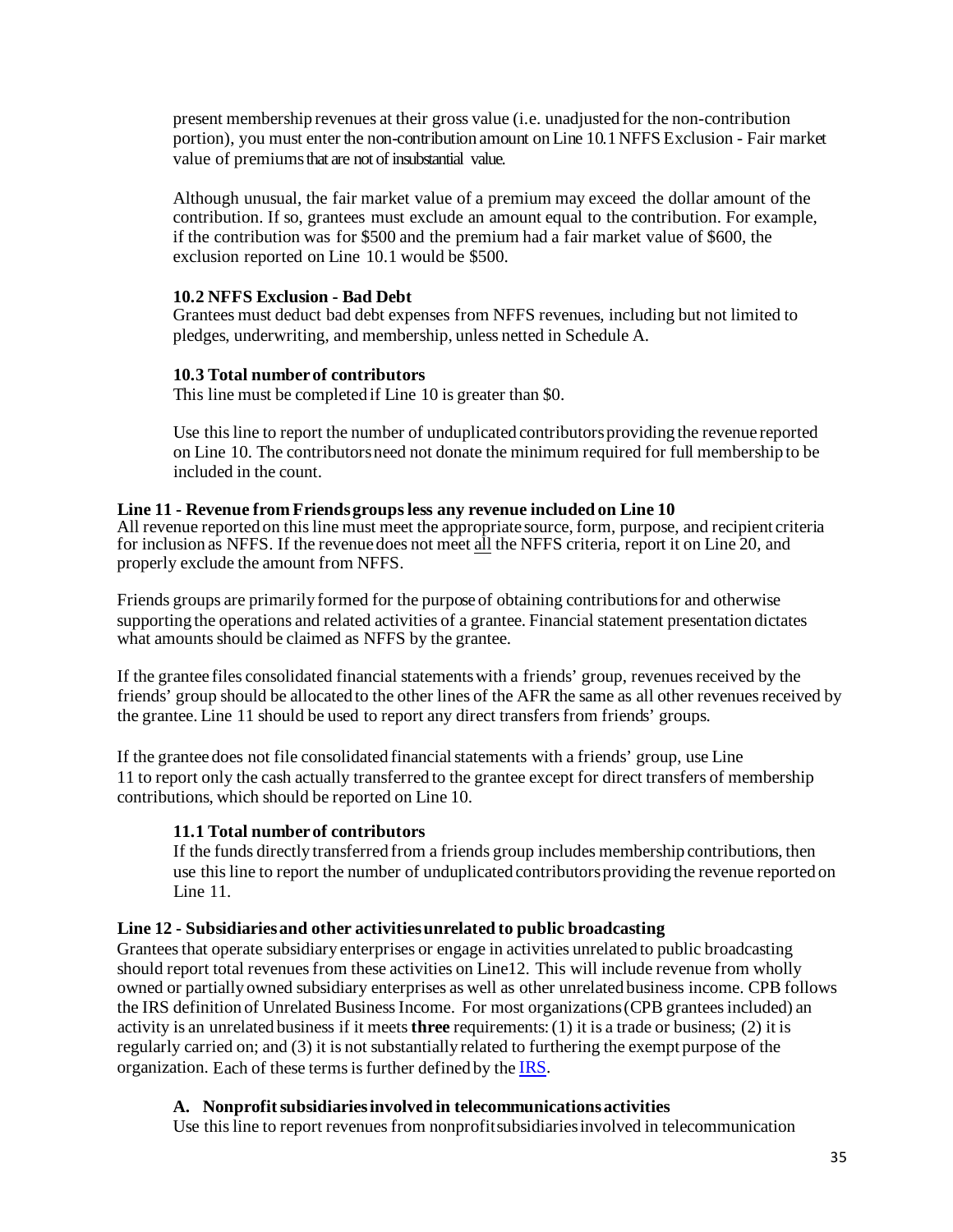activities. The revenue reported on thisline must meet all the NFFS criteria.

#### **B. NFFS Ineligible - Nonprofitsubsidiariesnot involvedin telecommunicationsactivities**  Use this line to report revenues from nonprofitsubsidiaries that are not involved in telecommunicationsactivities or do not meet all the NFFS criteria.

## **C. NFFS Ineligible - For-profitsubsidiariesregardlessof the nature of its activities**

Use this line to report revenues from for-profit subsidiaries.

## **D. NFFS Ineligible - Other activitiesunrelated to public broadcasting.**

Use this line to report other revenues from

## **Line 13 - Auction Revenue (net)**

This line represents the net revenue earned from auctioning goods or services. It is determined automatically by subtracting line 13B from line 13A.

Only net auction revenues are eligible as NFFS. If direct auction expenses are greater than gross auction revenues, the loss will not affect NFFS.

When a donor of auction items stipulates that a portion of auction proceeds must be returned to the donor, the grantee should subtract that share from NFFS. For example, an artist is paid a fixed amount or a percentage of the auction price the grantee receives from auctioning contributedwork. Subtract the portion returned to the donor from NFFS.

Do not include any value for donated overbid incentives, premiums, and bonusesfor early pick-up of auction items. These items are considered a cost of fundraising and should be reported as an expense.

## **A. Gross Auction Revenue**

Use this line to report gross auction revenues. (Note: Do not report the fair market value of goods and services that were donated for the purpose of being auctioned to the bidder; rather, report the actual proceeds received from auctioning these donated items).

If, however, the total auction revenue is reported net of direct expenses in the audited financial statements, report the net auction revenue only on Line 13A. If you do this, the financial statements must be clear about thisfact. For example, assume that grossrevenue is \$11K and direct expenses are  $$1K$  resulting in net revenue of  $$10K$ . If the financial statements show  $$10K$ as revenue, report \$10K on Line 13A and \$0 on Line 13B. In casessuch as thisthe line item description in the financial statements should indicate that direct expenses have been netted against the revenues: Auction revenue, net of direct expensesof \$1,000 in 2017. The line item description could also refer to a Note in the financial statements that explains the accounting treatment of the direct auction expenses.

## **B. Direct Auction Expenses**

Use this line to report the total direct auction expensesfor producing the event. If, however, the total auction revenue is reported net of direct expenses in the audited financial statements, report \$0 on Line 13B.

## **Line 14 - Specialfundraising activities(net)**

This line represents the net revenue earned from special fundraising activities. It is determined automatically by subtractingLine 14B from Line 14A. Only net special fundraising revenues(the gross special fundraising revenuesless all direct, third-party expensesfor the event) are eligible as NFFS. If direct special fundraising expensesare greater than grossspecial fundraising revenues, the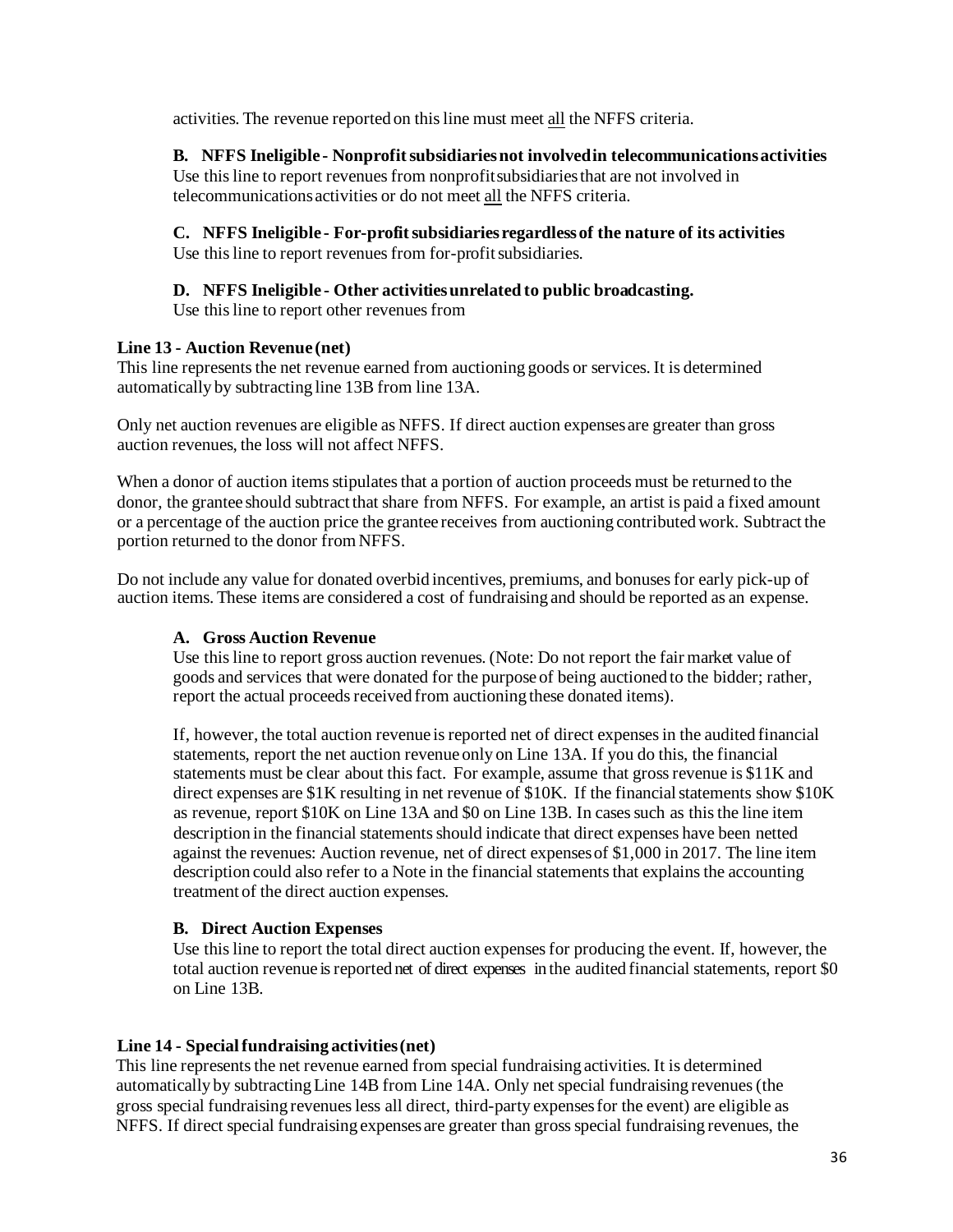loss will not affect NFFS.

Specialfundraising events should be considered those events which are hosted, presented, or conducted to raise funds for the grantee and are explicitly promoted to the public as a benefit for the grantee. This would be different from concerts or lectures or any other events where the grantee is not the primary beneficiary. For example, if there is a play running at a local theater and the grantee gives away tickets to performances, promotesit on air, or is a sponsor of the play, the play performanceswould not be considered special fundraising events. However, if the theater decidesto hold a special performance as a benefit for the grantee, and advertises it to the public as such, the special performance would be considered a special fundraising event. The distinction is that performances and events that are neither promoted nor intended principally as a grantee benefit would not be considered special fundraising events regardless of a grantee's participation; whereas events held for publicly expressed purposes of financially benefiting the station would be considered special fundraising events. Typical special fundraising activities include: vehicle donation programs, gaming activities, performances, benefits, dances, lectures, dinners, art exhibits, workshops, film festivals, tournaments,wine tasting parties and travel tours, etc.

Once it is determined that an event is special fundraising in nature, all the revenues raised at the event should be included in the grossrevenue total for the NFFS calculation. This would include tickets or entry feesto attend the event, as well as other ancillary revenueslike food and drink sales. For NFFS purposes these transactionsshould be treated differently from exchange transactionsbecause the event is being held for the explicit purpose of benefitting the station. Therefore, implicit in all transactionsthat occur at

the event is that the station is going to benefit to some degree.

# **A. Grossspecial fundraising revenues**

Use this line to report the grossspecial fundraising revenues. (Note: Do not report the FMV of goods and services that were contributed to support fundraising activities, including donated tickets, donated catering services, donated auction items and donated sweepstakes items. These are to be reported on ScheduleC (Line 5.D) and not Schedule A.

If, however, the total special fundraising revenue is reported net of direct expensesin the audited financial statements, report the net special fundraising revenue only on Line 14A. If you do this, the financial statements must be clear about this fact. For example, assume that gross revenue is \$11K and direct expenses are \$1K resulting in net revenue of \$10K. If the financial statements show \$10K as revenue, report \$10K on Line 14A and \$0 on Line 14B. In cases such as this the line item description in the financial statements should indicate that direct expenses have been netted against the revenues: Specialfundraising revenue, net of direct expenses of \$1,000 in 2017. The line item description could also refer to a Note in the financial statements that explains the accounting treatment of the direct special fundraising expenses.

## **B. Direct specialfundraising expenses**

Use this line to report the total direct special fundraising expensesfor producing the event. If, however, the total special fundraising revenue is reported net of direct expenses in the audited financial statements, report \$0 on Line 14B. Direct expenses include but are not limited to thirdparty payments for entertainment, space rental, prizes (pay-outs) provided to participants from sweepstakes, gaming, pull-tabs and bingo, and other contractual expenses. Direct expenses also include costs associated with self-contained gaming operations (e.g. Casinos), including salaries and benefits of gaming staff as well as overhead costsincurred to operate and maintain gaming premises.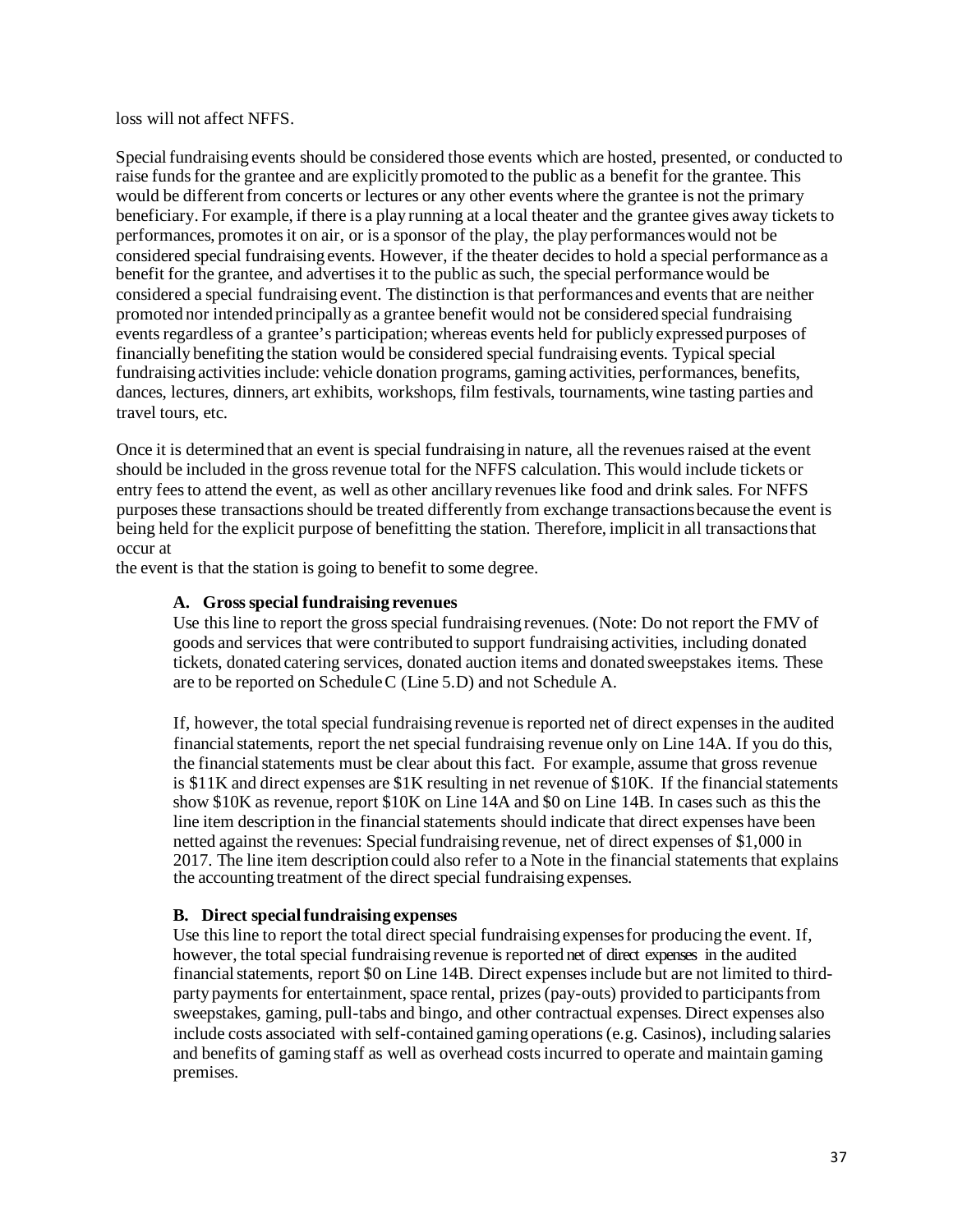# **Line 15 - Passive Income**

Passive income derived from the use of property (e.g. from real estate and businessinvestments in which the station is not actively involved, including limited partnerships). Do not include licensing fees from the sale of program rights. These fees should be reported by source on the appropriate line of ScheduleA and excluded from NFFS.

Revenues received by stations resulting from the Spectrum Auction, including interest and dividends earned and/or received on auction revenues are not eligible as NFFS. This revenue should be reported on Schedule A, Line 21.

Paymentsfrom NPR earned for early payment of dues are not considered passive income. This revenue should be reported on Schedule A, Line 2D.

# **A. Interest and Dividends**

Report interest and dividend income, except for earnings on endowment funds(see Line 17). Do not use this line to report realized and unrealized gains or losses on marketable securities (see instructions for Lines 16 and 17).

## **B. Royalties**

Use this line to report royalty income, but not licensing fees. Report licensing fees by their revenue source and exclude them from NFFS.

# **C. PBS or NPR pass-through copyright royalties**

Use this line to report amounts received as pass-through funds from NPR or PBS generated from copyright user fees.

## **Line 16 - Gains and losses on investments, charitable trusts and gift annuitiesand sale of other assets (other than endowment funds)**

Report gains from the sale or exchange of assets used in station operations and realized and unrealized gains or losses on investments(other than investmentsheld as endowmentfunds-see Line 17), including actuarial gains and losses on charitable trusts and gift annuities. Book gains or losses resulting from the retirement, obsolescence, or other adjustment unrelated to the actual sale or exchange of property and equipment should not be reported.

These revenues on Lines 16A to 16C will forward to Line 27 and will be automatically excluded from NFFS.

# **A. Gainsfrom sales of property and equipment**

Use this line to report gainsfrom the sale or exchange of property and equipment used in station operations. Losses from these transactionsare considered an operating expense and should not be reported on this line.

## **B. Realized gains/losses on investments(other than endowment funds)**

Use this line to report gains or losses realized from marketable securities transactions.

# **C. Unrealized gains/losses on investmentsand actuarial gains/losses on charitable trust and gift annuities(other than endowment funds)**

Financial Accounting Standards No. 124, Accounting for Certain Investments Held by Not-for-Profit Organizations (FAS 124), establishes standards for accounting for certain investments held by not-for-profit organizations. It requires that investments in equity securities with readily determinable fair market values and all investmentsin debt securities be reported at fair market value in the statement of financial position with gains and losses included in the statement of activities. Use thisline to report unrealized gains or losses resulting from recording such investments at fair market value. Also use this line to report actuarial changes in the fair market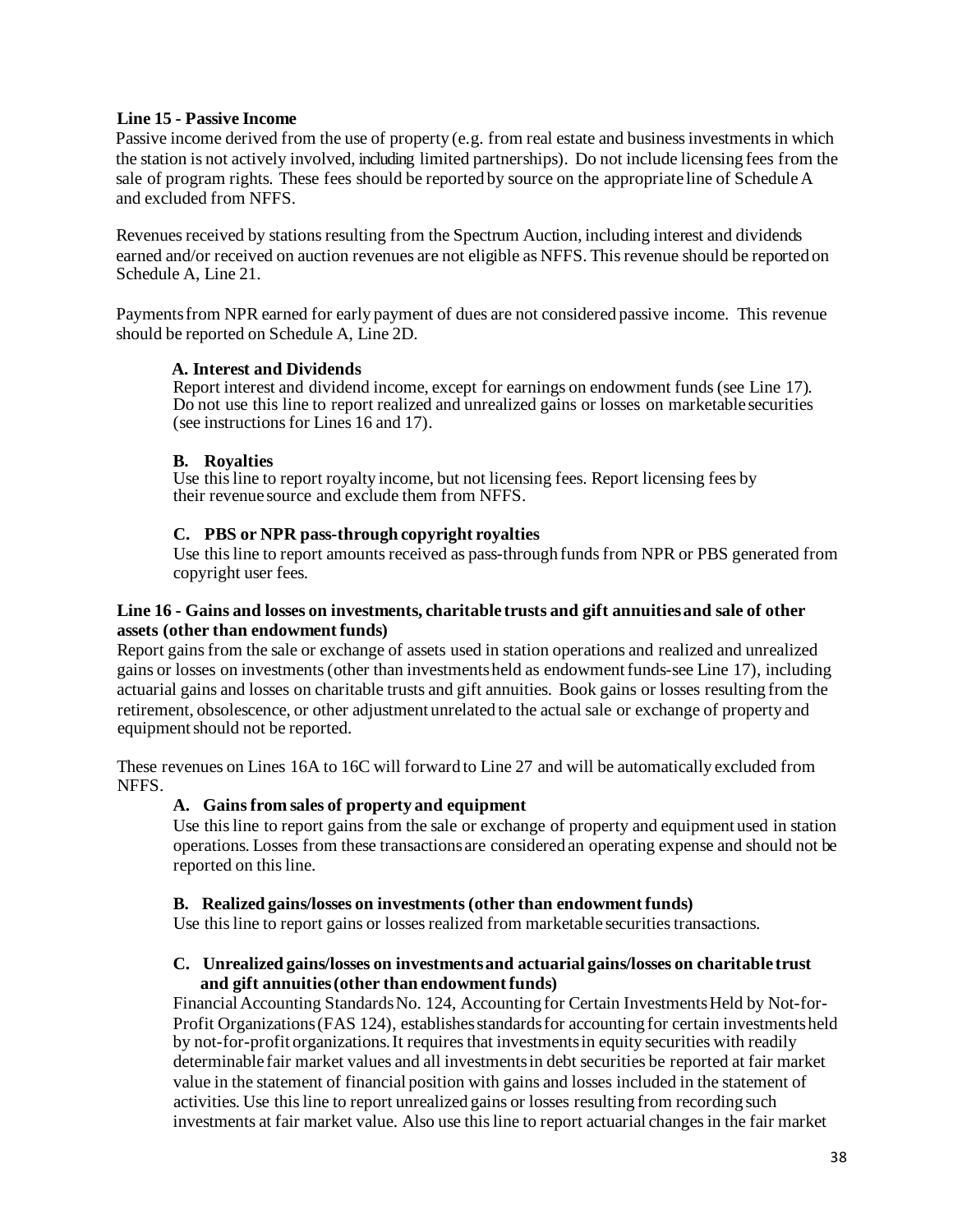value of assets held in charitable trusts and gift annuities.

# **Line 17 - Endowment Revenue**

Report all contributions to endowment fund principal regardless of the source or form of the amounts contributed. Also, report passive income (interest and dividends) derived from endowmentfunds and realized and unrealized gains or lossesfrom investmentsheld by endowment funds.

# **A. Contributionsto endowment principle**

Use this line to report contributionsto endowment principal.

# **B. Interest and dividendson endowment funds**

Use this line to report interest and dividends earned on endowment funds.

# **C. Realized net investment gains and losses on endowment funds**

Use this line to report realized net investment gains and losses on endowmentfunds*.* Use a hyphen when entering a negative value on 17C, e.g. "-1,765".

The revenue reported on Line 17C will forward to Line 27 and will be automatically excluded from

NFFS.

# **D. Unrealized net investment gains and losses on endowment funds**

Use this line to report unrealized net investment gains and losses on endowmentfunds*.* Use a hyphen when entering a negative value on 17D, e.g. "-1,765".

The revenue reported on Line 17D will forward to Line 27 and will be automatically excluded from

NFFS.

# **Line 18 – Capitalfund contributionsfrom individuals**

Use Line 18 to report capital campaign contributionsfrom individuals.Also use thisline to report gifts and contributionsfrom individuals when the donor hasrestricted the gift or contribution for purposes of acquiring new equipment, or for upgrading existing or building new facilities.

For NFFS reporting purposes, a restrictionmay be either explicitly applied by the donor or it may be considered implicitly applied based on how the capital campaign funds were solicited. In other words, if the capital campaign materials provided to potential donors in order to solicit funds indicate that some campaign funds may be used for the purposes of new facilities(land and structures), expansion of existing facilities, and / or the acquisition of new equipment, a portion of the campaign funds that do not have an explicit donor restriction must be reported on Line 18A.

For those funds that do not have an explicit donor restriction the allocation between Lines 18A and 18B must be made on a reasonable basis and should be supported by documentation, such as, but not limited to, an internal budget, that describeshow the grantee intendsto divide the capital campaign funds between facilities/equipment projects and non-facilities/equipment projects. In the absence of such documentation the grantee will be required to divide the capital campaign funds evenly between the different projects listed in the campaign promotional materials and then allocate the divided funds between Lines 18A and 18B as appropriate.

## **TV Grantees**

To eliminate distortions in the TV CSG grant program precipitated by extraordinary infusions of new capital investment in digital TV broadcasting, the CPB Board of Directors adopted the recommendation of the 1998 TV CSG Task Force to exclude from NFFS all capital contributionsrestricted for facilities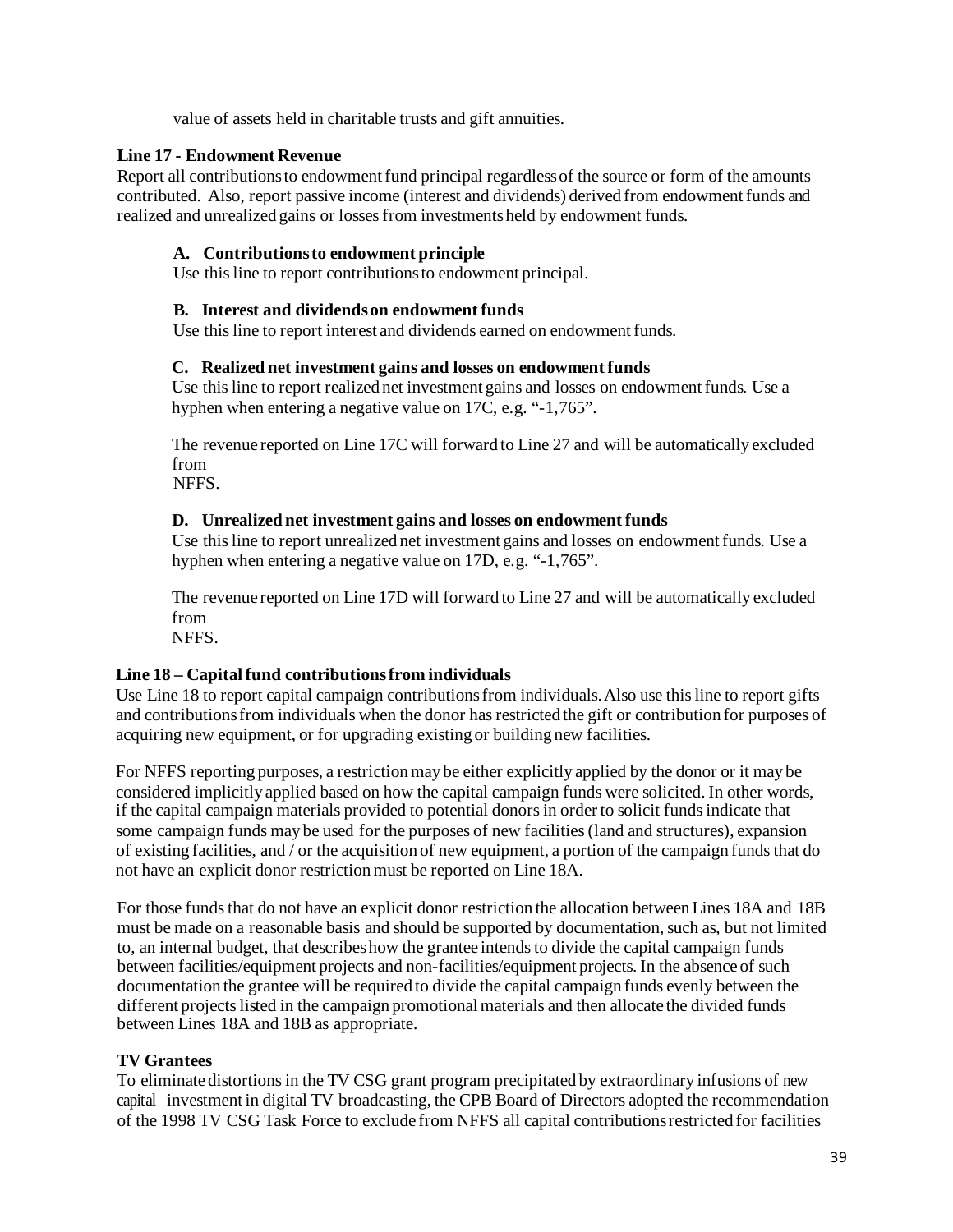and equipment improvements. This exclusion extends to ALL contributions (direct and in-kind) of, or for the purpose of acquiring new broadcast and operational equipment, as well as new facilities, new construction, and facilities upgrades and improvements. Thisincludes gifts, grants, bequests or any contribution restricted by the donor for capital purposes, including any direct revenuesraised through a formal capital campaign program that are restricted for the purposes defined herein.

CPB implemented this policy change beginning with the FY 2001 grant year (i.e., in the 1999 AFR reporting year).

# **SpecificLine Instructions:**

# **A. Facilitiesand Equipment**

Use this line to report funds restricted for the construction of new facilities (land and structures), expansion of existing facilities, and acquisition of new equipment.

**TV Grantees:** Revenue designated or restricted for this purpose does not qualify for NFFS matching purposes. Therefore, for TV grantees only, the total amountreported on Line 18A will forward to Line 25 and will be automatically excluded from NFFS.

This restriction does not apply to capital contributionsrestricted for purposes other than those defined above. See Line 18B instructionsfor exceptions.

# **B. Other**

Report funds contributed for purposes other than those reported on Line 18A. For instance, capital campaigns raise funds for a variety of purposes including, for example, funding of future national productions; repayment of indebtedness incurred to acquire a stations license; capital to increase distribution of a station's news and information service; and to engage in other programmatic projects.

## **Line 19 - Gifts and Bequestsfrom Major Individual Donors**

Use this line to report gifts and bequests from major individual donors, including estates, trusts, etc. For eligible gifts and bequests, use thisline rather than Lines 10, 11, or 17 but use Line 18 rather than this line when the gift meets the definition of Line 18.

Major individual donors are herein defined as any individual donor who contributes an amount, in aggregate, equal to or greater than \$1,000 for the reporting year. For example, donor Jane Doe givestwo \$500 gifts in the same fiscal year; Jane Doe has contributed \$1,000 for the reporting year and is a major donor.

# **Additional SpecificLine Instructions:**

# **19.1 - Total number of major individual donors**

This line must be completed if Line 19 is greater than \$0.

Use this line to report the number of unduplicated major individual donors providing the revenue reported on Line 19.

# **Line 20 – Other**

Line 20 is intended to capture revenue from sources or activities not previously listed.

Please note that "Other" and "Miscellaneous" are not acceptable descriptions for revenue that is intended to be included as NFFS. If the revenue is intended to be included as NFFS, use a description that sufficiently identifies the NFFS eligibility of the revenue.

To qualify as NFFS, revenue, whether a contribution or a payment, must meet the appropriate recipient, form, source and purpose criteria as outlined in Part II. If revenue item reported on Line 20 is ineligible for NFFS, exclude it by clicking the "NFFS X" link.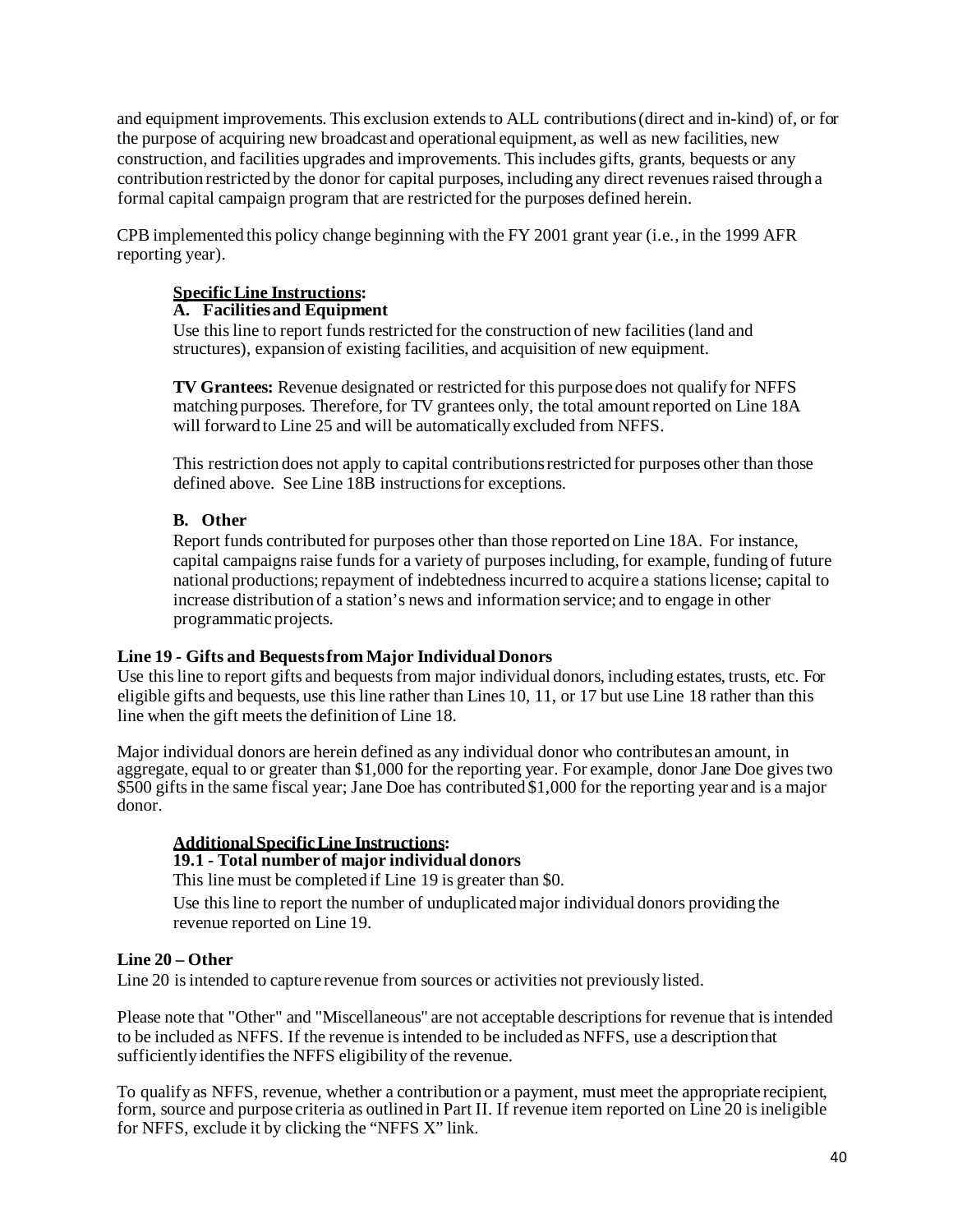Examples of revenue and activities that should be reported on Line 20 and not eligible as NFFS:

- Sale of products and services to individuals
- Individual ticket sales/admission fees to live performances (except for the portion that may be a contribution)
- Sales of premiums
- Revenue from the use of an affinity card
- Revenue from long-distance phone services
- Rebates, refunds, reimbursementsand insurance proceeds

## **Line 21 - Proceeds from the FCC Spectrum Incentive Auction, interest and dividends earned on these funds, channel sharing revenues, and spectrum leases**

Spectrum Auction revenues do not qualify as NFFS including the following:

- A. Proceeds from sale in spectrum auction
- B. Interest and dividends earned on spectrum auction-related revenue
- C. Payments from spectrum auction speculators
- D. Channel sharing and spectrum leases revenues
- E. Spectrum repacking funds

If an institutional licensee's appropriation to the station is comprised of spectrum auction revenues, report that amount on Line 21A.

Along with interest on Line 21B, report any dividends earned on auction proceeds.

Include VBI rental income on Line 21D.

Include revenues received for spectrum repacking on Line 21E.

Be sure to maintain discrete accounting to identify these funds, including interest and dividends, to properly exclude them from NFFS.

# **Line 22 - Total Direct Revenue**

Line 22 will automatically total the revenues reported on Lines 1-21.

## **DeterminingNFFS on Schedule A**

Lines 23-27 will deduct direct revenues ineligible as NFFS from the total revenue reported on Line 22.

# **Line 23 - FederalFunds**

Federal funds reported on Line 1 will forward to Line 23.

## **Line 24 - Public Broadcasting Revenue**

Public broadcasting revenues reported on Line 2 will forward to Line 24.

## **Line 25 - CapitalFunds Exclusion (TV Only)**

For TV grantees: Funds restricted for capital purposes reported on Lines 3.2D, 4.2D, 5.2D, 6.2D, 7.2D, 8.2D, 9.2D, and 18A will forward to Line 25.

## **Line 26 - Revenue on line 20 not meeting the source, form, purpose or recipient criteria**

Line 26 will automatically total all NFFS exclusionsexecuted using the "NFFS X" links on ScheduleA, Line 20. A table of these NFFS exclusions can be viewed by clicking on the link "View all direct revenue not included as NFFS".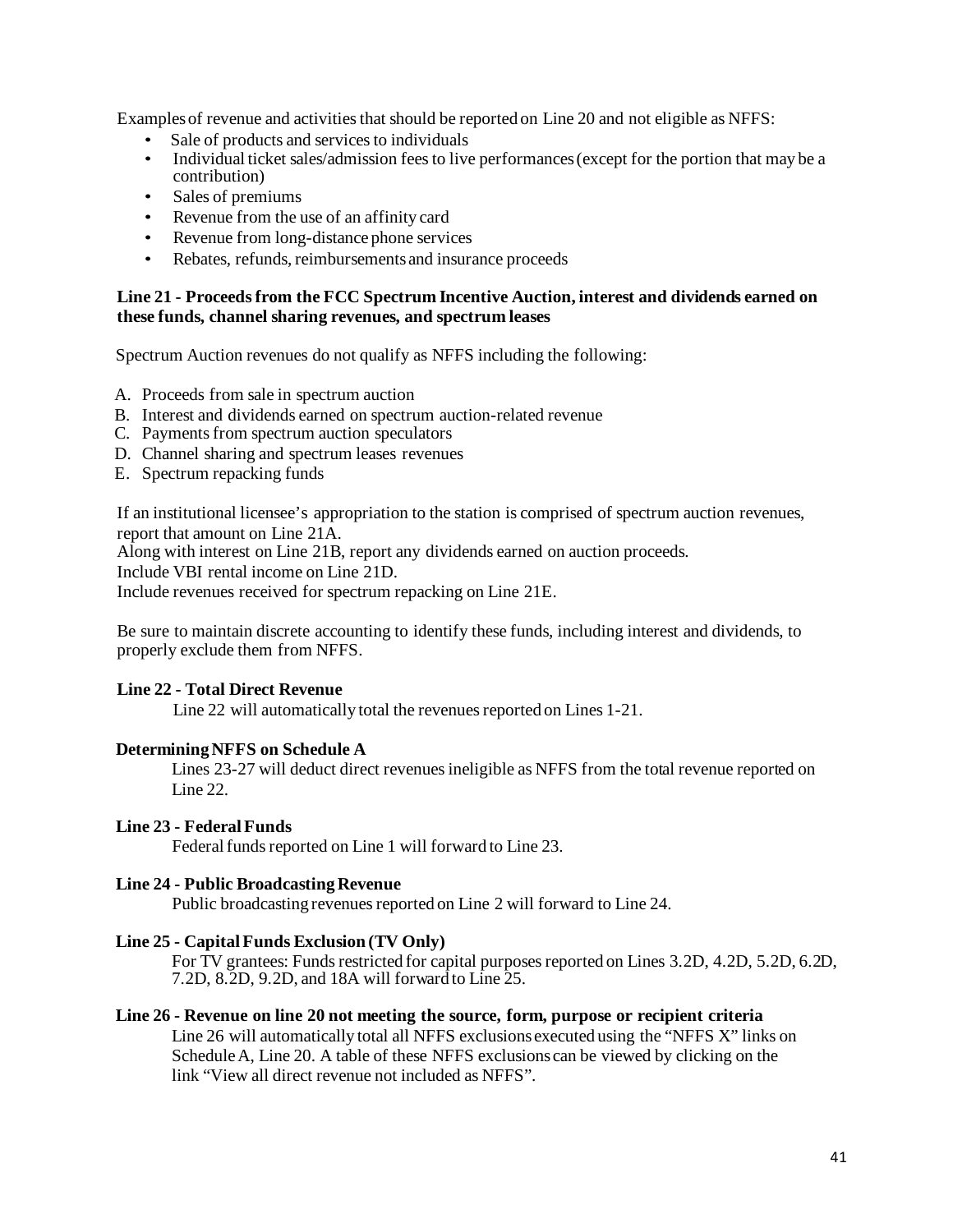# **Line 27 - Other automatic subtractionsfrom total revenue**

This line is used to capture other revenues and activities that are ineligible as NFFS:

- A. Auction expenseslimited to the lesser of Lines 13a or 13b
- B. Specialfundraising event expenses limited to the lesser of Lines 14a or 14b
- C. Gains from sales of property and equipment Line 16a.
- D. Realized gains/losses on investments (other than endowment funds) Line 16b
- E. Unrealized investment and actuarial gains/losses (other than endowmentfunds) Line 16c
- F. Realized and unrealized net investment gains/losses on endowment funds- Line 17c, Line 17d
- G. Rental income (3.2A, 4.2A, 5.2A, 6.2A, 7.2A, 8.2A, 9.2A)
- H. Feesfor services(3.2B, 4.2B, 5.2B, 6.2B, 7.2B, 8.2B, 9.2B)
- I. Licensing fees(3.2C, 4.2C, 5.2C, 6.2C, 7.2C, 8.2C, 9.2C)
- J. Other revenue ineligible as NFFS (3.2E, 4.2E, 5.2E, 6.2E, 7.2E, 8.2E, 9.2E)
- K. FMV of high-end premiums(Line 10.1)

L. All bad debt expenses from NFFS eligible revenues including but not limited to

- pledges, underwriting, and membership (Line 10.2)
- M. Revenue from subsidiaries and other activitiesineligible as NFFS (12.B, 12.C, 12.D)
- N. Proceeds from spectrum auction and related revenues from line 21

# **Line 28 - Total Direct NFFS**

This line will automatically subtract the values on Lines 23-27 from the total reported Line 22. The amount reported on Line 28 is the Total Direct NFFS for the grantee for the reporting fiscal year. This value will forward to Line 1 of the NFFS Summary table on the FinancialReporting Main page and the SignaturePage.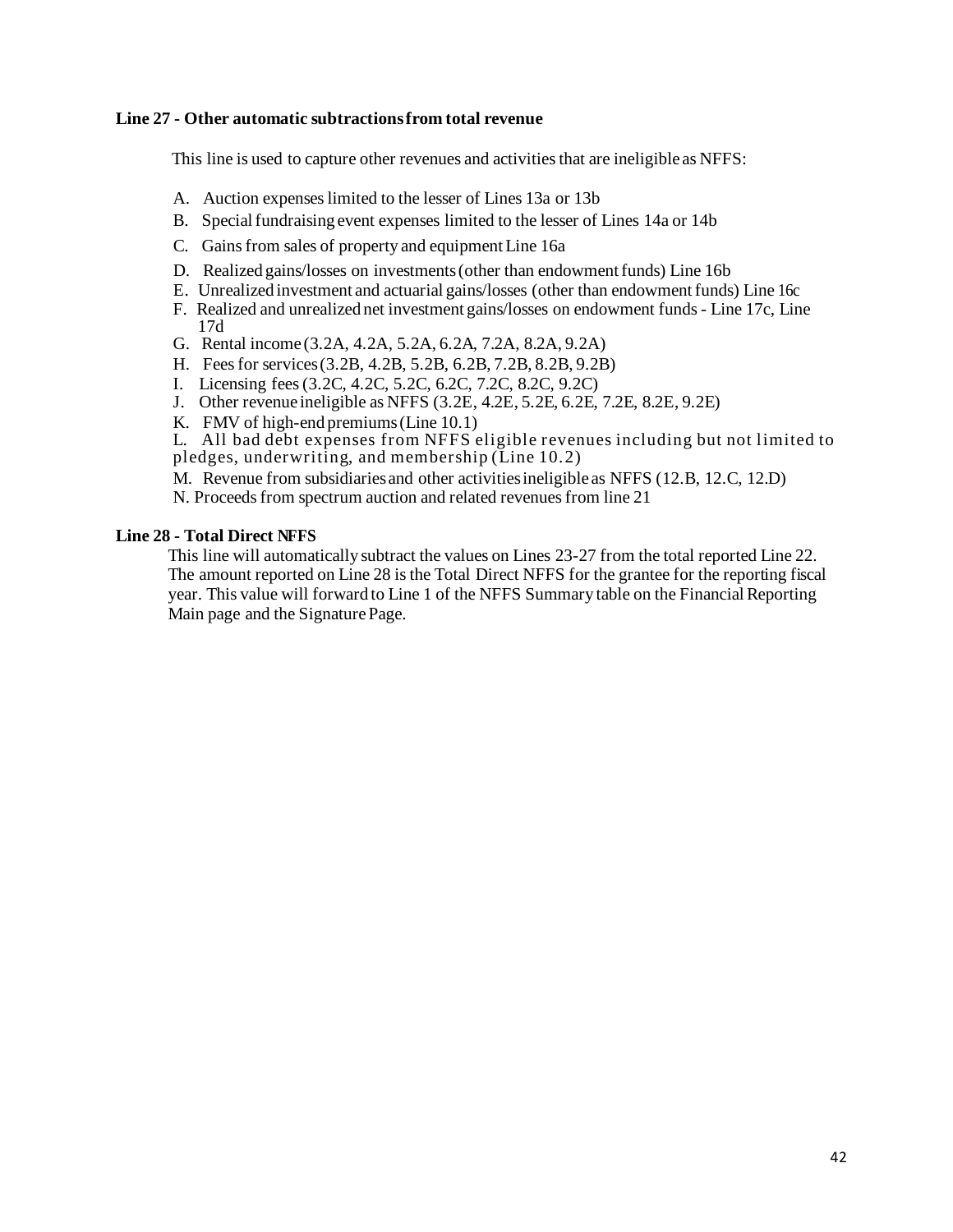# **Completing AFR Schedule B – Indirect Administrative Support**

Note: Spectrum auction revenues cannot be claimed as NFFS. Spectrum auction-related expenses cannot be used to calculate indirect administrative support.

### **Schedule B Instructions-Worksheet I: OSA Rate (using an MTDC base)**

Please note that if the station's direct expenses are not included in the cost base of the licensee's negotiated federal rate agreement, it may not use the OSA rate methods.

Grantees must complete Schedule E before completing Worksheet I. When using Schedule B to calculate the indirect administrative support(i.e. not calculating the support outside of ISIS), Line 1b.5 must be zero ("0") until the calculation is completed. Once the indirect administrative support has been calculated, add it to the total expenses reported on Schedule E. Then, because the total expenses reported on Schedule E forward to Schedule B, Line 1a, after Schedule E is updated, the exact amount of indirect administrative support that was calculated must be entered on Line 1b.5 to deduct it from the updated total station expenses in the Schedule B calculation. Otherwise, station net direct expenses (line 1c.) will be incorrect as will the final result shown on line 4.

## **Line 1 - Determine station net direct expenses**

## **Line 1a - Total station operating expensesand capital outlays(ScheduleE, Line 10)**

The total expenses and investments in capital assets reported on Schedule E, Line 10 will forward to thisline.

#### **Line 1b.1 - Capital outlays(from Schedule E, Line 9, total)**

The total investmentsin capital assets reported on Schedule E, Line 9 will forward to this line.

#### **Line 1b.2 - Depreciation**

Enter the total amount of depreciation for the reporting year.

#### **Line 1b.3 - Amortization**

Enter the total amount of any amortization for the reporting year.

#### **Line 1b.4 - In-kind contributions(servicesand other assets)**

Enter the total amount of all in-kind expensesfor the reporting year except for donated property and equipment that should be entered on line 1b.6.

#### **Line 1b.5 - Indirect administrative support**

Enter the exact amount of indirect administrative support only after it has added to the total station expenses reported on Schedule E.

#### **Line 1b.6 - Donated property and equipment (if not included on Line 1b.1)**

Enter the value of any donated property and equipmentrecorded as an expense but not included on Line 1b.1.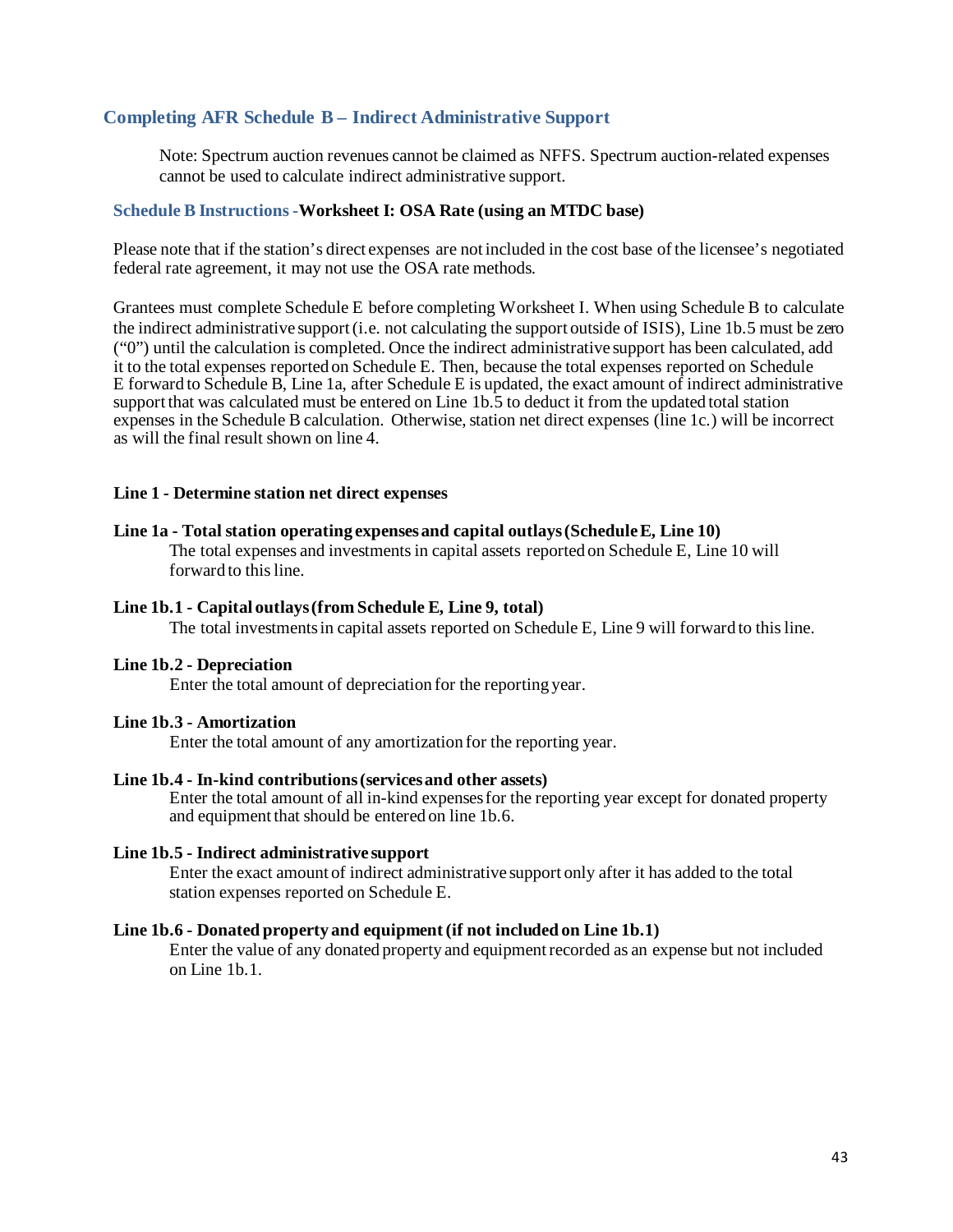# **Line 1b.7 - Report costs here that are not part of the base per the licensee's federal negotiated indirect cost rate agreement. (Commonly excluded: general and administrative, fundraising, membership development, and grant solicitation costs.)**

Also, enter the following costs:

- The value of any other non-direct expenses reported in the grantee's financial statements for the reporting year. Do not deduct the expenses paid by CPB funds. These expenses are direct expenses and should be included in the station'stotal net direct expenses.
- Adjustments to pension expenses relating to changes in Net Pension Liability as a result of implementing GASB No. 68-Accounting and Financial Reporting for Pensions.
- Spectrum auction-related costs recorded as expenses (if included on Line 1a).

# **Line 1b.8 - Total deductions**

This line will automatically total the values reported on lines 1b.1-1b.7.

# **Line 1c - Station net direct expenses**

This line will deduct the total on Line 1b.8 from Line 1a. The result is the grantee'stotal net direct expenses, which will forward to Line 3a.

# **Line 2 Modify licensee negotiated cost rate**

Grantees must modify their licensee's federally negotiated cost rate to remove the portions of the rate that represent activitiesthat do not provide a direct benefit to station operations. To be included, the station must demonstrate that the benefits provided include services that are an essential part of station operations;services are continuous and ongoing in support of the station; and the station usesthe services or is required to use the services provided. Generally, the excluded cost componentsare departmental administration, sponsored projects administration and library support.

This information should be available from the college or university's department of other sponsored programsthat is custodian for all federally approved indirect cost rate documentation.

## **Line 2a - Licensee's negotiated indirect cost rate**

Enter the licensee'sfederally negotiated other sponsored activities(OSA) indirect cost percentage rate, to two decimal places.

# **Line 2b.1 - Departmental administration**

Enter the portion of the licensee'sOSA rate that reflects departmental administration, to two decimal places.

# **Line 2b.2 - Sponsored projectsadministration**

Enter the portion of the licensee's OSA rate that reflects sponsored projects administration, to two decimal places.

# **Line 2b.3 - Library support**

Enter the portion of the licensee'sOSA rate that reflectslibrary support, to two decimal places.

# **Line 2b.4 – Other**

Enter the portion of the licensee's OSA rate that reflects other licensee activities that do not directly benefit station operations. Use the "Add" button to enter each rate portion with an appropriate description.

# **Line 2b.5 - Total deductions(sum of 2b.1 through2b.4)**

This line will automatically total the OSA rate adjustmentsreported on Lines 2b.1-2b.4.

# **Line 2c - Modified cost rate**

This line will automatically deduct the total reported on Line 2b.5 from Line 2a. The result is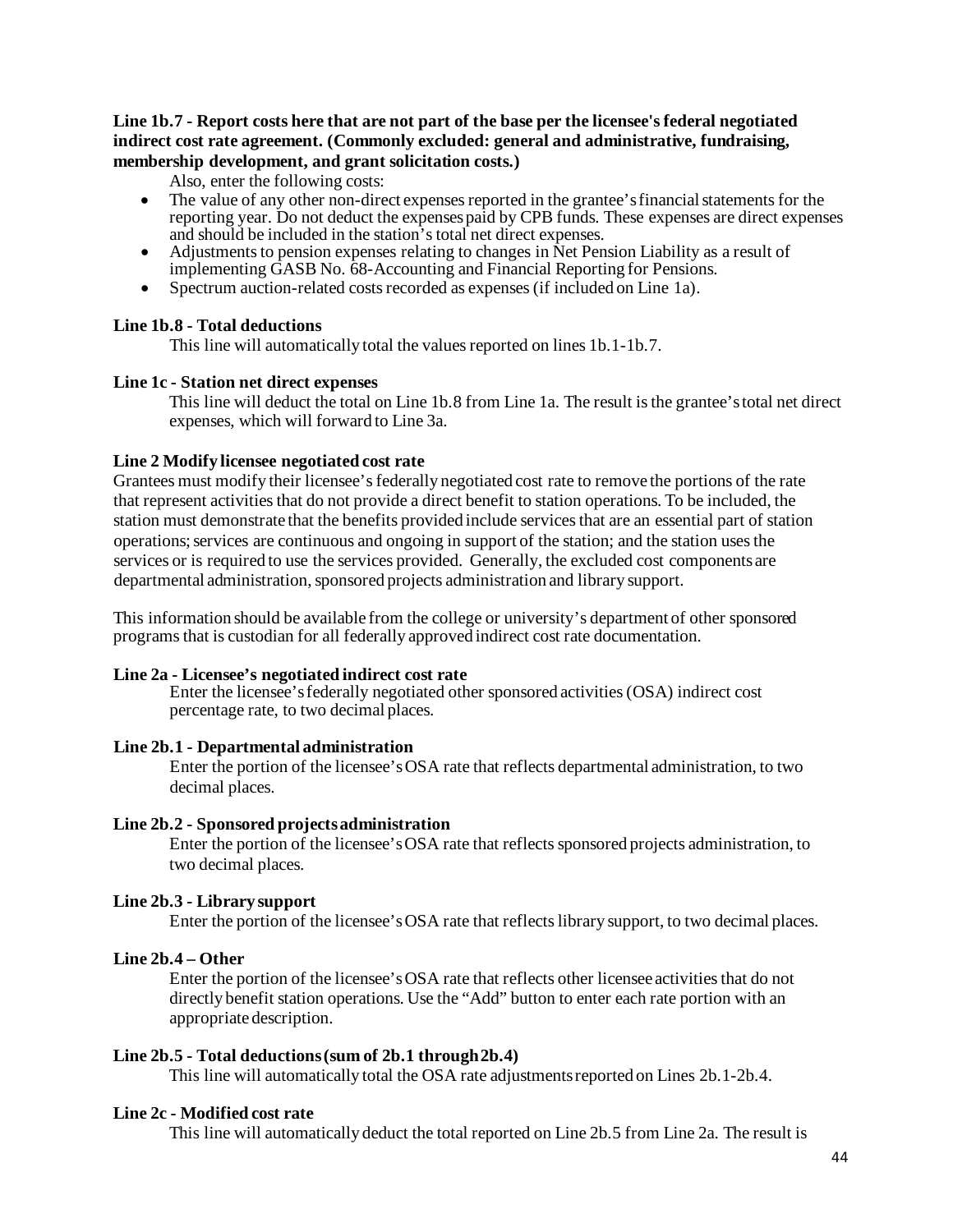the modifiedOSA cost rate which representslicensee activitiesthat directly benefit station operations. This figure will forward to Line 3b.

### **Line 3 - Apply modified rate to station net direct expenses**

#### **Line 3a - Station net direct expensesfrom Line 1c**

The total reported on Line 1c will automatically forward to this line

#### **Line 3b - Modified cost rate from Line 2c**

The modified OSA rate reported on Line 2c will automatically forward to this line.

### **Line 4 - Total indirect support (forwardsto line 1 of ScheduleB Tab 3)**

This line will multiply the station net direct expenses on Line 3a by the modifiedOSA rate on Line 3b to calculate the total indirect administrative support the licensee provided to the station for the reporting year.

### **Schedule B Instructions - Worksheet IA: OSA F&A Rate (using a salaries and wages cost base)**

Please note that if the station's direct expenses are not included in the cost base of the licensee's negotiated federal rate agreement, it may not use the OSA rate methods.

In the Salaries & Wages Base method, the modified OSA rate is multiplied by the station'stotal salaries and wages to determine the dollar value of indirect administrative support provided to the station by the licensee. Typically, this method is completed by granteeslicensed to smaller institutions whose negotiated F&A rate specifies that the cost base is salaries and wages.

### **Line 1 - Salaries and wages for activities per the licensee's federal negotiated indirect cost rate agreement**

Enter the total salaries and wages for station staff as reported in the audited financial statements for the reporting year. Exclude spectrum auction-related costs recorded as salaries. This total will forward to Line 3a.

#### **Line 2 Modify licensee negotiated cost rate**

Grantees must modify their licensee's federally negotiated cost rate to remove the portions of the rate that represent activities that do not direct benefit to station operations. To be included, the station must demonstrate that the benefits provided include services that are an essential part of station operations; services are continuous and ongoing in support of the station; and the station uses the services or is required to use the services provided. Generally, the excluded cost components are departmental administration, sponsored projects administration and library support.

This information should be available from the college or university's department of other sponsored programsthat is custodian for all federally approved indirect cost rate documentation.

#### **Line 2a - Licensee's negotiated indirect cost rate**

Enter the licensee'sfederally negotiated other sponsored activities(OSA) indirect cost percentage rate, to two decimal places.

#### **Line 2b.1 - Departmental administration**

Enter the portion of the licensee'sOSA rate that reflects departmental administration, to two decimal places.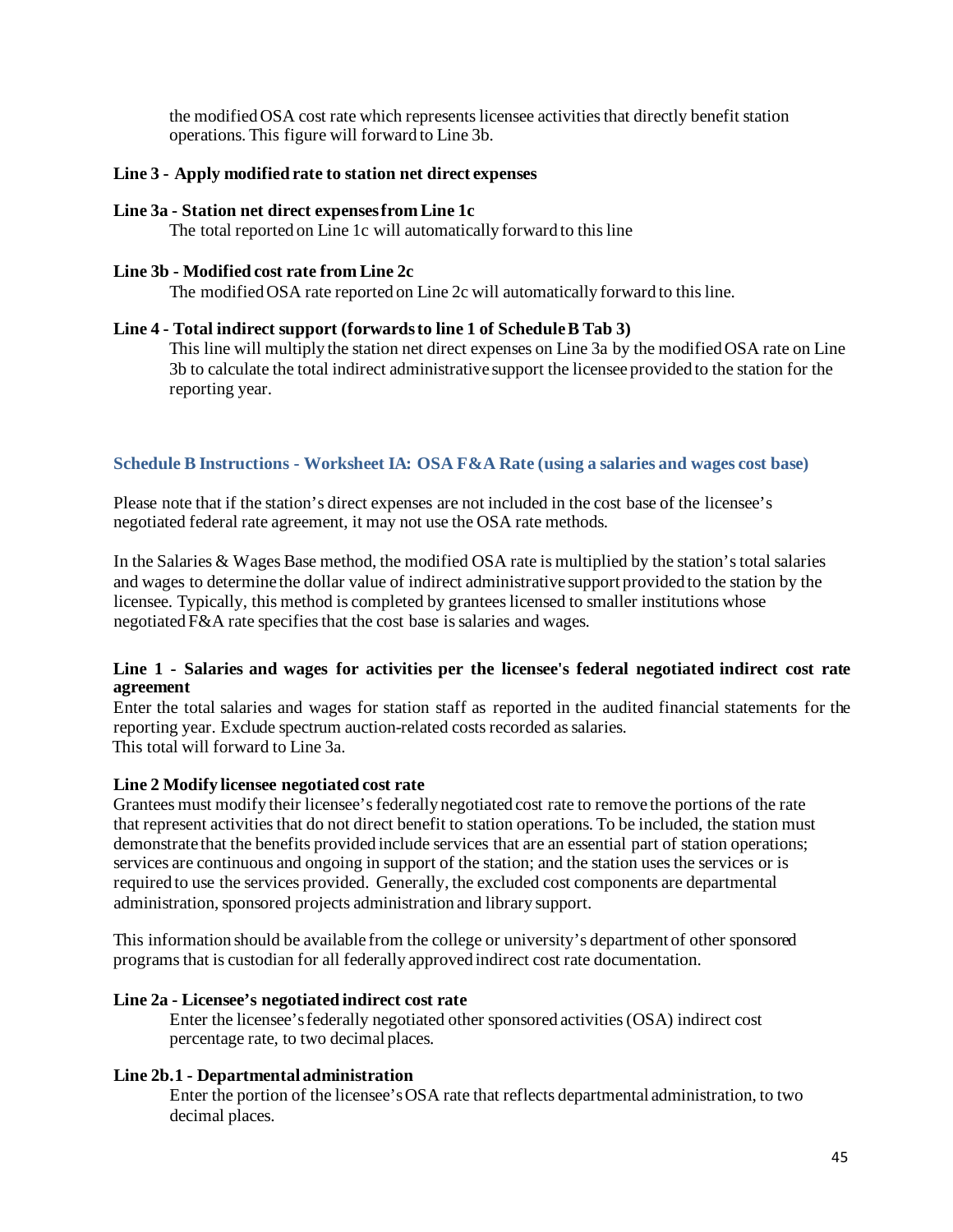### **Line 2b.2 - Sponsored projectsadministration**

Enter the portion of the licensee's OSA rate that reflects sponsored projects administration, to two decimal places.

### **Line 2b.3 - Library support**

Enter the portion of the licensee'sOSA rate that reflectslibrary support, to two decimal places.

### **Line 2b.4 – Other**

Enter the portion of the licensee'sOSA rate that reflectslicensee activitiesthat do not directly benefit station operations. Use the "Add" button to enter each rate portion with an appropriate description.

**Line 2b.5 - Total deductions(sum of 2b.1 through2b.4)** Thisline will automatically total the OSA rate adjustments reported on Lines 2b.1-2b.4.

### **Line 2c - Modified cost rate**

This line will automatically deduct the total reported on Line 2b.5 from Line 2a. The result is the modified OSA cost rate which represents licensee activities that directly benefit station operations. This figure will forward to Line 3b.

# **Line 3 - Apply modified cost rate to station salaries and wages for activities per the licensee's federal negotiated indirect cost rate agreement.**

### **Line 3a - Station salaries and wages for activities per the licensee's federal negotiated indirect cost rate agreement (from section 1).**

The total reported on Line 1 will automatically forward to this line.

## **Line 3b - Modified cost rate from Line 2c**

The modified OSA rate reported on Line 2c will automatically forward to this line.

## **Line 4 - Total indirect support (forwardsto line 1 of ScheduleB Tab 3)**

This line will multiply the station salaries and wages on Line 3a by the modifiedOSA rate on Line 3b to calculate the total indirect administrative support the licensee provided to the station for the reporting year.

## **Schedule B Instructions- Worksheet II: Basic Method**

Grantees must complete Schedule E before completingWorksheetII. When using Schedule B to calculate the indirect administrative support(i.e. not calculating the support outside of ISIS) and completing the net direct expense method (Line 2a), Line 1b.5 must be zero ("0") until the calculation is completed. Once the indirect administrative support has been calculated, add it to the total expenses reported on Schedule E. Then, because the total expensesreported on Schedule E forward to Schedule B, Line 1a, after Schedule E is updated, the exact amount of indirect administrative support that was calculated must be entered on Line 1b.5 to deduct it from the updated total station expensesin the Schedule B calculation. Otherwise, station net direct expenses (line 1c.) will be incorrect as will all subsequent calculations including the final result shown on line 4.

#### **Line 1 - Determine station net direct expenses**

## **Line 1a - Total station operating expensesand capital outlays(ScheduleE, Line 10)**

The total expenses and investments in capital assets reported on Schedule E, Line 10 will forward to this line.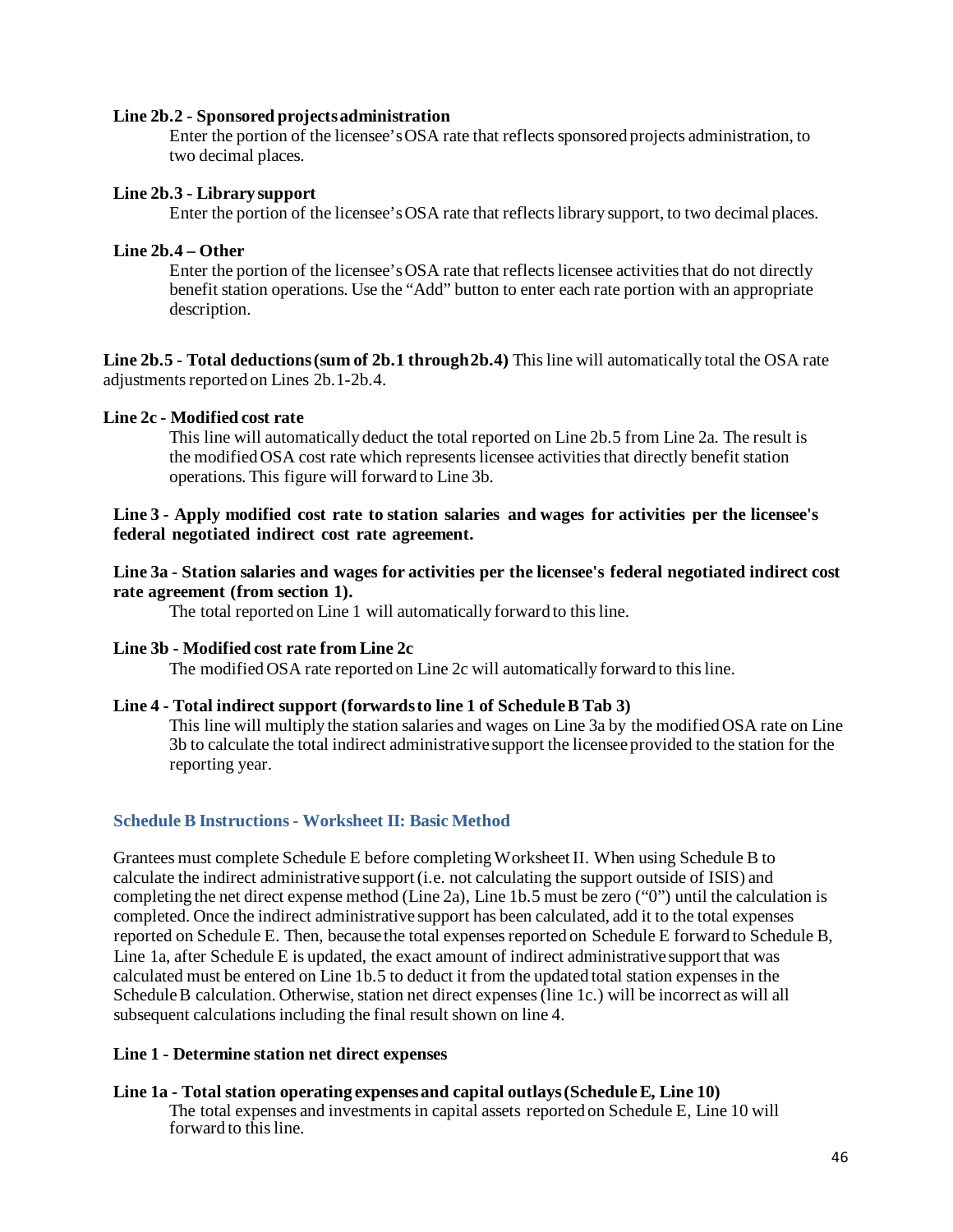# **Line 1b.1 - Capital outlays(from Schedule E, Line 9, total)**

The total investmentsin capital assets reported on Schedule E, Line 9 will forward to this line.

# **Line 1b.2 - Depreciation**

Enter the total amount of depreciation for the reporting year.

# **Line 1b.3 - Amortization**

Enter the total amount of any amortization for the reporting year.

# **Line 1b.4 - In-kind contributions(servicesand other assets)**

Enter the total amount of all in-kind expensesfor the reporting year except for donated property and equipment that should be entered on line 1b.6.

# **Line 1b.5 - Indirect administrative support**

Use only if completingLine 2a: Enter the exact amount of indirect administrative support only after it has added to the total station expenses reported on Schedule E.

# **Line 1b.6 - Donated property and equipment (if not included on Line 1b.1)**

Enter the value of any donated property and equipmentrecorded as an expense but not included on Line 1b.1.

# **Line 1b.7 - Other**

Enter other costs such as the following:

- The value of any other non-direct expenses reported in the grantee's financial statements for the reporting year. Do not deduct the expenses paid by CPB funds. These expenses are direct expenses and should be included in the station'stotal net direct expenses.
- Adjustments to pension expenses relating to changes in Net Pension Liability as a result of implementing GASB No. 68-Accounting and Financial Reporting for Pensions.
- Spectrum auction-related costs recorded as expenses (if included on Line 1a).

# **Line 1b.8 - Total deductions**

This line will automatically total the values reported on lines 1b.1-1b.7.

# **Line 1c - Station net direct expenses**

This line will deduct the total on Line 1b.8 from Line 1a. The result is the grantee'stotal net direct expenses, which will forward to Line 2a.1.

# **Line 2 - Institutionalsupport rate calculation**

The institutionalsupport component is calculated by either 1) determining the station's net direct expenses (net of noncash support and capital outlays) as a percentage share of the licensee's net direct expenses or; 2) determining the station's total salaries and wages as a percentage share of the licensee's total salaries and wagesfor direct activities. Complete only one option: Line 2a or Line 2b.

# **Line 2a - Net direct expense method**

# **Line 2a.1 - Station net direct expenses(forwardsfrom Line 1c)**

The station net direct expense total on Line 1c will automatically forward to this line.

# **Line 2a.2 - Licensee net direct activities**

Enter the licensee's net direct activities. These include the total cost of instruction, research, and public service, net of capital outlays. These are the institution'smission costs. They should not be confused with the licensee'ssupport activities—Institutional Support(line 2c) and Physical Plant Support(line 3). In addition, exclude from licensee net direct activities adjustments to pension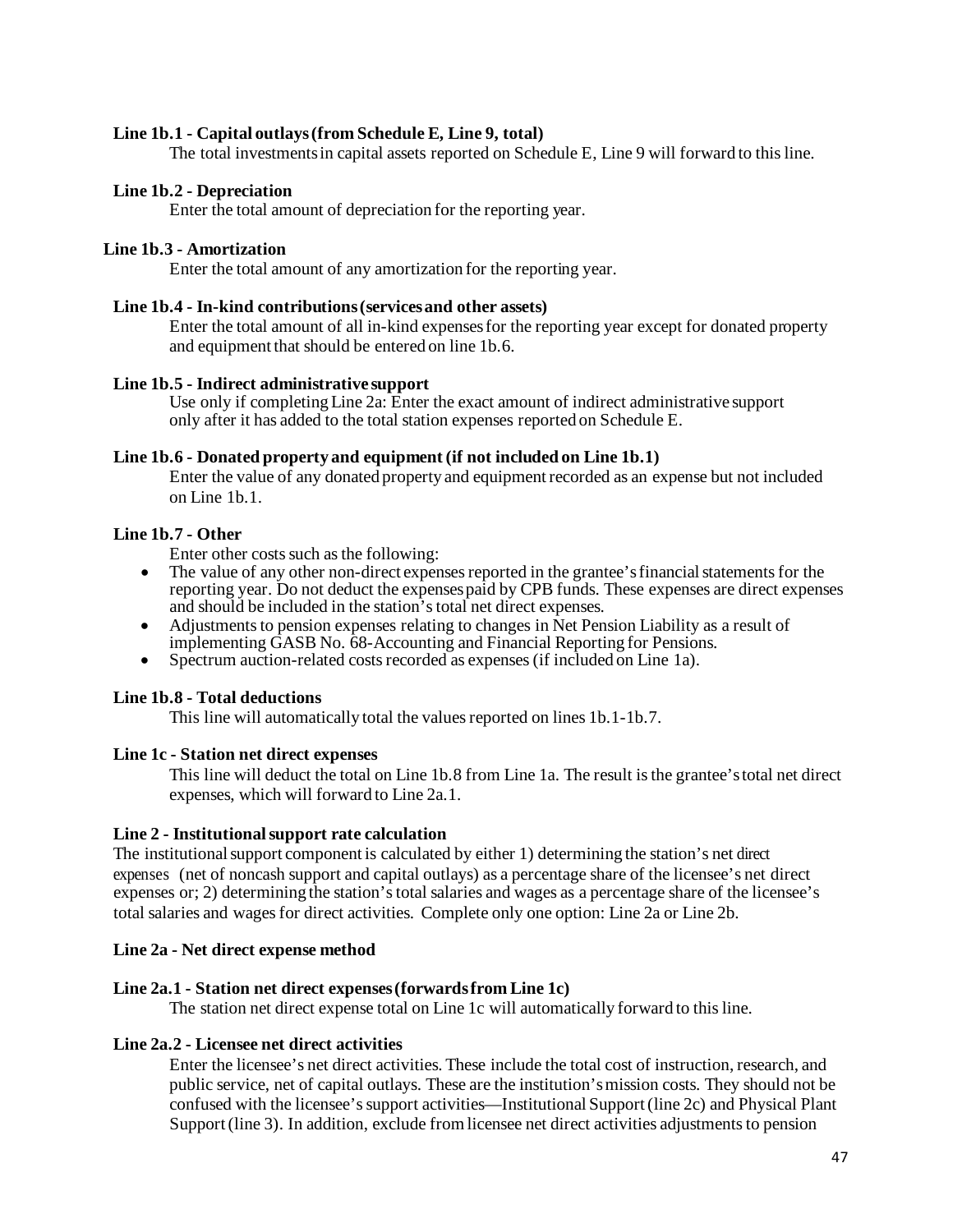expenses relating to changes in Net Pension Liability as a result of implementing GASB No. 68- Accounting and Financial Reporting for Pensions.

### **Line 2a.3 - Percentage of allocation (2a.1 divided by 2a.2) (forward to Line 2c.5 below)**

This line will automatically divide the station's net direct expense by the licensee's net direct activities. The result is the institutionalsupport rate, which will forward to Line 2c.5.

### **Line 2b - Salaries and wages method**

#### **Line 2b.1 - Station salariesand wages**

Enter the total station salaries and wages as reported in the audited financialstatements for the reporting year.

### **Line 2b.2 - Licensee salaries and wagesfor direct activities**

Enter the total licensee salaries and wages for direct activities. These include the total cost of instruction, research, and public service.

### **Line 2b.3 - Percentage of allocation (2b.1 divided by 2b.2)(forwardsto Line 2c.5 below)**

This line will automatically divide the station'ssalaries and wages by the licensee'ssalaries and wages for direct activities. The result is the institutional support rate, which will forward to Line 2c.5

### **Line 2c - Institutionalsupport calculation**

## **Line 2c.1 - Choose applicable cost groupsthat benefit the station**

Select all the cost groups that provide an essential and continuous benefit to station operations. The station must demonstrate that the benefits provided (1) include servicesthat are an essential part of station operations;(2) services are continuous and ongoing in support of the station; and (3) the station uses the services or is required to use the services provided. If there are cost groupsthat benefit the station but are not included in the predetermined list, then check the "Other" box.

#### **Line 2c.2 - Costs per licensee financial statements**

Enter the licensee's current year total costs for institutional support (instruction, research, public research). Include the licensee's unrestricted general fund expenses and exclude designated funds and restricted funds. If the licensee provides Indirect Administrative Support (IAS) to the station and includes pension costs as part of its IAS pool, only include in the IAS pool the actual contribution to the plan made in any given fiscal year. Any Net Pension Liability adjustment to pension expense included is not NFFS eligible and should be either (1) excluded from indirect administrative support calculation or (2) included on both Line 2.c.2 and Line 2.c.3 below. Only the actual contribution to the pension plan is allowable as NFFS. If licensee does not provide an appropriation or IAS but the station's employees are in the licensee's pension plan, the station records only a pension expense and related liability. (There is no NFFS to report from these transactions).

#### **Line 2c.3 - LESS: Cost groupsthat do not benefit the operationsof the public broadcasting station**

Enter the value of cost groups that do not benefit station operations. For instance, no services are provided to the station; services provided are not an essential part of station operations; and the station or station employees are required to pay for the services provided. Cost groups that do not benefit the operationsof the station generally include the alumni office, commencement, contract administration, development office, faculty recruitment,medical careersimprovement, office of the registrar, publicationsservices, purchasing, bad debts, capital outlays, contingencies, and prior period expenses and /or adjustments, etc. In addition, if any pension liability adjustment to pension expense is included on Line 2c.2 above, it must also be reported on Line 2.c.3. Pension expenses recorded due to restatements and revisions of FY2014 Audited Financial Statements due to GASB 68 are not allowed to be included in the IAS pool.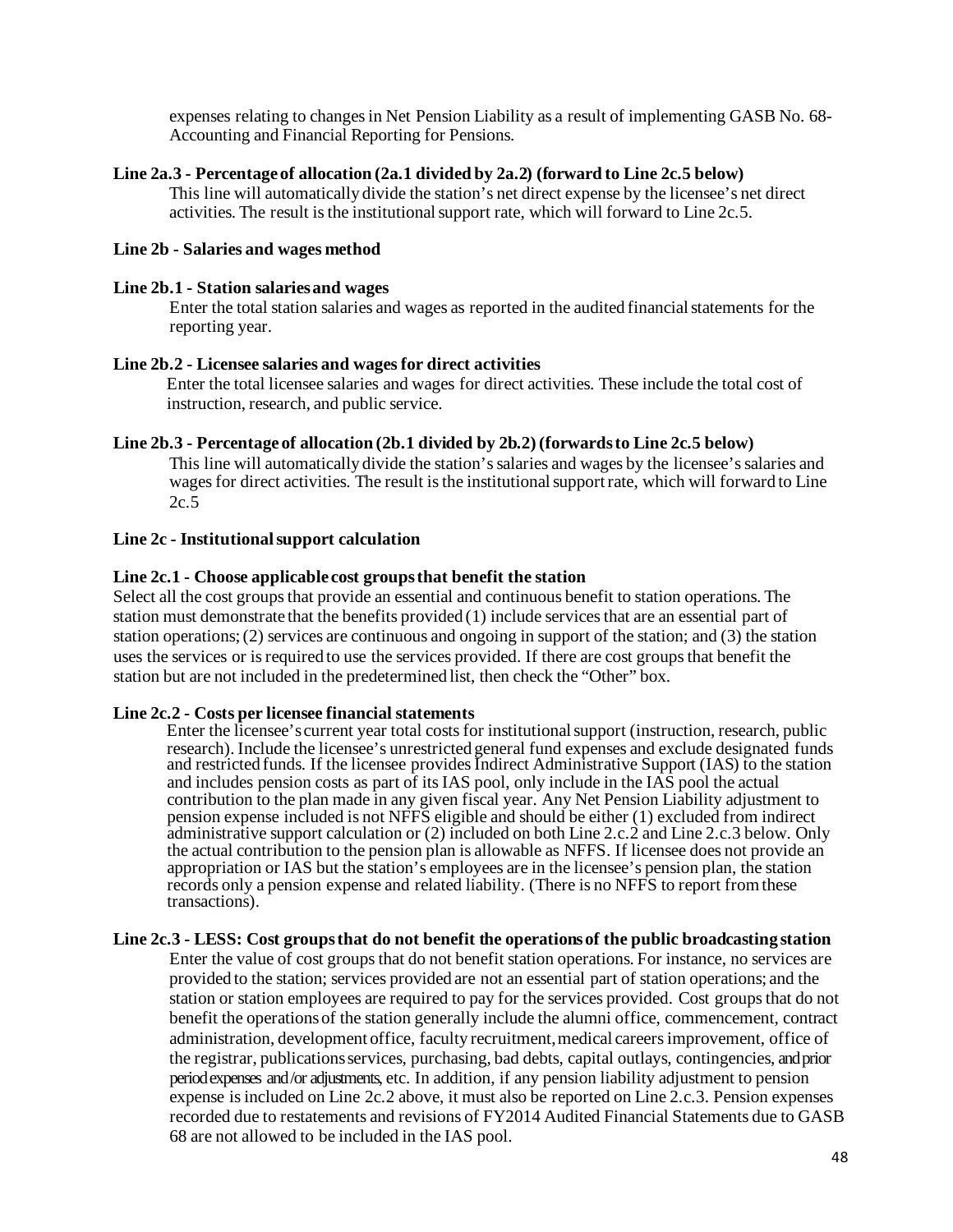## **Line 2c.4 - Cost benefiting station operations**

This line will automatically deduct the total on Line 2c.3 from Line 2c.2. The result is the total institutional costs benefiting station operations.

#### **Line 2c.5 - Percentage of allocation (from line 2a.3 or 2b.3)**

This institutionalsupportrate calculated on Line 2a.3 or Line 2b.3 will automatically forward to this line.

#### **Line 2c.6 - Total institutional costs benefiting station operations**

This line will automaticallymultiply the institutionalsupportrate on Line 2c.5 by the licensee's total institutional costs benefitting station operationsreported on Line 2c.4. The result is the institutionalsupport provided by the licensee to the grantee for the reporting year.

### **Line 3 - Physical plant support rate calculation**

The physical plant support rate calculation is determined by comparing the station's net assignable square footage to the licensee'stotal net assignable square footage. Thisinformationmust be provided by the licensee's facilities planning and management office.

### **Line 3a - Net square footage occupied by station**

Enter the total net assignable square footage occupied by the station.

### **Line 3b - Licensee's net assignable square footage**

Enter the licensee'stotal net assignable square footage

# **Lien 3c - Percentage of allocation (3a divided by 3b) (forwardsto Line 3d.5 below)**

This line will automatically divide the station's net square footage on Line 3a by the licensee's net assignable square footage on Line 3b. The result is the percentage rate of allocation for calculating the physical plant support. This value will forward to Line 3d.5.

#### **Line 3d.1 - Choose applicable cost groupsthat benefit the station**

Select all the cost groups that provide an essential and continuous benefit to station operations. The station must demonstrate that the benefits provided (1) include servicesthat are an essential part of station operations;(2) services are continuous and ongoing in support of the station; and (3) the station usesthe services or is required to use the services provided. If there are cost groups that benefit the station but are not included in the predetermined list then check the "Other" box.

#### **Line 3d.2 - Costs per licensee financial statements**

Enter the licensee's current year total costsfor physical plant support.

### **Line 3d.3 - LESS: Cost groupsthat do not benefitthe operationsof the public broadcaststation**

Enter the value of cost groups that do not benefit station operation. For instance, no services are provided to the station; services provided are not an essential part of station operations; and the station or station employees are required to pay for the services provided. Cost groups that do not benefit station operationsgenerally include space and capital leasing, capital outlays, including new building construction and major building renovations, etc.

## **Line 3d.4 - Costs benefiting station operations**

This line will automatically deduct the licensee cost groups not benefiting station operationson Line 3d.3 from the licensee'stotal physical plant support costs on Line 3d.2.

#### **Line 3d.5 - Percentage of allocation (from line 3c)**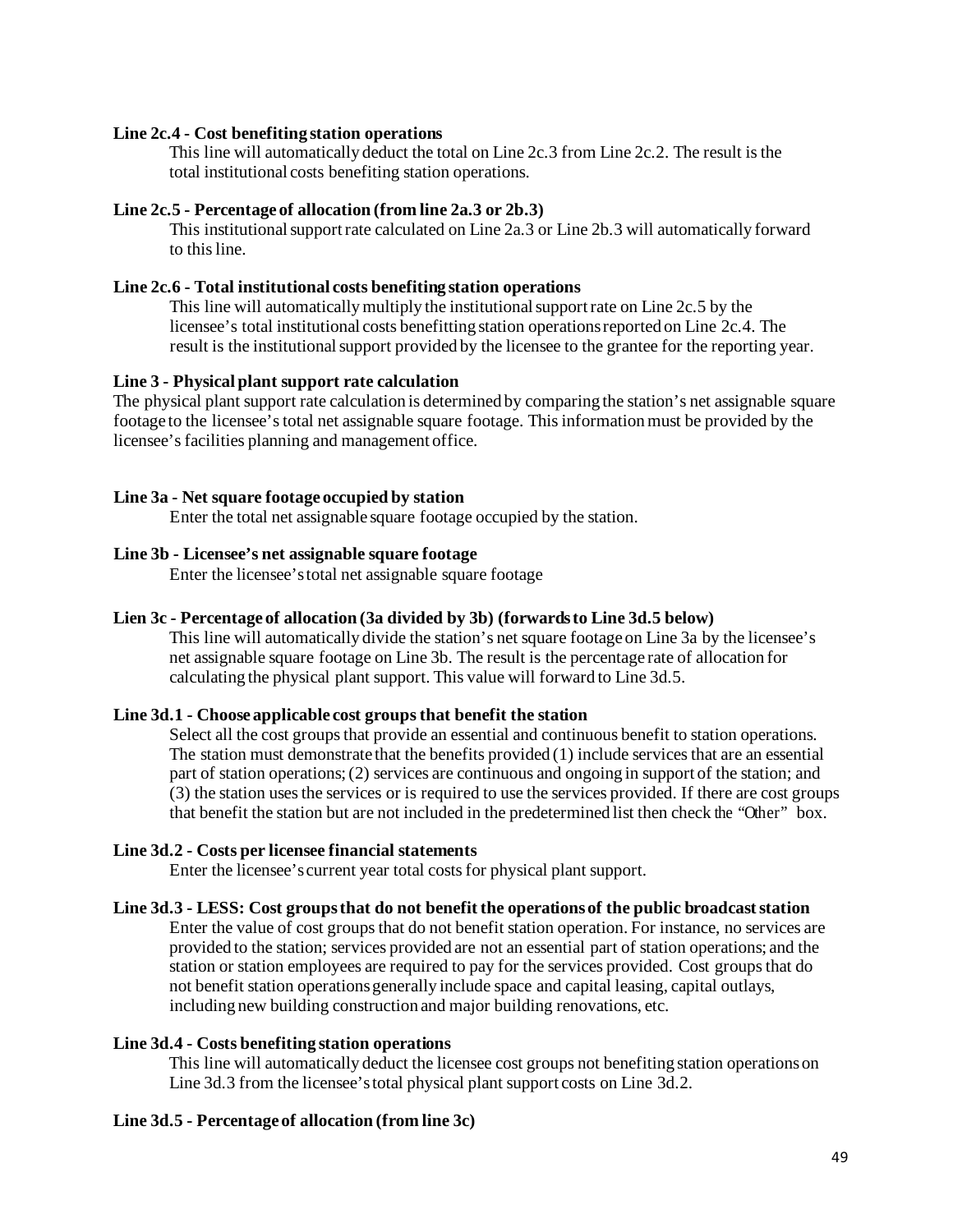The percentage allocation calculated on Line 3c will automatically forward to this line.

### **Line 3d.6 - Total physical plant support costs benefiting station operations**

This line will automaticallymultiply the percentage allocation on Line 3d.5 by the licensee's total physical plant support costs on Line 3d.2. The result is the total physical plant support provided by the licensee to the station.

#### **Line 4 - Total costs benefiting station operations(forwardsto Line 1 on Tab 3)**

This line will total the institutionalsupport on Line 2c.6 and the physical plant support on Line 3d.6. This is the station's indirect administrative support before occupancy support and other adjustments. This amount will forward to Line 1 of Tab 3.

### **Occupancy Support Instructions**

# **Land Associated with Tower Facilities**

#### **Location**

Enter the address of the land used by the station tower facilities.

### **Line 1 - Land Area (in acres)**

Enter the total number of acres (to two decimal places) of the licensee-owned land utilized by the station tower facilities. The land area is restricted to FCC requirementsfor the facility, unlesslocal zoning requires additional land, in which case, the larger area may be used.

# **Line 2 - Unit Value per acre**

Enter the per acre value of the licensee-owned land utilized by the station tower facilities as found in the appraisal documentation.

### **Line 3 - Land value**

This line will automaticallymultiply the land area on Line 1 by the unit value per acre on Line 2. The result is the full land value.

#### **Line 4 - Rate of return on the land**

Enter the land rate of return (percentage, two decimal places), which is found in the appraisal documentation.

#### **Line 5 - Annual value before deductions**

This line will automaticallymultiply the land value on Line 3 by the rate of return on Line 4. The Result is the annual value of the land before any necessary deductions.

#### **Line 6 - Payments made to landowner as part of a lease or rental agreement**

Enter the total of annual lease or rental paymentsmade to the landowner, i.e. the licensee, for the reporting year.

# **Line 7 - Payments received from others as part of a sublease or rental agreement**

Enter the total of annual lease or rental paymentsreceived from a third party for a sublease or rental agreement for the reporting year.

#### **Line 8 - Annual value for NFFS purposes**

This line will deduct the amounts on Lines 6 and 7 from Line 5. The result is the NFFS value of the licensee-owned land utilized by the station tower transmission facilitiesfor the reporting year. The amount will forward to Tab 3, Line 2.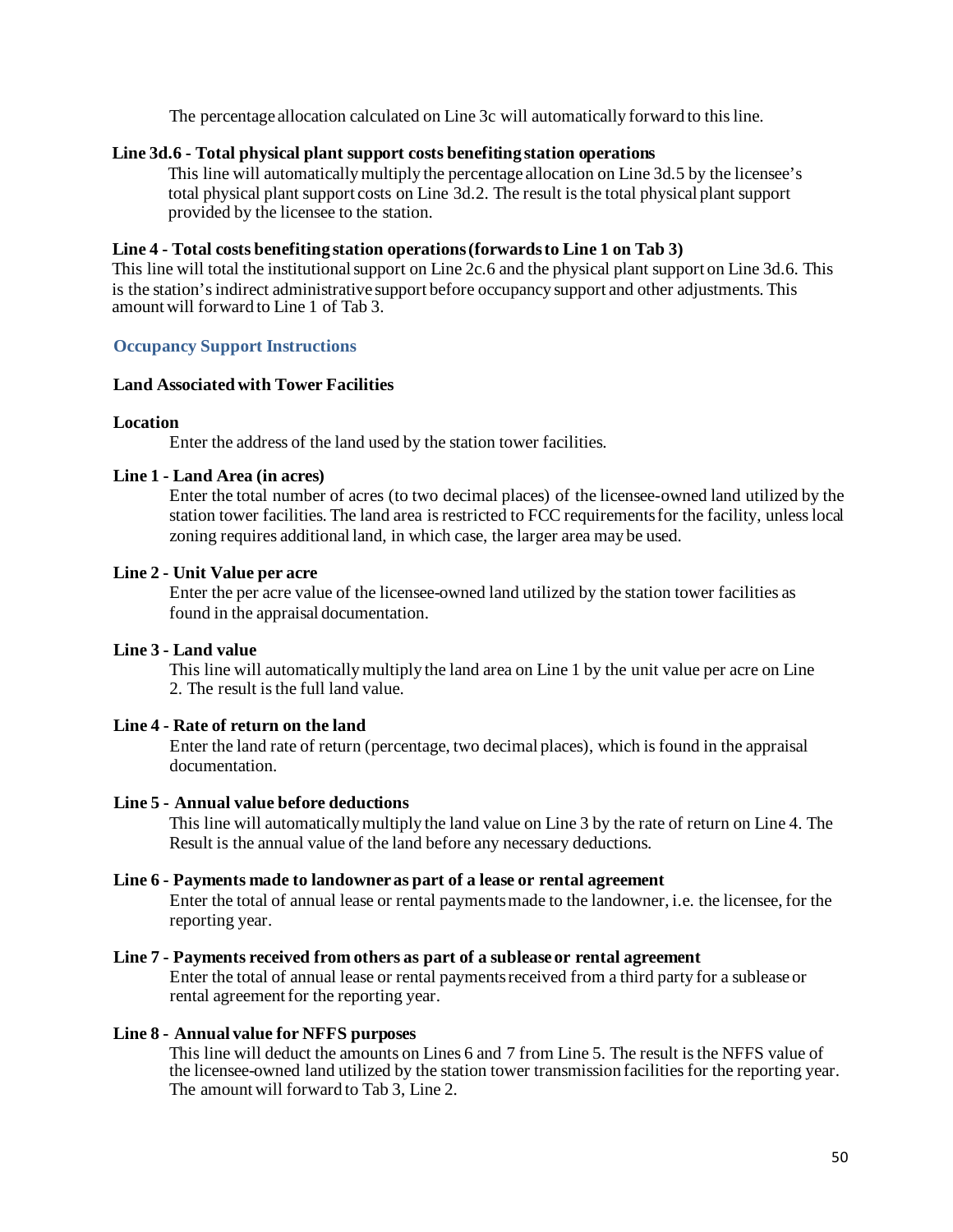#### **Appraiser Information**

Grantees must enter the name of the appraiser that completed the last appraisal, the appraiser's certification, and the date of the appraisal. Grantees should obtain a new appraisal periodically, especially if market conditionssuggest that the value of the land may have increased or decreased significantly since the last appraisal.

#### **Building/Improvement Occupancy**

#### **Location**

Enter the address of the licensee-owned building being occupied by the station.

### **Line 1 Record building at original cost or at fair market value at the time the station took possession**

Enter the value at its original cost or at fair market value at the time the station took possession. Use the fair market value only if the original cost of the building is unknown.

#### **Line 2 Total original cost of major improvements**

Enter the total cost of major improvements. Use additionalBuilding/Improvementformsto show only the cost of major improvementswhen improvementshave been made over time.

### **Line 3 Subtract federal and CPB funds used in construction or improvements**

Enter the value of any federal (such as PTFP) and/or CPB grants used in constructing or improving the building.

#### **Line 4 Total non-Federal value of buildings/improvements**

This line will automatically add the original cost or fair market value on Line 1 with the total cost of major improvements on Line 2. The amount of federal and/or CPB fundsreported Line 3 will then be subtracted from the total of Lines 1 and 2.

## **Line 5 Enter year constructed or acquired**

Enter the year the building was constructed or acquired.

#### **Line 6 Estimate useful life of building/improvements from date of acquisition or construction**

Enter the estimated useful life of the buildings and improvementsfrom the date of acquisition or construction. Forty years is the most common useful life for this asset. Improvements are generally depreciated over the remaining useful life of a building.

#### **Line 7 Remaining useful life of building (includes current reporting year)**

This line will automatically determine the remaining useful life of the building in years based on the date of construction and acquisition on Line 5 and the estimated useful life on Line 6.

#### **Line 8 Annual value**

This line represents the annual depreciation value eligible as NFFS. This value is automatically calculated by dividing line 4 by line 6.

### **Line 9 Station'sprorata use of building**

Enter the percentage value (to two decimal places) of the amount of the building space occupied by the station.

#### **Line 10 Annual prorated value**

This line will automaticallymultiply the annual value of the building on Line 8 by the station's prorata share of the building on Line 9.

## **Line 11 Payments made to building owner as a part of a lease or rental agreement**

Enter the annual amount of any lease or rental payments paid to the building owner, the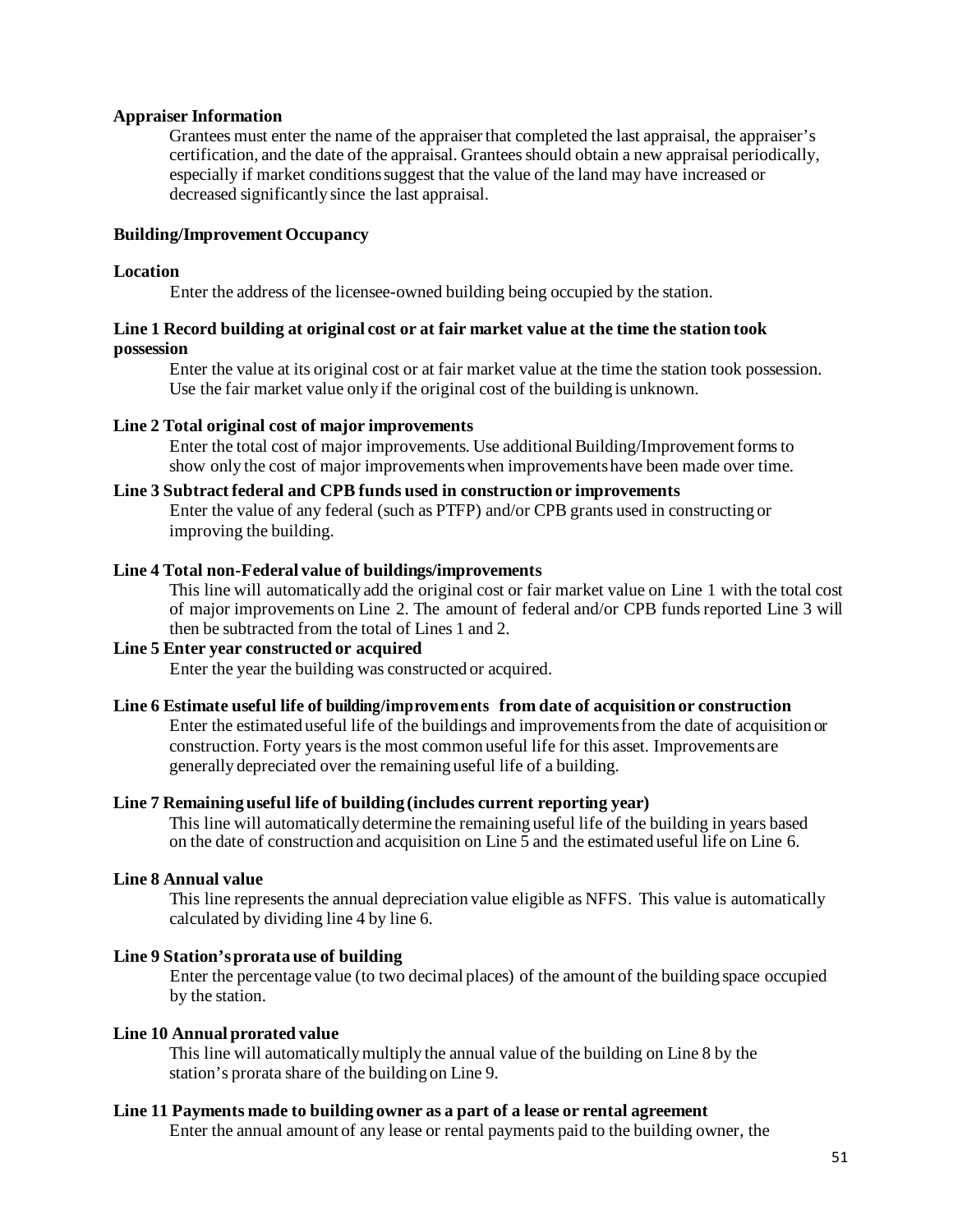licensee, during the reporting year.

### **Line 12 Payments received from others as part of a sublease or rental agreement**

Enter the annual amount of any lease or rental payments received from a third-party for a sublease or rental agreement on the building for the reporting year.

### **Line 13 Annual value for NFFS purposes**

This line will deduct the amounts on Lines 11 and 12 from Line 10. The result is the NFFS value of the space in the licensee-owned building occupied by the station for the reporting year. The amount will forward to Tab 3, Line 2.

## **Schedule B Summary (Tab 3):**

### **Line 1 Total support activity benefiting station**

This line will automatically display the total indirect support reported in Schedule B Tab 1 "Determine Indirect Administrative Support".

### **Line 2 Occupancy value**

This line will automatically display the occupancy values reported in Schedule B Tab 2 "Determine Occupancy Values".

## **Line 3 Deductions: Fees paid to the licensee for overhead recovery, assessment, etc.**

Enter any fees paid to the licensee for overhead recovery, assessment, use fees or management fees etc.

## **Line 4 Deductions: Support shown on lines 1 and 2 in excess of revenue reported in financial statements**

Any excess of the values reported on lines 1 and 2 above that are greater than the values recognized as indirect administrative support revenues in the audited financial statements. Grantees cannot claim more NFFS than that is recognized as indirect administrative support revenues in the audited financial statements. If the indirect administrative support revenue per the audited financial statements is greater than the sum of lines 1 and 2 above, this may cause a reconciling item for Schedule F.

## **Line 5 Total indirect administrative support (Forwards to Line 2 of the Summary of Nonfederal Financial Support)**

This line reports the value that will be claimed as NFFS from indirect administrative support. This line will automatically calculate the total indirect administrative support as the sum of values reported on lines 1 and 2 above, less amounts reported on lines 3 and 4 above. This line is also forwarded to Line 2 of the Summary of Nonfederal Financial Support.

## **Line 6 Please enter an institutional type code for your licensee.**

Select appropriate licensee donor code from the dropdown menu or list and finally save Schedule B as completed.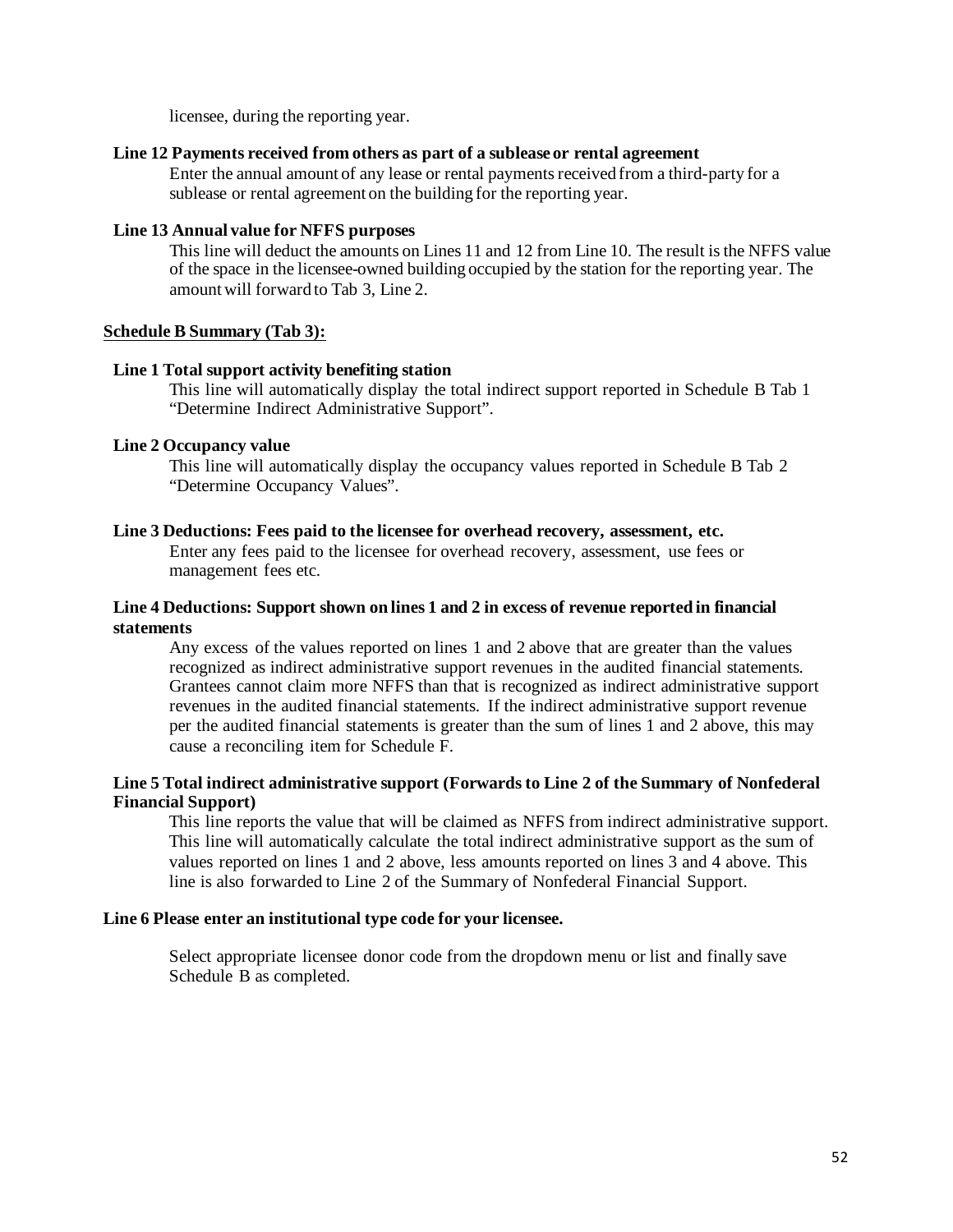# **Completing AFR Schedule C - In-Kind Contributions of Services and Other Assets**

Use Schedule C to report in-kind—i.e. non-cash—contributions of professional services, materials, supplies and the contributed use of assets (e.g. utilities and use of facilities and property to which the donor retains legal ownership). Use Schedule C to also report contributions of intangible assets such as a station grantee's broadcast license received from donors other than the licensee.

Institutionalstations: Supportfrom the grantee'slicensee is limited to indirect administrative support (Schedule B) and direct support(Schedule A).

### **ScheduleC Instructions**

After entering a value on Lines 1, 2, 3 and 5 you must select the donor code which representsthe source of the in-kind contributionsentered on that line. If a value represents more than one source, please enter the donor code which represents the majority of the value.

Donor Codes BS-business FD-foundation FG-federal government G-local government OT-other PB-public broadcasting entity PU-private university SG-state government SU-state university

## **Line Item Instructions**

#### **Line 1 - Professional Services**(eligible as NFFS)

Professional Services provided as an in-kind contribution should be reported on Line 1

#### **Line 1A – Legal**

Use this line to report in-kind contributions of legal services that meet the NFFS eligibility criteria for professional volunteer services.

#### **Line 1B – Accounting and/or auditing**

Use this line to report in-kind contributions of accounting and/or auditing services that meet the NFFS eligibility criteria for professional volunteer services.

### **Line 1C – Engineering**

Use this line to report in-kind contributionsof engineering servicesthat meet the NFFS eligibility criteria for professional volunteer services.

#### **Line 1D – Other professionals(see specific line item instructionsin Guidelinesbefore completing)**

Use this line to report in-kind contributionsof servicesthat meet the NFFS eligibility criteria for professional volunteer services and that do not fit into categories  $1A-1C$ . Be specific when reporting the principal trades or professionsfor other professionalservices. The donor code, person's name or company name is never an acceptable description. Identify the professional service or discipline that the person is engaged in. Examples of acceptable descriptions for "Other Professionals" include: Web design and maintenance;Web domain host; grant writer; computer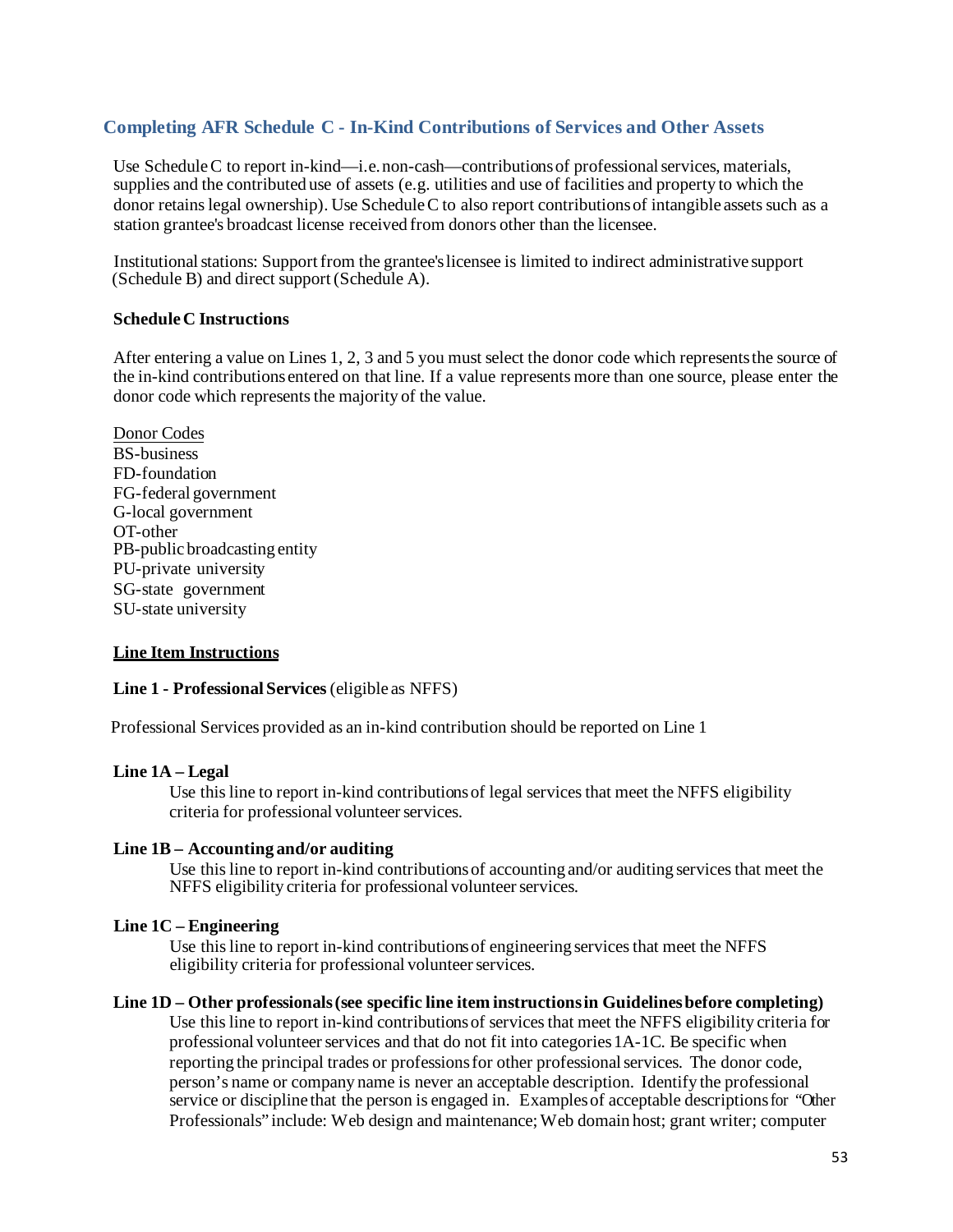technician; digital editor; graphic arts/design consultant; IT consultant; marketing consultant; public relations/media consultant; corporate benefits consultant; illustrator; proofreader; photographer; appraiser; caterer (if not related to fund raising activities).

#### **Line 2 - General Operational Services**(eligible as NFFS)

## **Line 2A - Annual rental value of space (studio,offices, or tower facilities)**

Use this line to report donationsof the use of studio, office, or tower facility space. In keeping with the NFFS eligibility criteria for all in-kind contributions, donationsof space must be valued by the donor at fair market value. Thisis determined by comparing the quality and quantity of the station's space to comparable space for which the donor charges a fee. If the donor does not rent comparable space, an independent appraisal must be done by a qualified appraiser (e.g. M.A.I., S.R.P.A., S.R.E.A. or A.S.A.).

#### **Line 2B - Annual value of land used for locating a station-owned transmission tower**

Use this line to report donationsfor the use of land used to locate a station-owned transmission tower. In keeping with the NFFS eligibility criteria for all in-kind contributions, donationsof land

use must be valued by the donor at fair market value. Thisis determined by comparing the quality and quantity of the station'sspace to comparable space for which the donor charges a fee. If the donor does not rent comparable space, an independent appraisal must be done by a qualified appraiser (e.g. M.A.I., S.R.P.A., S.R.E.A. or A.S.A.).

#### **Line 2C - Station operating expenses**

Use this line to report in-kind contributionsof station operating expenses. This category includes the use of electrical, telephone and other utilities paid by a third party. It may also include consumable materials such as office supplies.

### **Line 2D - Other**

Use this line to report in-kind contributions of other general operational services that do not fit into categories 2A-2C. Be specific—use a description that sufficiently identifies the NFFS eligibility of the services reported on this line.

### **Line 3 - Other Services**(eligible as NFFS)

#### **Line 3A** - **Instructionaltelevision and educational radio**

Use this line to report in-kind contributions of ITV and/or educational radio services that are eligible as NFFS.

#### **Line 3.B - State public broadcasting agencies**

Use this line to report in-kind contributionsfrom eligible state public broadcasting agencies. These are the only agency allocationsaccepted as NFFS:

- Alaska Public Broadcasting Commission (APBC)
- Florida Department of Education (FLDOE)
- Ohio Broadcast Educational Media Commission (BEMC)

TV grantees:In-kind contributionsfor new or expanded facilities or equipment are not eligible as NFFS and must be reported on ScheduleD.

#### **Lines 3C - Local advertising**

Use this line to report in-kind contributions of advertisements in local newspapers and magazines, on commercial television or radio, or over the internet. The advertisingmust be related to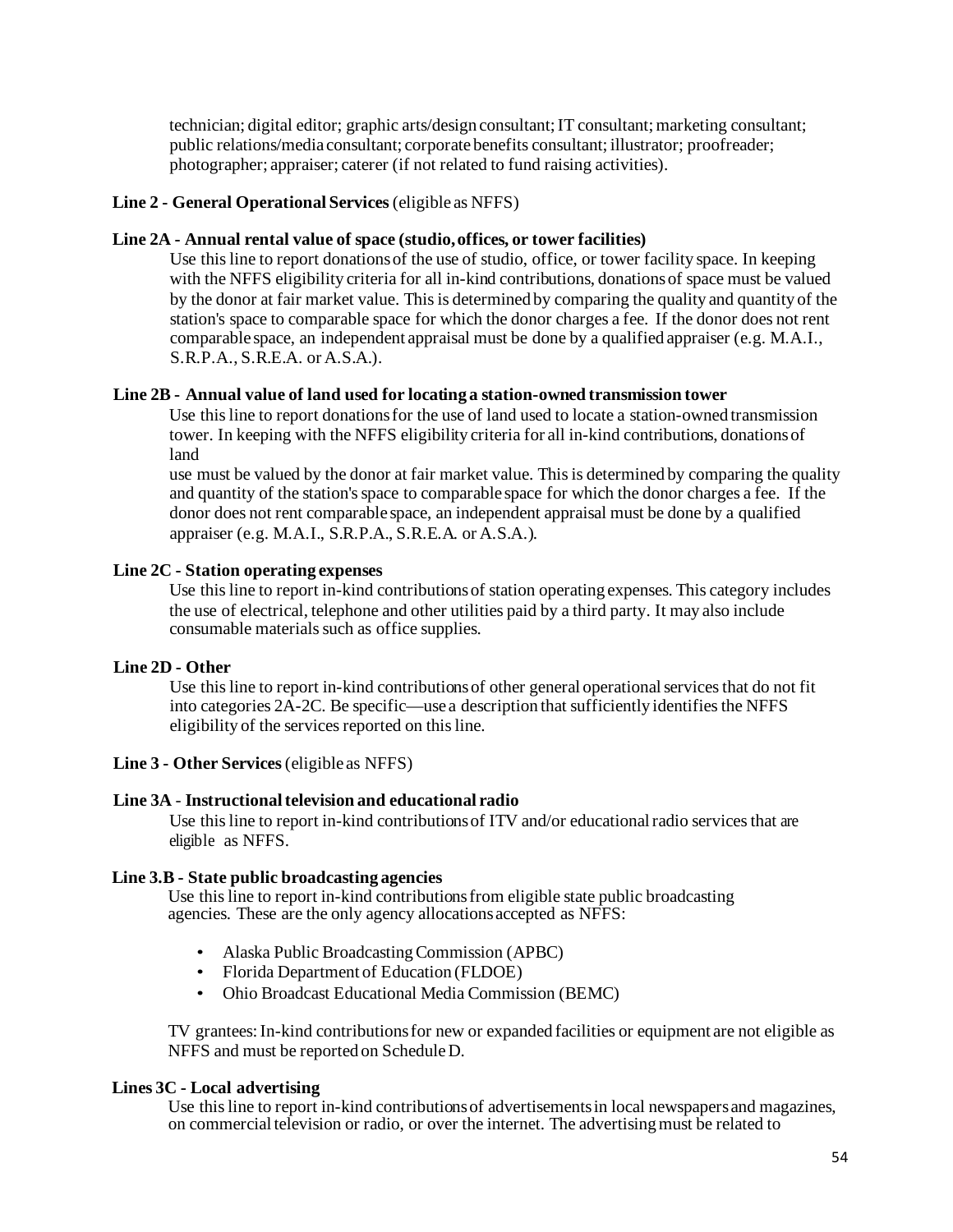program or station promotion and not consist of merely printing or airing the station's programming schedule.

In cases where the grantee receives an in-kind donation of advertising for a production from a production underwriter, there is a concern that the contributed advertising and promotion have become of significant commercial value to the underwriter. Thisis especially the case when the underwriter'sidentity is featured prominently in the program promotion or when the program promotion is only a part of promotion for the underwriter's own business activities. This fact calls into question whether even substantiated value to the public broadcasterrepresents a contribution, an exchange, or some combination of both. Grantees should not recognize as a contribution or NFFS the portion of total value received that represents an exchange transaction with the underwriter.

#### **Line 3D - National advertising**

Use this line to report in-kind contributions of advertisements in national newspapers and magazines, on commercial television or radio, or over the internet. The advertisingmust be related to program or station promotion and not consist of merely printing or airing the station's programming schedule.

In cases where the grantee receives an in-kind donation of advertising for a production from a production underwriter, there is a concern that the contributed advertising and promotion have become of significant commercial value to the underwriter. Thisis especially the case when the underwriter'sidentity is featured prominently in the program promotion or when the program promotion is only a part of promotion for the underwriter'sown business activities. Thisfact calls into question whether even substantiated value to the public broadcasterrepresents a contribution, an exchange, or some combination of both. Grantees should not recognize as a contribution or NFFS the portion of total value received that represents an exchange transaction with the underwriter.

#### **Line 4 - Total in-kind contributions- services and other assets eligible as NFFS**

This line will total lines 1 through 3, which will forward to the Summary of Nonfederal Financial Support.

#### **Line 5 - In-kind ContributionsIneligible as NFFS**

Use this line to report in-kind contributionsof services or the use of assets that are ineligible as NFFS.

#### **Line 5A - Pre-recorded compact discs, records, tapes, cassettes and film libraries(including all historical broadcasting collectionsand intellectual property rights)**

**Line 5B - Exchange transactions**

**Line 5C - Federal or public broadcasting sources**

**Line 5D - Fundraising related activities**

#### **Line 5E - ITV or educational radio outside the allowable scope of approved activities**

**Line 5F - Local productions**

**Line 5G - Program supplements**

**Line 5H - Programsthat are nationally distributed**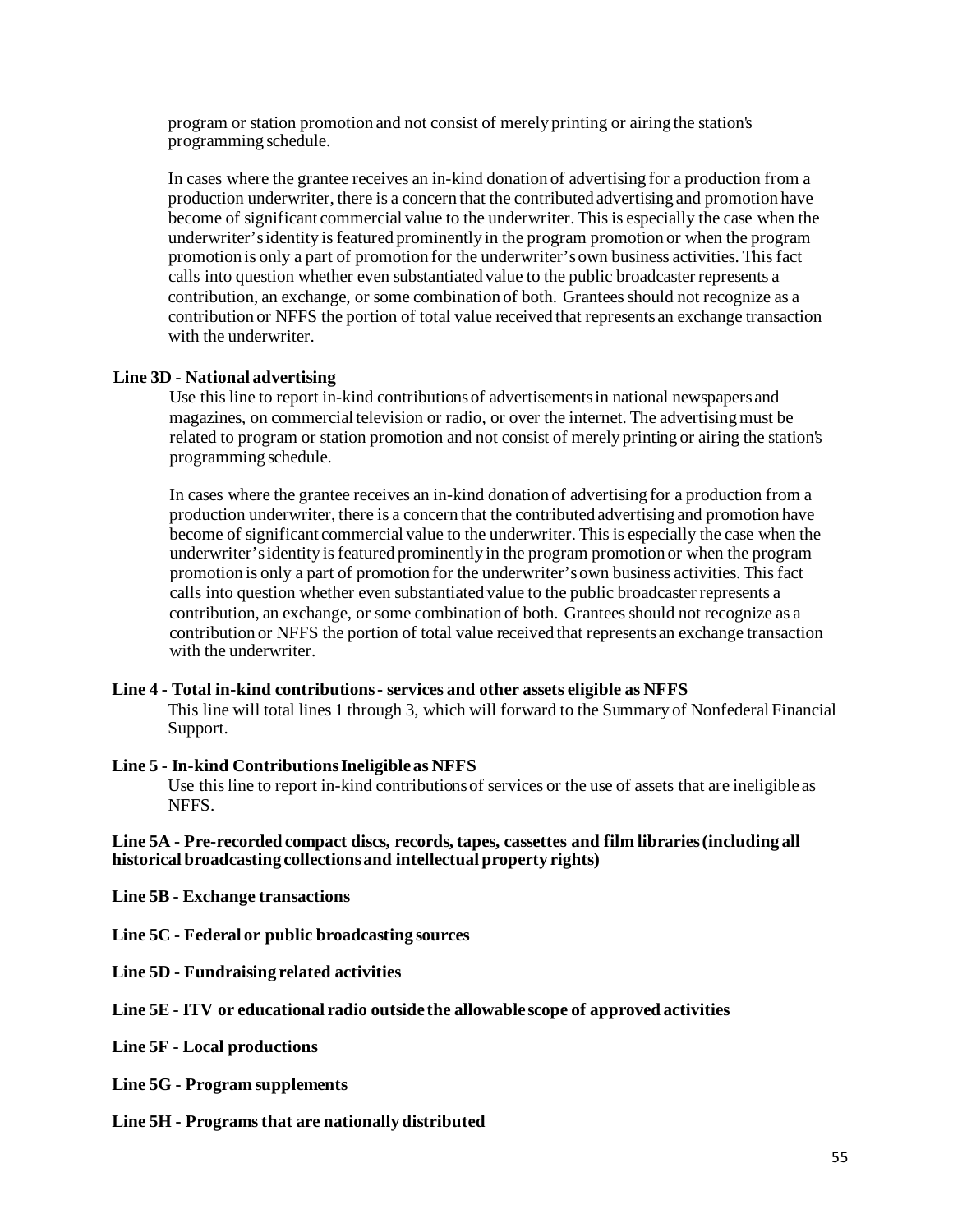# **Line 5I- Promotional items**

- **Line 5J - Regional organization allocationsof programservices**
- **Line 5K - State PB agency allocationsother than those allowed on Line 3B**
- **Line 5L - Services that would not need to be purchased if not donated**

# **Line 5M - Other**

**Line 6 – Total in-kind contributions- servicesand other assets** This line totals the in-kind contributions eligible as NFFS reported on Line 4 with the inkind contributions that are ineligible as NFFS reported on Line 5.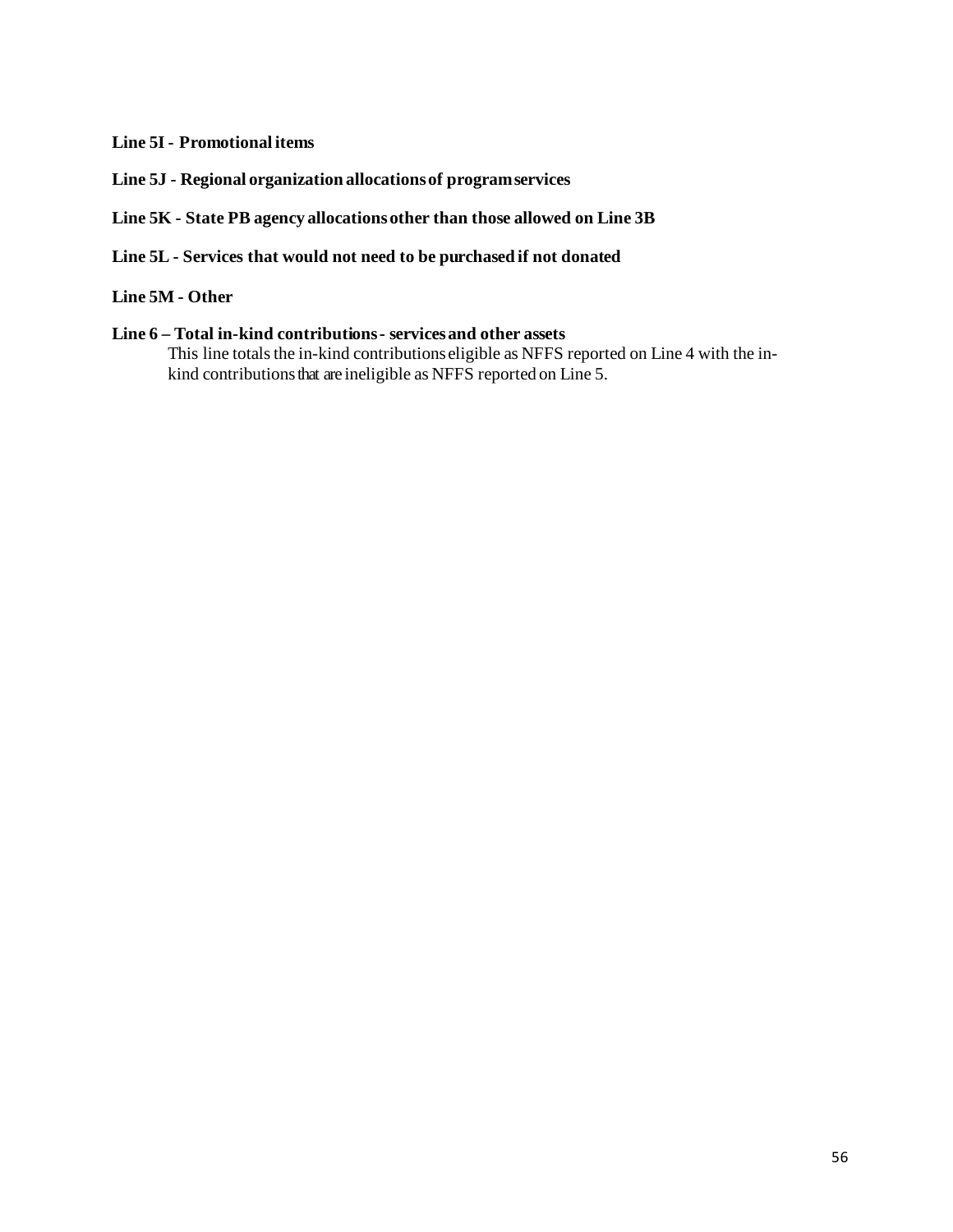# **Completing AFR Schedule D - In-Kind Contributions: Property and Equipment**

#### **Introduction**

Use Schedule D to report in-kind contributions of capitalized property and equipment from donors other than the licensee. Contributed propertymust be for continued use by the grantee. Do not count assets held for investment purposes. The contributionsreported on Schedule D must meet the grantee's threshold for capitalization. That is, all property and equipmentreported on Schedule D must be included as assets on the grantee's balance sheet. This includes donationsof land used as a building or tower site, land improvements, buildings and building improvements, broadcast equipment, furniture and office equipment, vehicles etc. Use Schedule C to report in-kind contributionsof the use of assetsthat the station is not taking ownership of, or for contributionsof intangible assets. Thisis equally true for contributionsthat do not meet the station grantee's capitalization threshold.

Institutionalstations: Supportfrom the grantee'slicensee is limited to indirect administrative support (Schedule B) and direct support(Schedule A).

#### **ScheduleD Instructions**

After entering a value on Lines 1-5 and 7, you must select the donor code which represents the source of the in-kind contributionsentered on that line. If a value representsmore than one source, please enter the donor code which represents the majority of the value.

Donor Codes BS-business FD-foundation FG-federal government G-local government OT-other PB-public broadcasting entity PU-private university SG-state government SU-state university

# **Line Item Instructions**

#### **Line 1 - Land**

Use this line to report the appraised value of land donated to the station for its continued use. The station must take legal ownership of the land. The appraisershould use community zoning laws or local codes and base the land appraisal on vacant lot value.

### **Line 2 - Buildings**

Use this line to report the appraised value of buildings donated to the station for its continued use. The station must take legal ownership of the building. The appraiser should use community zoning laws or local codes and base building appraisal on a vacant building without the cost of utilities.

# **Line 3 - Equipment**

Use this line to report the fair market value of equipment and other depreciable assets donated to the station grantee for its continued use. The station must take legal ownership of the equipment.

#### **Line 4 - Vehicle(s)**

Use this line to report the fair market value of vehicles donated to the station for its continued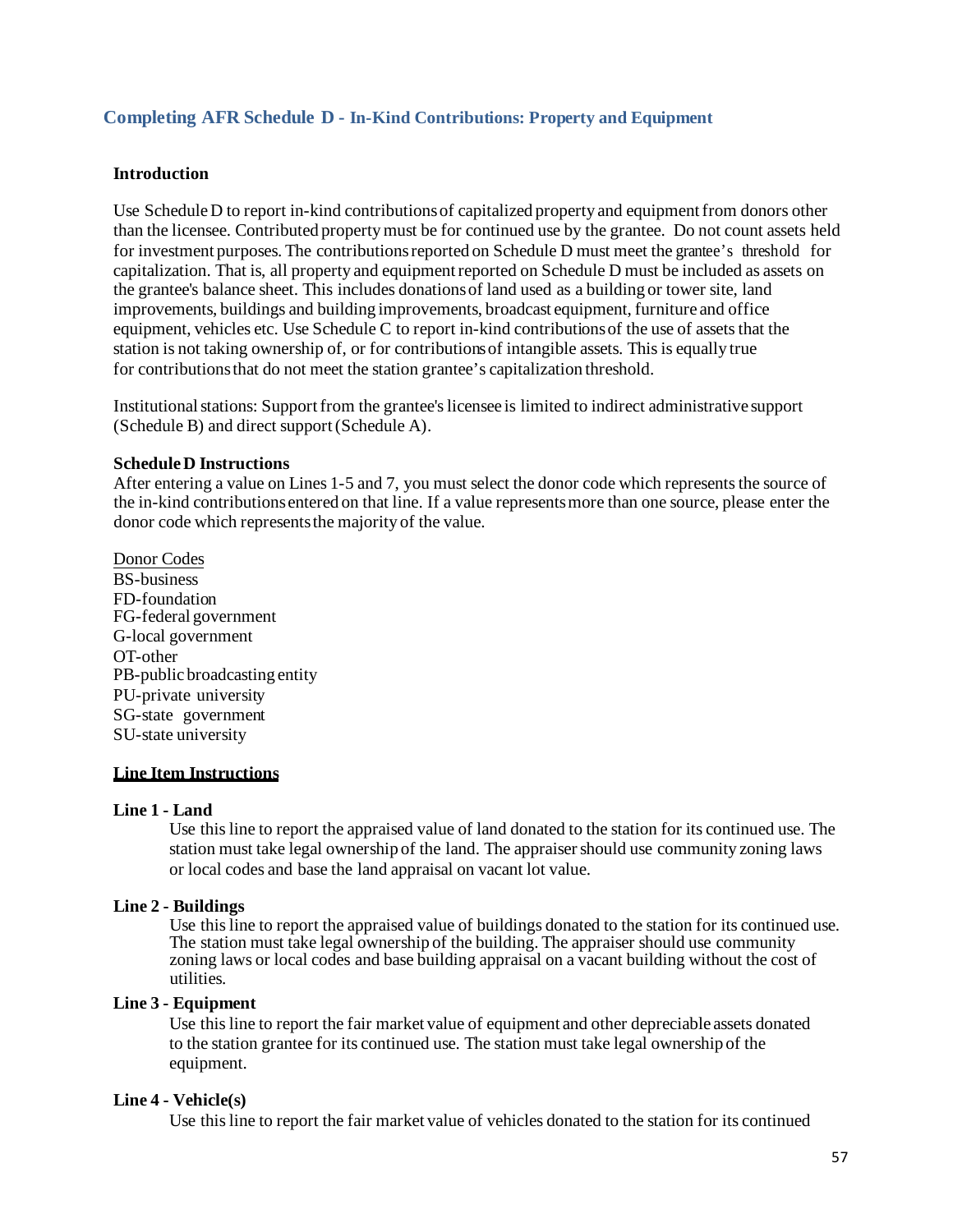use. The station must take legal ownership of the vehicle.

## **Line 5 - Other**

Use this line to report the fair market value of in-kind contributionsof other capitalized assets that do not fit into categories on Lines 1-5.

## **Line 6 - Total in-kind contributions– property and equipment eligible as NFFS**

This line will total lines 1 through 5, which will forward to the Summary of Nonfederal Financial Support.

## **Line 7 - In-kind ContributionsIneligible as NFFS** Use this line to report in-kind contributions of capitalized assets that are ineligible as NFFS.

### **Line 7a - Exchange transactions**

### **Line 7b - Federal or public broadcasting sources**

# **Line 7c - TV only—property and equipment that includesnew facilities(land and structures), expansion of existing facilitiesand acquisition of new equipment**

## **Line 7d - Other**

### **Line 8 - Total in-kind contributions– property and equipment**

This line totals the in-kind contributions of capitalized assets eligible as NFFS reported on Line 6 with the in-kind contributions of capitalized ineligible as NFFS reported on Line 7.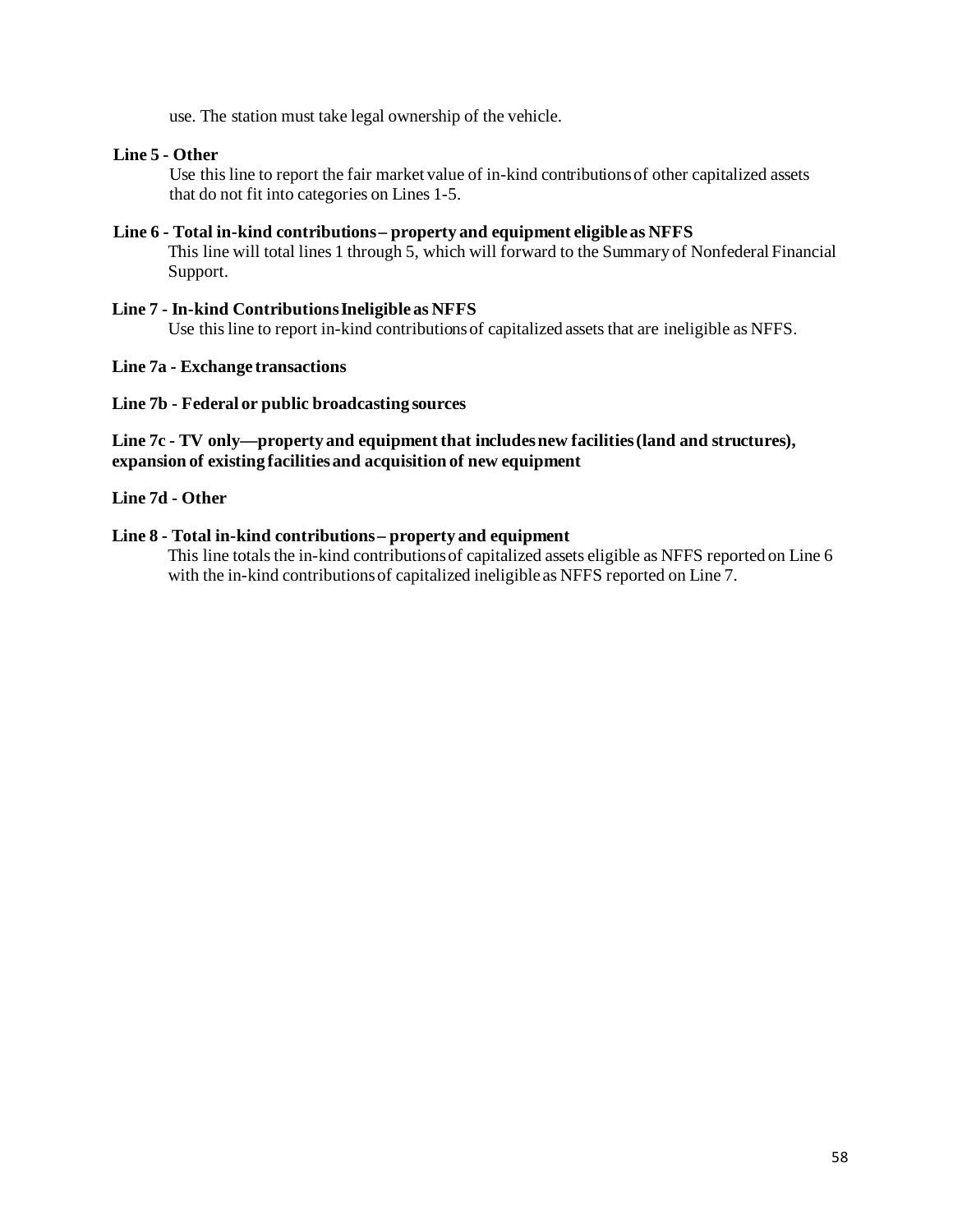# **Completing AFR Schedule E - Expenses**

Grantees are required to report all expenses and investmentsin capital assets on ScheduleE. The total expenses reported on ScheduleE should match the total expenses(operating and non-operating) reported in the grantee's audited financial statements for the reporting year. Grantees are required to present this information by function, such as major programs or services and major classes of supporting services. Functional expense classifications may be communicated either in the statement of activities, notes to the financial statements or as a supplemental schedule.

Expenses may consist of those directly incurred by the station; or they may be represented by the use of donated goods and services; or they may be in the form of indirect administrative support provided by an institutional station's licensee; or they may also be direct expenses incurred by a licensee on behalf or for the benefit of the station.

There are two types of functional expenses: Program Services and Support Services. The main difference between the two is that program services directly relate to the station's mission, such as delivering programs to listening or viewing audiences.

Supportservices, on the other hand, do not directly relate to the station's mission. Supportservices include management and general, fund raising and membership development, underwriting and grant solicitation and other activities that are indispensable to providing program services. As a general rule, in order to identify a service as a program cost, the following criteria should be applied:

- The service contributes directly to the achievement of the broadcasting entity's objectives, goals, or missions.
- The service requires a significant amount of the entity's resources.

Schedule E is designed to capture expenses by functional category only. When distributing and allocating costs it is not always possible to relate costs directly to one functional category. For example, an employee may work in both programming and broadcasting areas; also, equipment may be used for production and for broadcasting. In such cases, distribute or allocate costs among the variousfunctions for which they are incurred.

Costs should be distributed when it is possible to identify the specific portions that relate to each function supported. For example, the total cost of an employee involved in several functions can be distributed if the time spent on each function is known. When the portion of total cost spent on each function cannot be specifically identified, allocate costs among functions based on measures that most closely match the way resources were used. Occupancy costs, for example, can be combined and allocated among functions based on area occupied or direct personnel costs of each function.

Costs that supportmore than one station should be allocated equitably among the stations. For example, staff that is resident at one of the stations may perform accounting servicesfor several stations. The cost of the services could be summarized into a cost pool and then allocated among the stations. Allocation can be based on total costs of each station excluding the allocated services or based on direct personnel costs. The purpose of cost distribution and allocation is to provide a reasonable approximation of the total costs of each operating function. Allocation and distribution methods should be only as complex as necessary to provide approximationsbutshould be consistent from year to year.

Allocations and distributionsneed not and cannot be exact; therefore, very costly or time-consuming methods need not be used. For more information on reporting expenses by functional (and natural) classification visit CPB's *Principlesof Accounting*.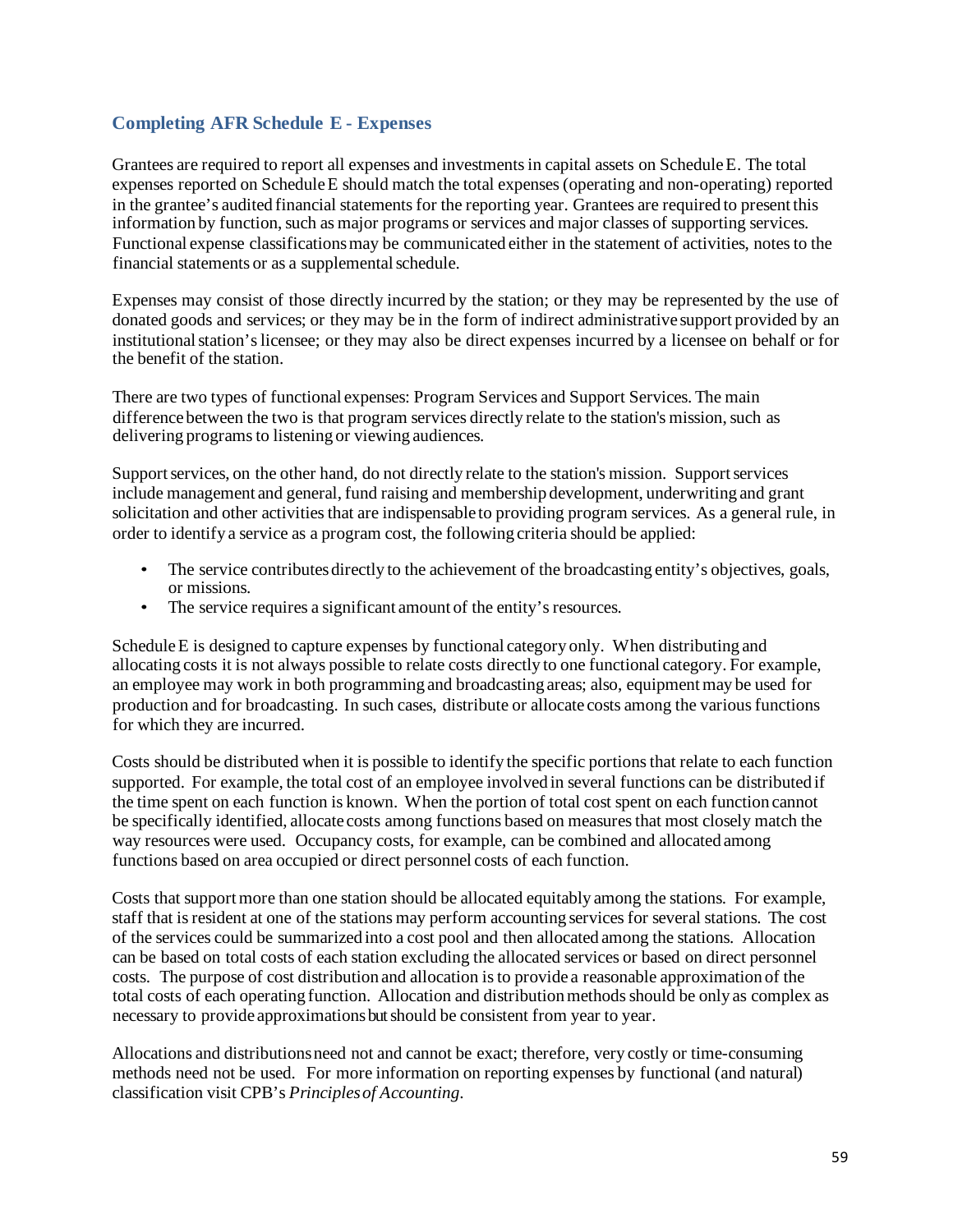# **BiennialFilers of Audited Financial Statements**

Grantees that elect to file audited financial statements biennially should complete Schedule E.

# **Line Item Instructions**

# **ReportingExpenses by Functional Classification**

Report expenses exactly as they are reported in the audited financialstatements. Do not adjust expenses for any reason even if direct expenses for auctions and special fundraising activities are netted against revenues on Schedule A, lines 13 and 14 but reported grossin the financialstatements. Enter zero ("0") if no expenses were reported for a specific category (the default value for each line of is zero). Biennial filers of audited financial statements should refer to the section below addressing their special circumstances.

Use the following functional classifications for reporting expenses on Schedule E:

## **PROGRAM SERVICES**

**Line 1 - Programming and production**

**Line 2 - Broadcasting and engineering**

**Line 3 - Program information and promotion**

## **SUPPORT SERVICES**

**Line 4 - Management and general**

**Line 5 - Fund raising and membership development**

**Line 6 - Underwriting and grant solicitation**

**Line 7 - Depreciation and amortization (if not allocated to functional categoriesin lines 1 through 6)**

**Line 8 – Total Expenses (sum of lines 1 to 7) must agree with audited financialstatements**

## **ReportingCPB Grant Expenditures**

For each functional expense category on Lines 1 through 7, grantees must indicate the CPB and non-CPB funds used under the following categories.

For Radio Grantees:

- **A. Restricted Radio CSG**
- **B. Unrestricted Radio CSG**
- **C. Other CPB Funds**
- **D. All non-CPBFunds**

## For TV Grantees:

- **A. TV CSG**
- **B. TV Interconnection**
- **C. Other CPB Funds**
- **D. All non-CPBFunds**

## **Investment in Capital Assets**

Grantees must report direct and indirect investmentsin capital assets on Lines 9a through 9c.

## **Line 9 - Total capital assets purchased or donated**

## **Line 9a – Land and buildings**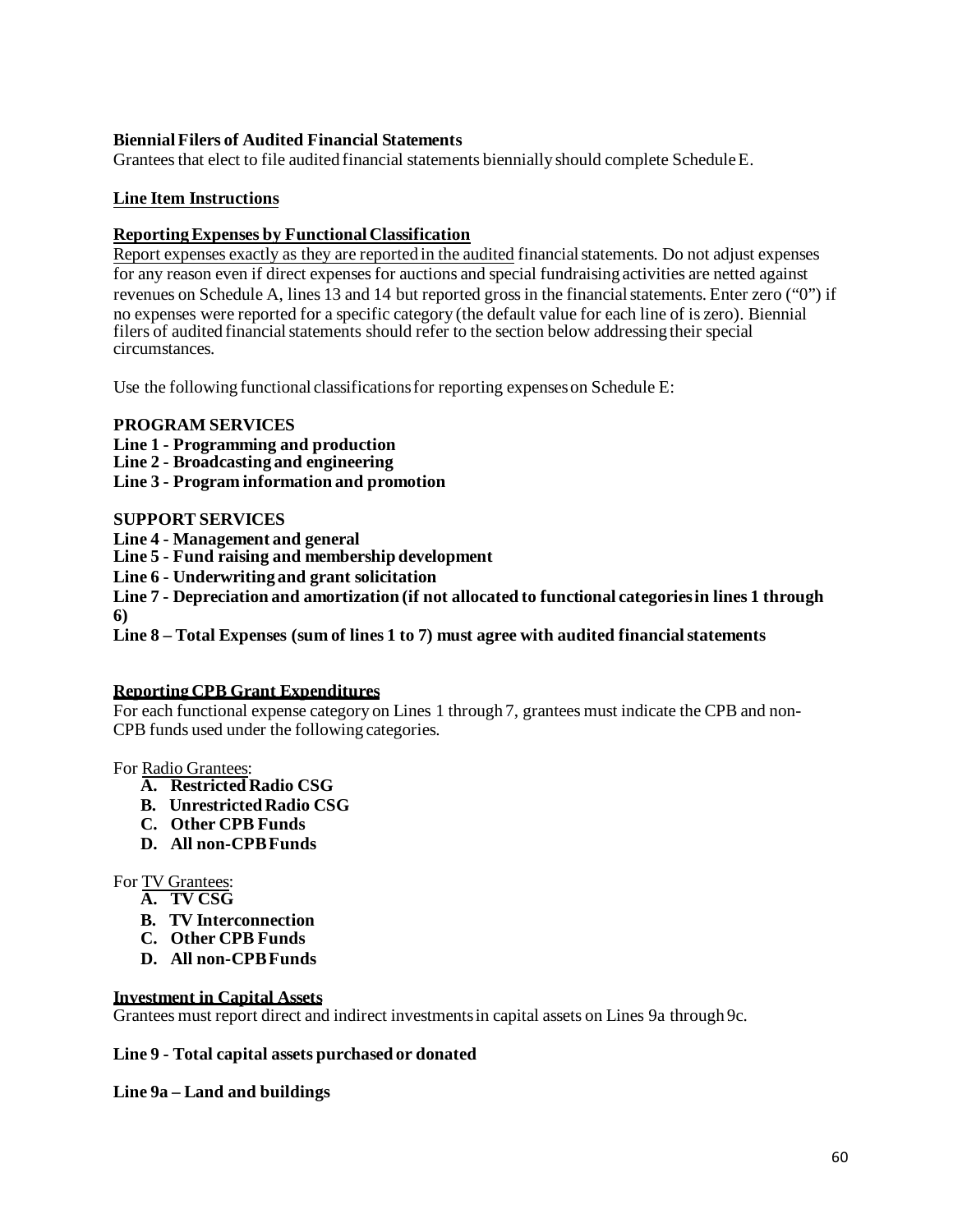## **Line 9b – Equipment**

# **Line 9c – All other**

## **Line 10** – **Total expenses and investment in capital assets**

This line will total the value of all expenses reported on Line 8 and all investments in capital assets reported on Line 9.

# **ADDITIONAL INFORMATION**

## **Line 11 – Total expenses(direct only)**

Use this line to report the total direct expenses—i.e. exclusive of donated goods and services and indirect administrative support—included on line 8. The total of Lines 11 and 12 must equal Line 8.

## **Line 12 – Total expenses(indirect and in-kind)**

Use this line to report the total indirect and in-kind expenses—i.e. that represents donated goods and services and indirect administrative support—included on line 8. The total of Lines 11 and 12 must equal Line 8.

# **Line 13 – Investment in capital assets(direct only)**

Use this line to report the total direct investmentsin capital assets—i.e. direct purchases, exclusive of donated capital assets—included on Line 9. The total of Lines 13 and 14 must equal Line 9.

### **Line 14 – Investment in capital assets(indirect and in-kind)**

Use this line to report the total indirect and in-kind investmentsin capital assets—i.e. that represents donated capital assets—included on Line 9. The total of Lines 13 and 14 must equal Line 9.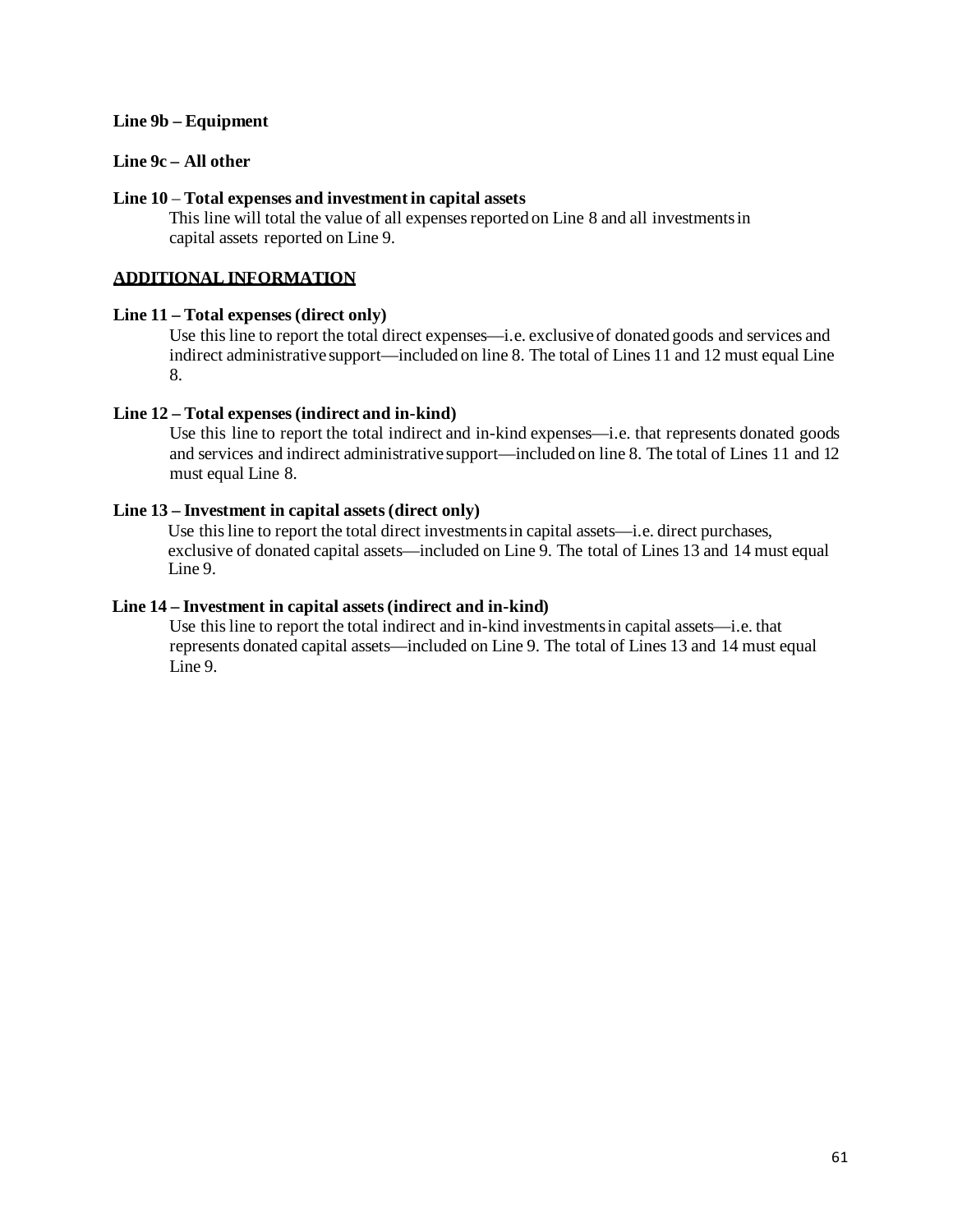# **Completing AFR Schedule F - Reconciliation of AFR with Audited Financial Statements**

### **Introduction**

A grantee's audited financial statementsserves as the basisfor the revenue and expense information reported in the AFR. Revenues and financial activities that are not recognized as revenue in the audited financial statements cannot be reported as revenue in the corresponding AFR. Therefore, grantees are required to reconcile the total revenue reported in the AFR with the total revenue reported in their audited financial statements.

## **Joint Licensees**

Grantees that file combined financial statements for the reporting grantee and one or more other jointly licensed grantees may reconcile each grantee separately if the financial statements provide discrete information for each grantee. This may be accomplished by showing each grantee'sfinancial data either in columnar format or in a supplemental schedule. Otherwise, follow the instructions below in the section labeled **"**Instructions for Joint Licensees Reconciling Two or More Grantees with Combined Audited Financial Statements".

### **Instructionsfor ReconcilingOne Granteewith Audited Financial Statements**

### **Line 1**

This line will automatically pull the revenue reported on SchedulesA, B, C and D. The total revenue reported on Line 1e must match the total revenue reported in the audited financial statements.

### **Choose a ReportingModel**

Grantees follow one of three accounting "Reporting models":

- Granteeslicensed to non-profit community organizations and private colleges and universities(FASB)
- Granteeslicensed to public colleges and universitiesthat follow proprietary enterprisefund financial statements with business type activities (GASB)
- Granteeslicensed to state and local governmentsthat follow public broadcasting entitywide financial statements with mixed governmental and business type activities  $(GASB)$

Select the radio-button for the financial statement Reporting Model that accurately reflects the grantee's audited financial statement presentation basis, then click the "Choose" button. The corresponding line item informationwill display:

### FASB

Line 2a - Total support and revenue - unrestricted revenue

Line 2b - Total support and revenue - temporarily restricted revenue

- Line 2c Total support and revenue permanently restricted revenue
- Line 2d Total from audited financial statements Lines  $2a-2c$

#### GASB Model A

- Line 2a Operating revenues
- Line 2b Non-operating revenues
- Line 2c Other revenue

Line 2d - Capital grants, gifts, and appropriations(if not included above)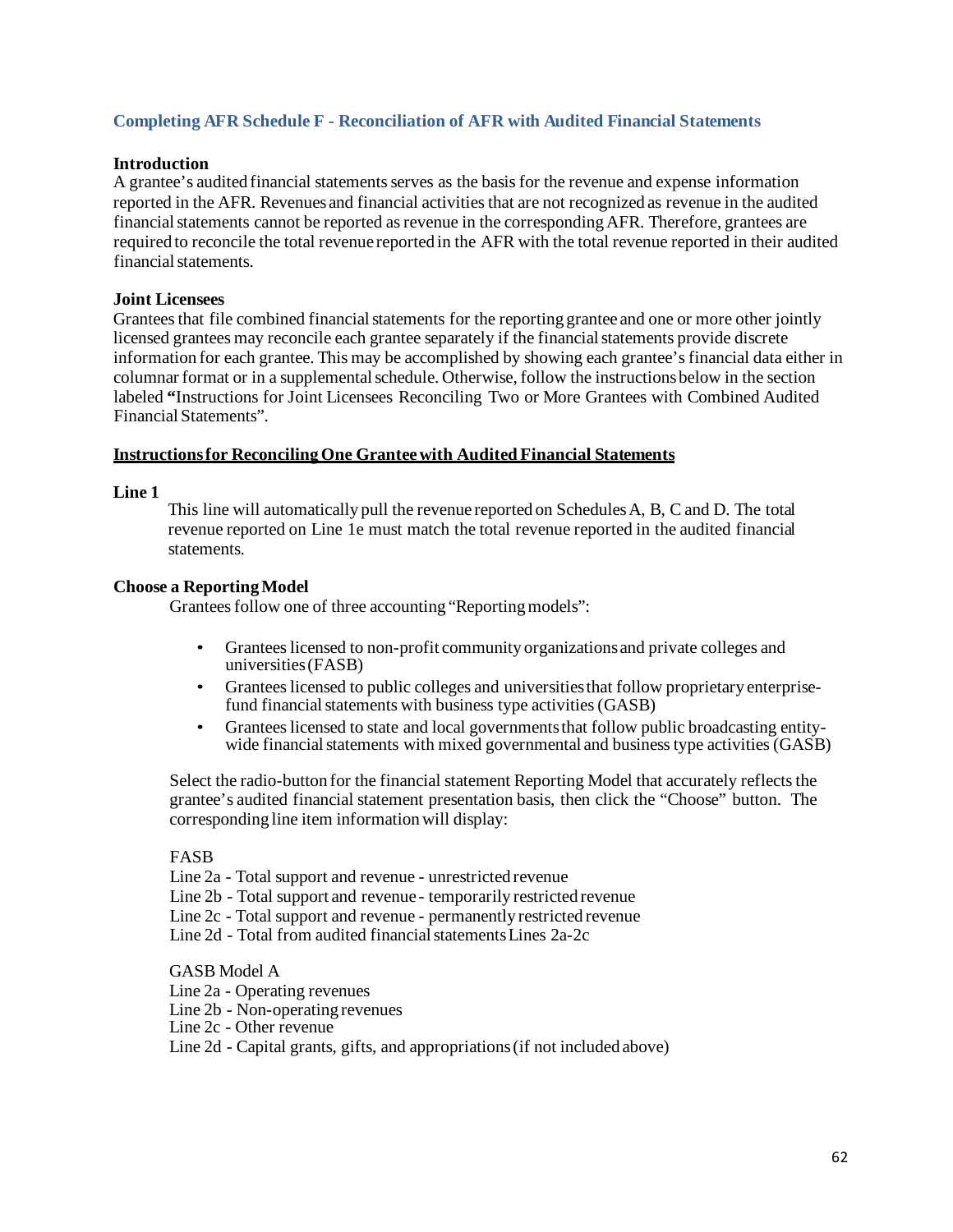Line 2e - Total from audited financial statements Lines 2a-2d

GASB Model B

Line 2a - Charges for services

Line 2b - Operating grants and contributions

Line 2c - Capital grants and contributions

Line 2d - Other revenues

Line 2e - Total from audited financialstatements Lines 2a-2d

The chosen Reporting Model should match the format of the revenue page of the grantee's audited financial statements. If you select the incorrect reporting model, simply change your selection to another reporting model and click the "Choose" button.

#### **Line 2**

After selecting the appropriate reportingmodel, on each part of Line 2 enter the value for the category as found on the revenue page of the audited financialstatements. The final part of Line 2 (2d for FASB; 2e for GASB Models A and B) will total the values entered on the other parts of Line 2. The total on Line 2 should match the total on Line 1e exactly. If not, proceed to Line 3.

#### Biennial Filers

Grantees that elect to submit their audited financial statements on a biennial basis must enter zero ("0") on each part of Line 2. This will result in a reconciling item equal to the full value of Line 1e on Line 3. On Line 4 indicate the election not to file audited financialstatementsfor the current year. You must also complete a form "Election to File Audited Financial Statements Biennially".

#### **Line 3**

If the total entered on Line 2 does not match the total on Line 1e, the difference will forward to Line 3. If the difference is relatively small (less than about \$100) the difference is likely due to a rounding error. Such a small difference is immaterial to NFFS and need not be corrected in the AFR. Instead, use Line 4 to identify the rounding error.

If however, the reconciling item is larger than \$100 then a data entry error(s) has occurred either on the AFR, or on Line 2 of Schedule. Verify that the values entered on Schedule F, Line 2 match the audited financial statementsexactly. If so, then you must go back into the AFR, find and correct the error(s).

Other than a small rounding error, an example of a valid reconciling item would be for GASB reporting institutional stations that were not able to include their indirect administrative support in the revenue statement of their audited financial statements (the indirect administrative support must still be reported in a footnote to the audited financial statements). In such a case the value of the indirect administrative support will show up as a reconciling item on Line 3. It must be properly identified on Line 4.

#### **Line 4**

In the case of a valid reconciling item(s), use Line 4 to identify the reconciling item(s). Each reconciling item must be detailed and in the aggregate, must sum to the amount shown as the difference on line 3, and the sign of that number matters. If a negative difference is calculated, the reconciling items must sum to the same negative number.

When all reconciling items have been entered and the values for lines 3 and 4 equal, select the "Yes: radio button following the question, "Have you completed Schedule F?" Then click the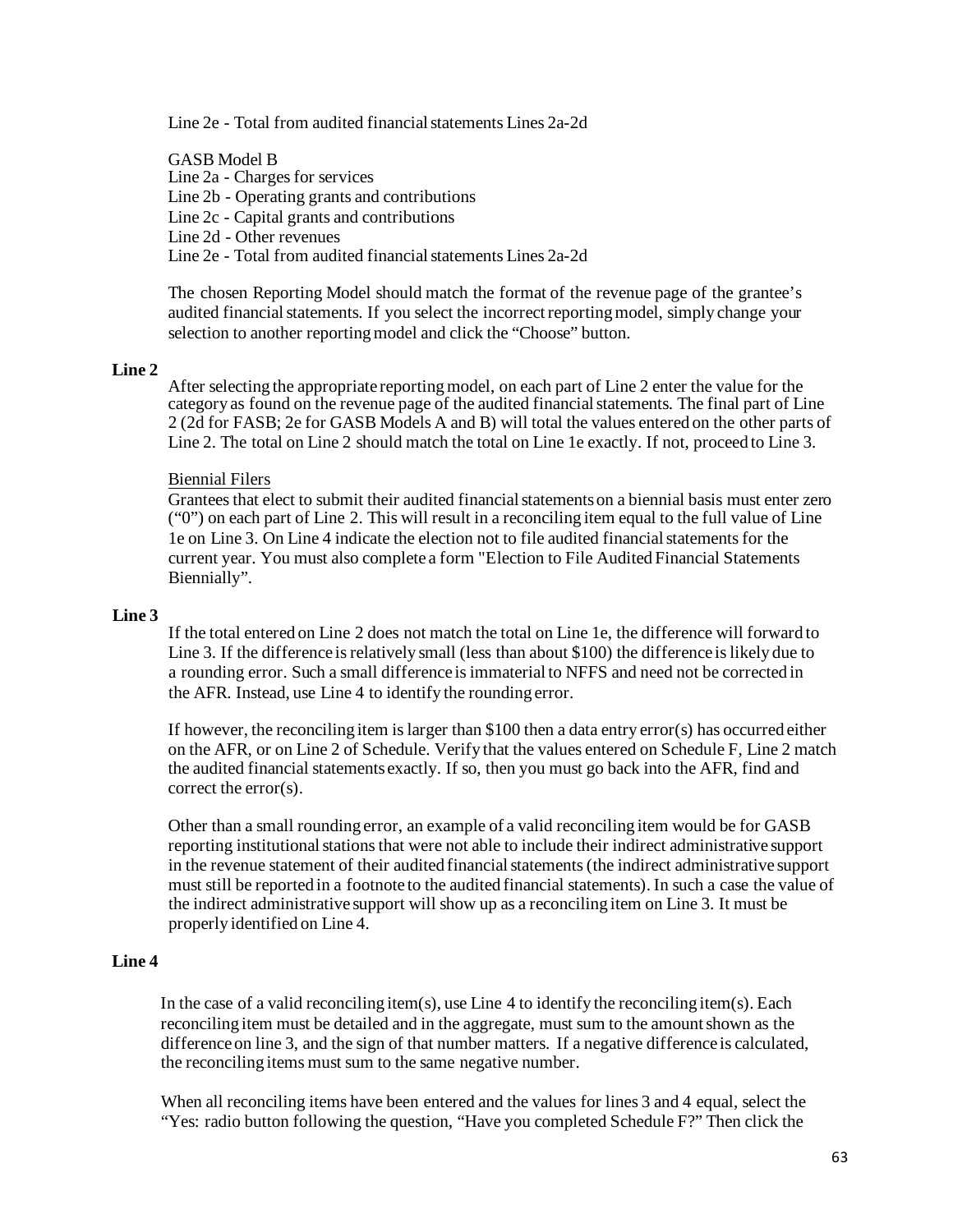"Save" button. A pop-up window will appear with the message *"This grantee has now completed all Schedules. Please return to the FinancialForms Main screen to follow instructionsto route and submit the AFR package."*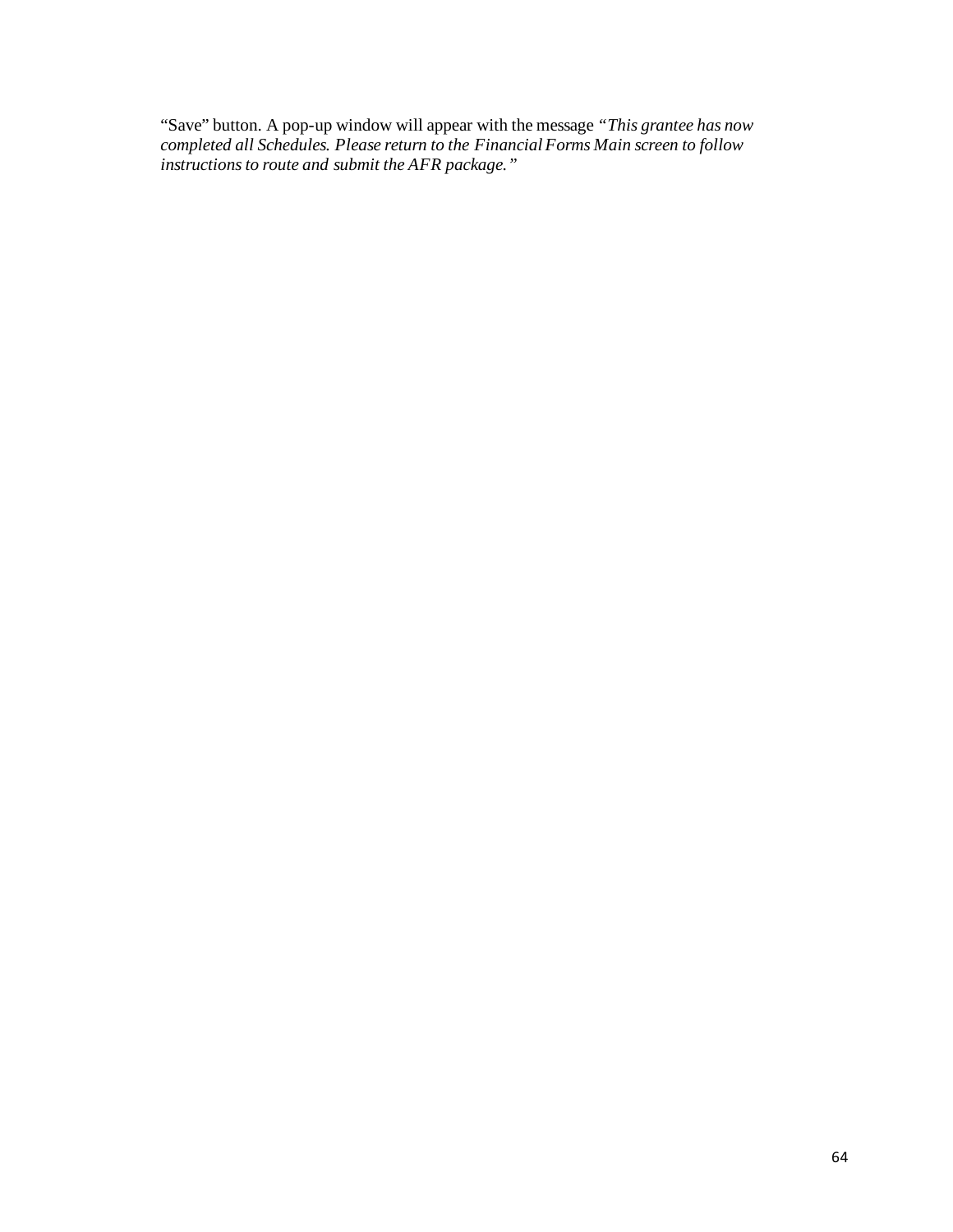# **Instructionsfor Joint Licensees ReconcilingTwo or More Granteeswith Combined Audited Financial Statements**

Each grantee must file a separate AFR, but jointly licensed grantees are permitted to file audited financial statements that reflect the combined financial activities and position of more than one grantee.

When a group of two or more grantees do so, Grants Administrators for all the involved grantees involved must coordinate their filings very carefully, so that reconciliations between the single set of audited financial statements and each of the AFRs are handled correctly.

You may change from one jointly licensed grantee to another without logging out from the system. This feature is accessible from both the main Summary Page and the Financial ReportingMain page.

First, for each of the grantees represented in a single set of combined financial statements, complete and save all data in the AFR, Schedules A through E, for each grantee sequentially, i.e. one grantee at a time. Access to Schedule F for each grantee is dependent upon completing the required AFR Schedules. Once you have done this, the Schedule F status on the Financial Reporting Main page will change from "Not Available" to "Available".

Second, a Grants Administrators for all the grantees involved must choose one of the grantees to be treated as the "parent" grantee. The remaining grantee(s) will be treated as "children". This distinction is purely technical,so choosing a parent grantee can be arbitrary. It has no substantive meaning and no impact on the distribution of grant funds. From a procedural standpoint, however, it is very important to be consistent throughout the process, and to take certain actions only for the designated parent grantee, which will act on behalf of all grantees included in the consolidation process.

From Schedule F of the parent grantee:

- 1. Check the box for each grantee that will be included in the reconciliation (see illustration).
- 2. Click on the yellow"Consolidate" button.
- 3. Click on the "Save" button at the bottom of Schedule F.

If the consolidation process has been completed correctly, Line 1 will automatically update with the revenue information for all the consolidated grantees.

After consolidating the grantees, you will then complete Schedule  $F$  for the parent grantee only. The child grantees will update automatically once ScheduleF of the parent grantee has been completed.

#### **Line 1**

This line will automatically pull the revenue reported on Schedules A, B, C and D of all the consolidated grantees. The total revenue reported on Line 1e must match the total revenue reported in the combined audited financial statements.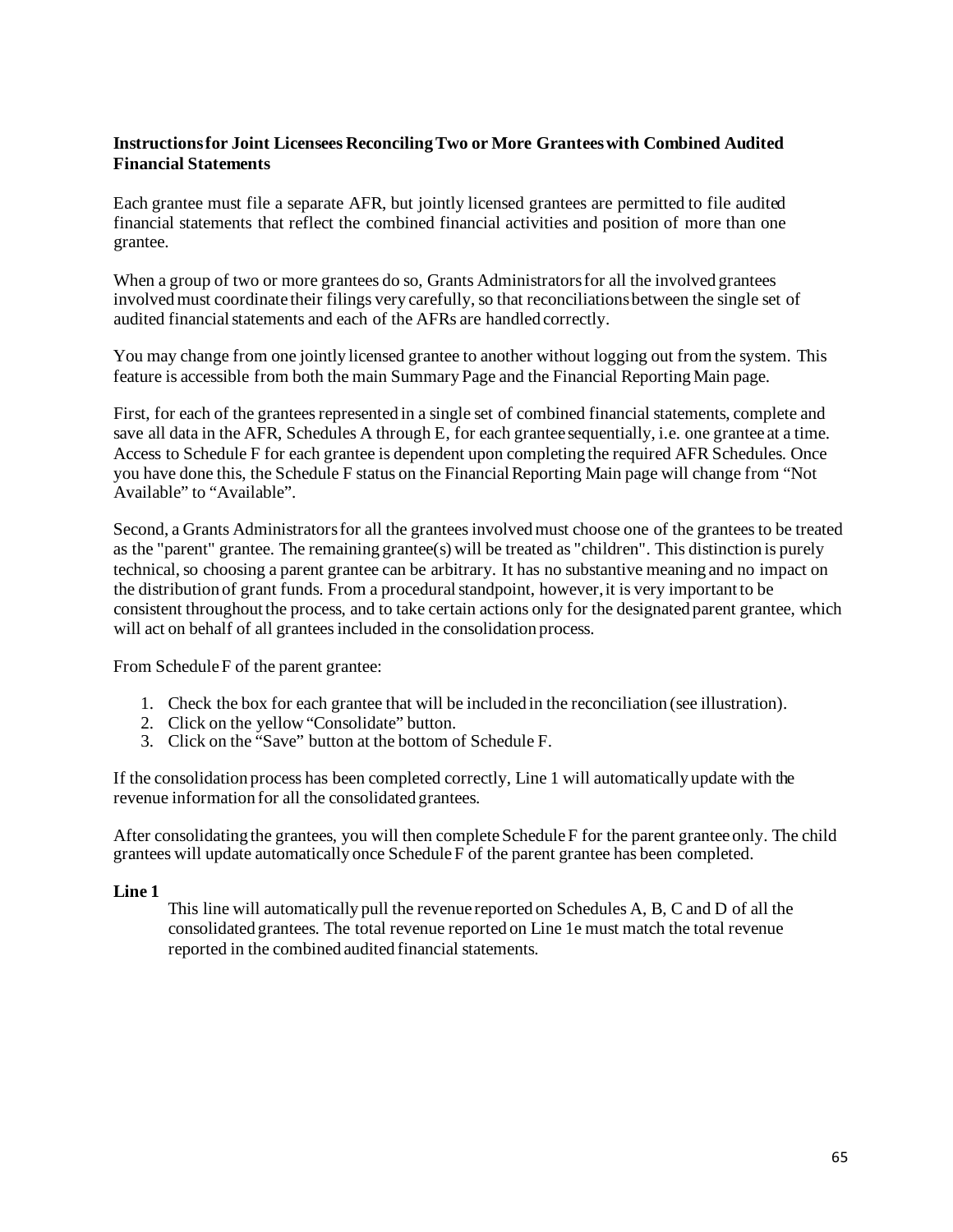## **Choose a ReportingModel**

Grantees follow one of three accounting "Reporting models":

- Grantees licensed to non-profit community organizations and private colleges and universities(FASB)
- Granteeslicensed to public colleges and universitiesthat follow proprietary enterprisefund financial statements with business type activities (GASB)
- Granteeslicensed to state and local governmentsthat follow public broadcasting entitywide financial statements with mixed governmental and business type activities (GASB)

Select the radio-button for the financial statement Reporting Model that accurately reflects the Grantee's audited financial statement presentation basis, then click the "Choose" button. The corresponding line item information will display:

FASB

Line 2a - Total support and revenue - unrestricted revenue

Line 2b - Total support and revenue - temporarily restricted revenue

Line 2c - Total support and revenue - permanently restricted revenue

Line 2d - Total from audited financial statements Lines 2a-2c

#### GASB Model A

- Line 2a Operating revenues
- Line 2b Non-operating revenues

Line 2c - Other revenue

Line 2d - Capital grants, gifts, and appropriations(if not included above)

Line 2e - Total from audited financialstatements Lines 2a-2d

#### GASB Model B

- Line 2a Charges for services
- Line 2b Operating grants and contributions
- Line 2c Capital grants and contributions

Line 2d - Other revenues

Line 2e - Total from audited financialstatements Lines 2a-2d

The chosen Reporting Model should match the format of the revenue page of the grantee's audited financial statements. If you select the incorrect reporting model, simply change your selection to another reportingmodel and click the "Choose" button.

#### **Line 2**

After selecting the appropriate reportingmodel, on each part of Line 2 enter the value for the category as found on the revenue page of the audited financialstatements. The final part of Line 2 (2d for FASB; 2e for GASB Models A and B) will total the values entered on the other parts of Line 2. The total on Line 2 should match the total on Line 1e exactly. If not, proceed to Line 3.

#### Biennial Filers

Grantees that elect to submit their audited financial statements on a biennial basis must enter zero ("0") on each part of Line 2. This will result in a reconciling item equal to the full value of Line 1e on Line 3. On Line 4 indicate the election not to file audited financialstatementsfor the current year. You must also complete a form "Election to File Audited Financial Statements Biennially".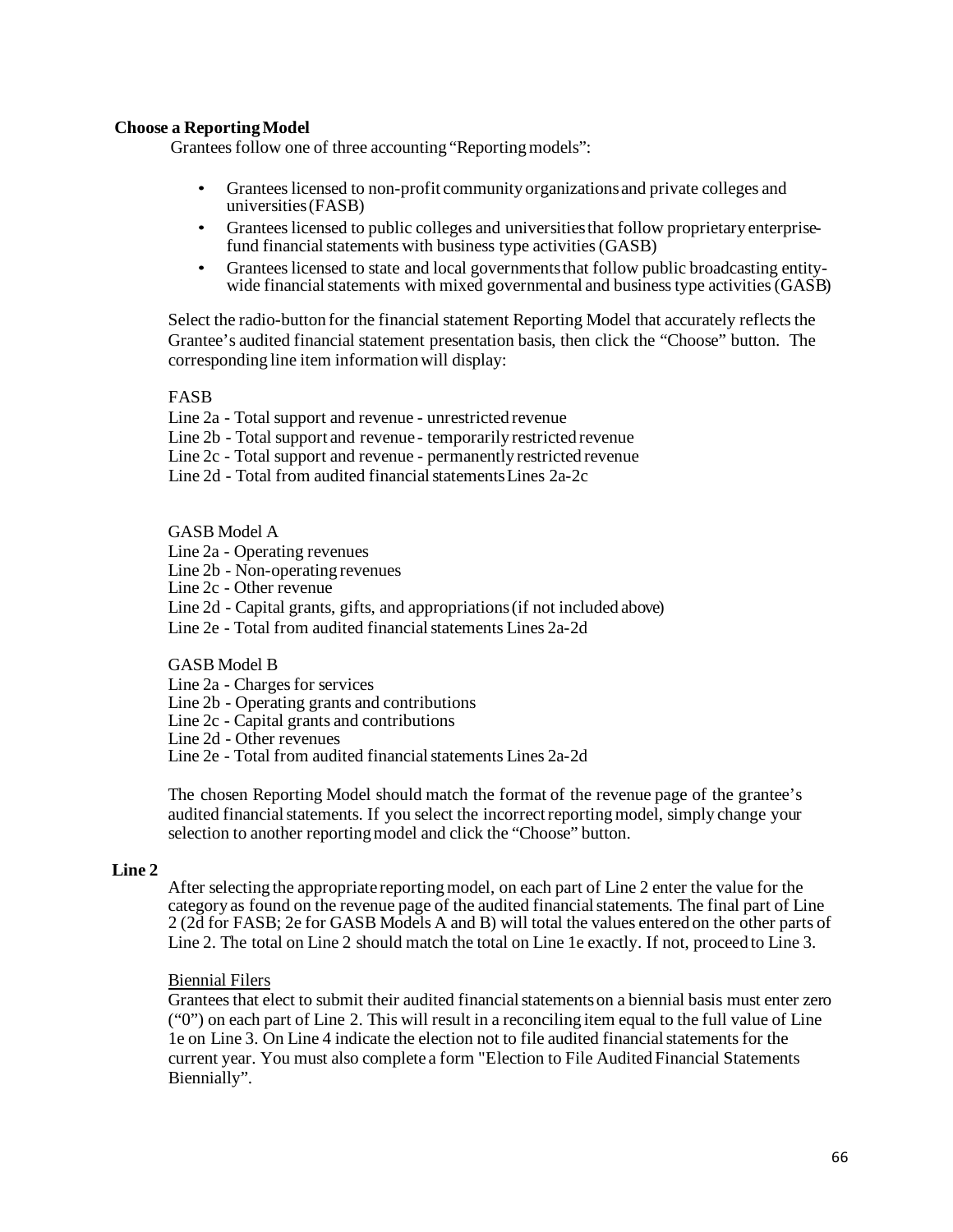# **Line 3**

If the total entered on Line 2 does not match the total on Line 1e, the difference will forward to Line 3. If the total is relatively small (less than about \$100) the difference islikely due to a rounding error. Such a small difference is immaterial to NFFS and need not be corrected in the AFR. Instead, use Line 4 to identify the rounding error.

If, however, the reconciling item is larger than \$100 then a data entry error(s) has occurred either on the AFR, or on Line 2 of Schedule. Verify that the values entered on Schedule F, Line 2 match the audited financial statementsexactly. If so, then you must go back into the AFR, find and correct the error(s).

Other than a small rounding error, an example of a valid reconciling item would be for GASB reporting institutional stations that were not able to include their indirect administrative support in the revenue statement of their audited financialstatements(the indirect administrative support must still be reported in a footnote to the audited financial statements). In such a case the value of the indirect administrative support will show up as a reconciling item on Line 3.

## **Line 4**

In the case of a valid reconciling item(s), use Line 4 to identify the reconciling item(s). Each reconciling item must be detailed and, in the aggregate, must sum to the amount shown as the difference on line 3, and the sign of that number matters. If a negative difference is calculated, the reconciling items must sum to the same negative number.

When all reconciling items have been entered and the values for lines 3 and 4 equal, select the "Yes" radio button following the question "Have you completed Schedule F?" then click the "Save" button. A pop-up window will appear with the message*"This grantee has now completed all Schedules. Please return to the FinancialForms Main screen to follow instructionsto route and submit the AFR package."*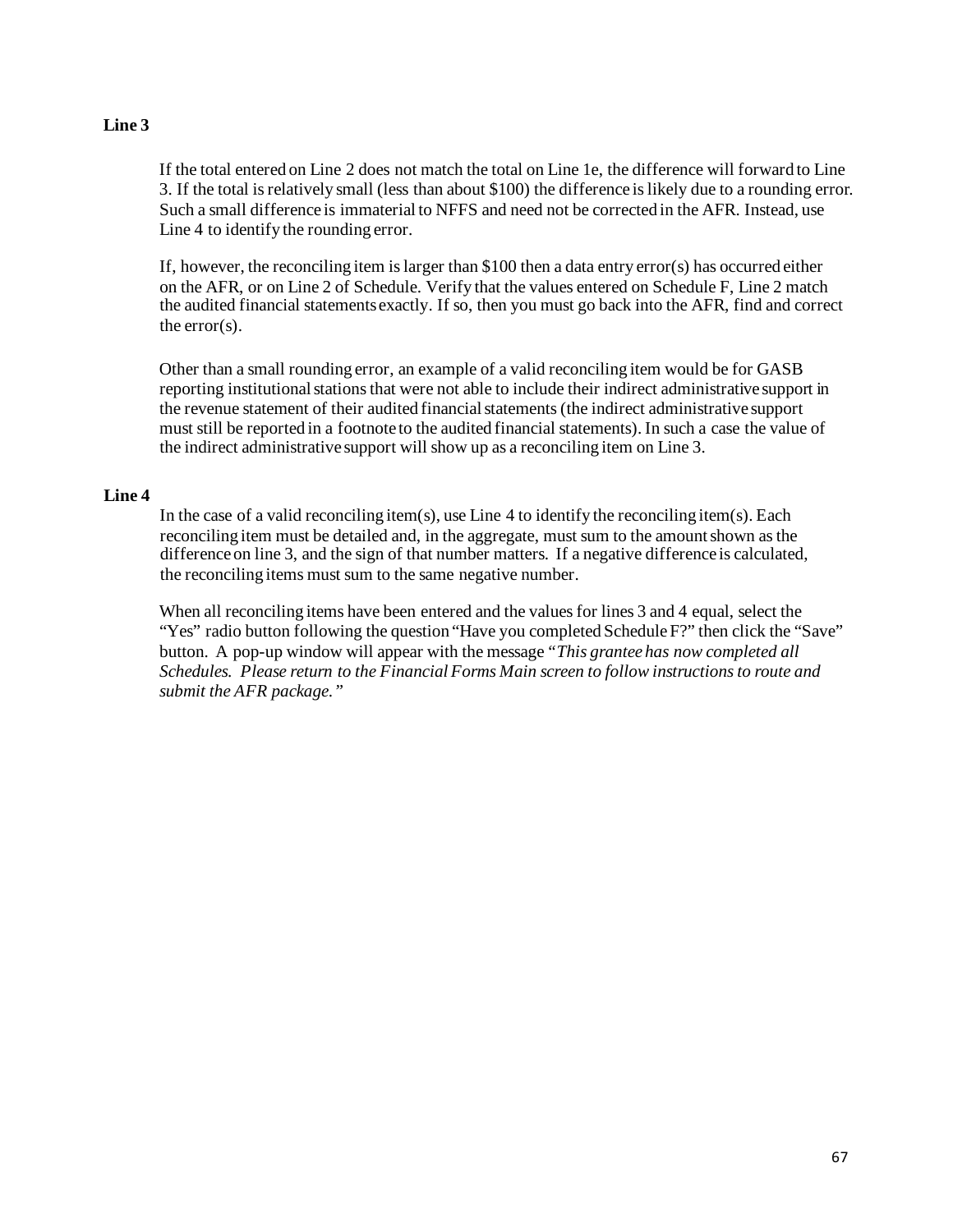## **Annual Financial Summary Report (FSR) - Line Item Instructions**

The FSR is a short-form version of the Annual Financial Report (AFR). It is specifically intended for use only by Radio Level A and B grantees to report their station'sfinancial activity. The reporting period for the FSR must be consistent with the grantees fiscal reporting period covered by its financial statements.

All revenue and support reported on the FSR must also be recognized as revenue in the grantee's financial records and reflected in its financial statements. Stations that had total revenue of \$300,000 or more in their reporting year must also file audited financial statements. Stations that had total revenue of less than \$300,000 may submit either audited or unaudited financial statements. For institutional stations, the audited financial statements must be for the grantee's operations, not those of its licensee.

Whether a grantee is required to file audited financial statements with its FSR, CPB reservesthe right to audit all financial and other information reported on the FSR.

Before completing the FSR you must determine the NFFS eligibility of the revenue you are about to report.

#### **Line Item Instructions**

#### **Part 1 – Revenue**

Use Part 1 to report all revenue received and recognized as revenue in the grantee'sfinancial statements the reporting fiscal year.

#### **Line 1 - FederalGovernment Agencies**

Use this line to report all direct revenues received from federal government agencies or sources, such as the National Endowment for the Arts, the Department of Education, etc. These funds will forward to Line 13 and be automatically excluded from NFFS.

#### **Line 2 - Corporation for Public Broadcasting (CPB)**

Use this line to report all funds received from CPB, including Community Service Grants, DDF Grants, programming and production grants, etc. The funds will forward to Line 13 and be automatically excluded from NFFS.

#### **Line 3 - All other public broadcasting entities**

Use this line to report all direct revenues received from public broadcasting entities other than CPB, such as NPR, PBS, other public broadcasting stations, etc. These funds will forward to Line 13 and be automatically excluded from NFFS.

### **Line 4 - State and local boardsand departmentsof education of other state and local government or agency sources**

Use thisline to report all contributions, grants, payments, appropriations, and other revenues received from state agencies, including state public broadcasting agencies or networks. Unspent funds returned to a granting agency must be excluded from NFFS using the Part 3 of the FSR.

### **Line 4.1 - Amount on Line 4 that representsappropriationsand other direct support from the licensee**

State and local government institutional stations: Use Line 4.1 to indicate how much of the total on Line 4 represents the amount of direct support from the licensee. This includes appropriations of cash and other direct transfersto the station, as well as any direct costsincurred or absorbed by the licensee specifically for the station. Do not include indirect administrative support on here; instead, report indirect administrative support on Line 16C.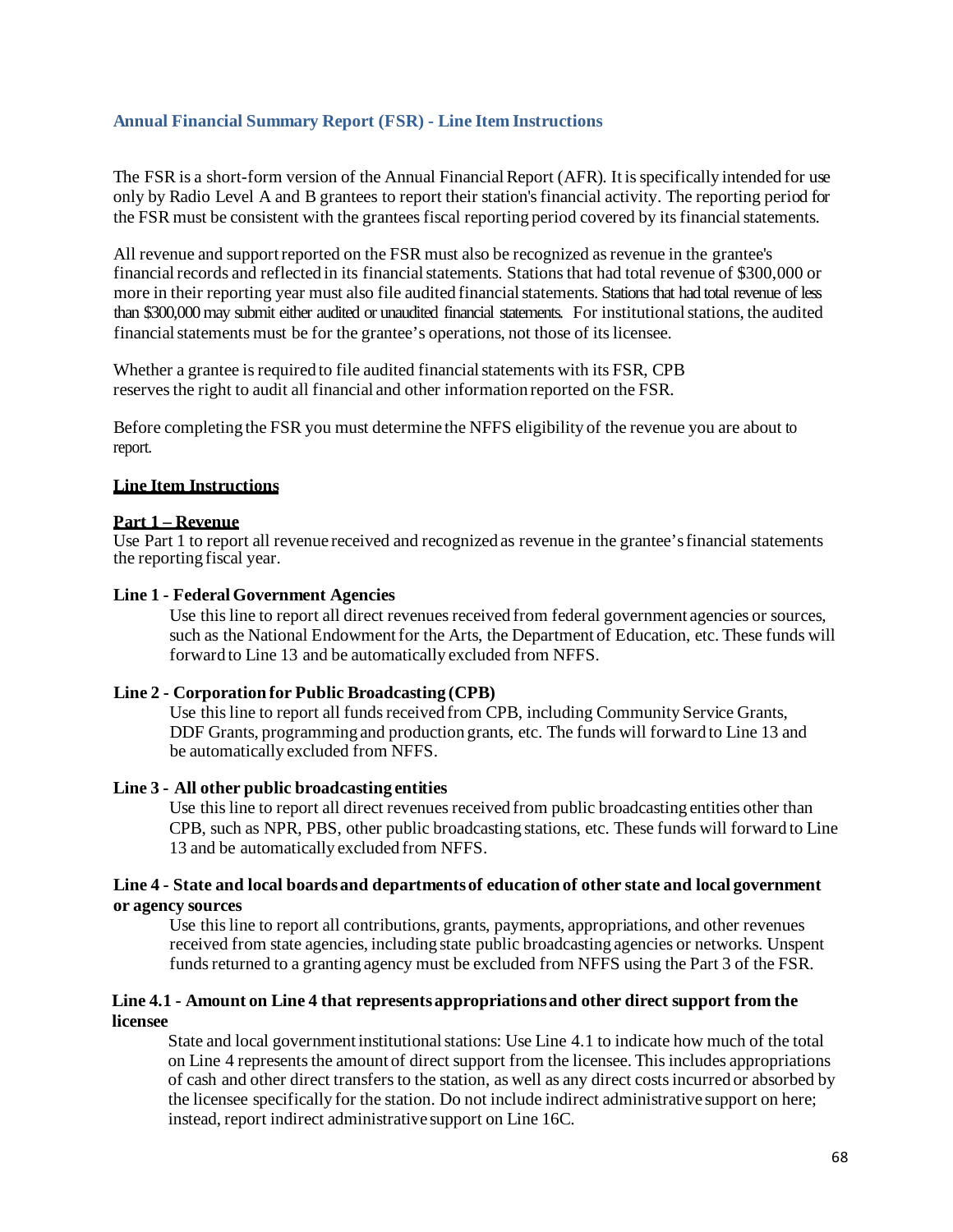### **Line 5 - Colleges and Universities**

Use this line to report all contributions, grants, payments, appropriations and other revenues received from state and other tax supported colleges and universities, including community colleges, and private colleges and universitiesor private educational institutions. Unspent funds returned to a granting agency must be excluded from NFFS using Part 3 of the FSR.

Institutionalstations:report any direct costsincurred or absorbed by the licensee specifically for the station.

#### **Line 6 - Foundationsand Nonprofit Associations**

Use this line to report all contributions, grants, payments and other revenues received from national, regional, or local foundations or nonprofit associations. Include underwriting revenue and paymentsfor products and services. The term nonprofit is used to describe any not-for-profit corporation, foundation, or association that is not a public telecommunications entity, no part of the net earnings of which inures, or may lawfully inure, to the benefit of any private shareholder or individual.

#### **NFFS Exclusions**

Payments (not contributions) entered on this line that represent exchange transactions that do not satisfy the recipient, form, source or purpose criteria for NFFS must be excluded from NFFS by entering the value in Part 3 "NFFS ExclusionWorksheet", line W12.

### **Line 7 - Business and Industry**

Use this line to report all contributions, grants, payments, and other direct revenues received from all for-profitsources, including commercialstations, networks, and cable companies. Include underwriting revenue and paymentsfor products and services.

#### **NFFS Exclusions**

All payments (not contributions) entered on this line in exchange for goods or services are ineligible as NFFS and must be excluded from NFFS by entering the value on the appropriate line of Part 3 "NFFS Exclusion Worksheet".

#### **Line 8 - Membership and Subscriptions**

Use this line to report revenues from memberships and subscriptions received in the reporting year.

Also use this line to report matching funds and challenge grant funds if the donor received the benefits of station membership.

#### **NFFS Exclusion – Bad Debt**

Grantees must deduct bad debt expense from NFFS revenues, including but not limited to pledges, underwriting and membership, unless it is netted against revenue in the financial statements or elsewhere in FSR. If the bad debt expense is not netted against revenues, you must report it in Part 3, line W.18.

#### Quid Pro Quo Contributions

Grantees frequently provide "thank you gifts" (a.k.a. "premiums") in exchange for membership contributions. The Internal Revenue Service describes a quid pro quo contribution as a payment a donor makesto a charity partly as a contribution and partly for goods or services(i.e. premiums). Thank you gifts may be anything of value from low-end premiums(e.g. coffeemugs and tee shirts bearing the stations call letters, name and/or brand) to high-end premiums(e.g.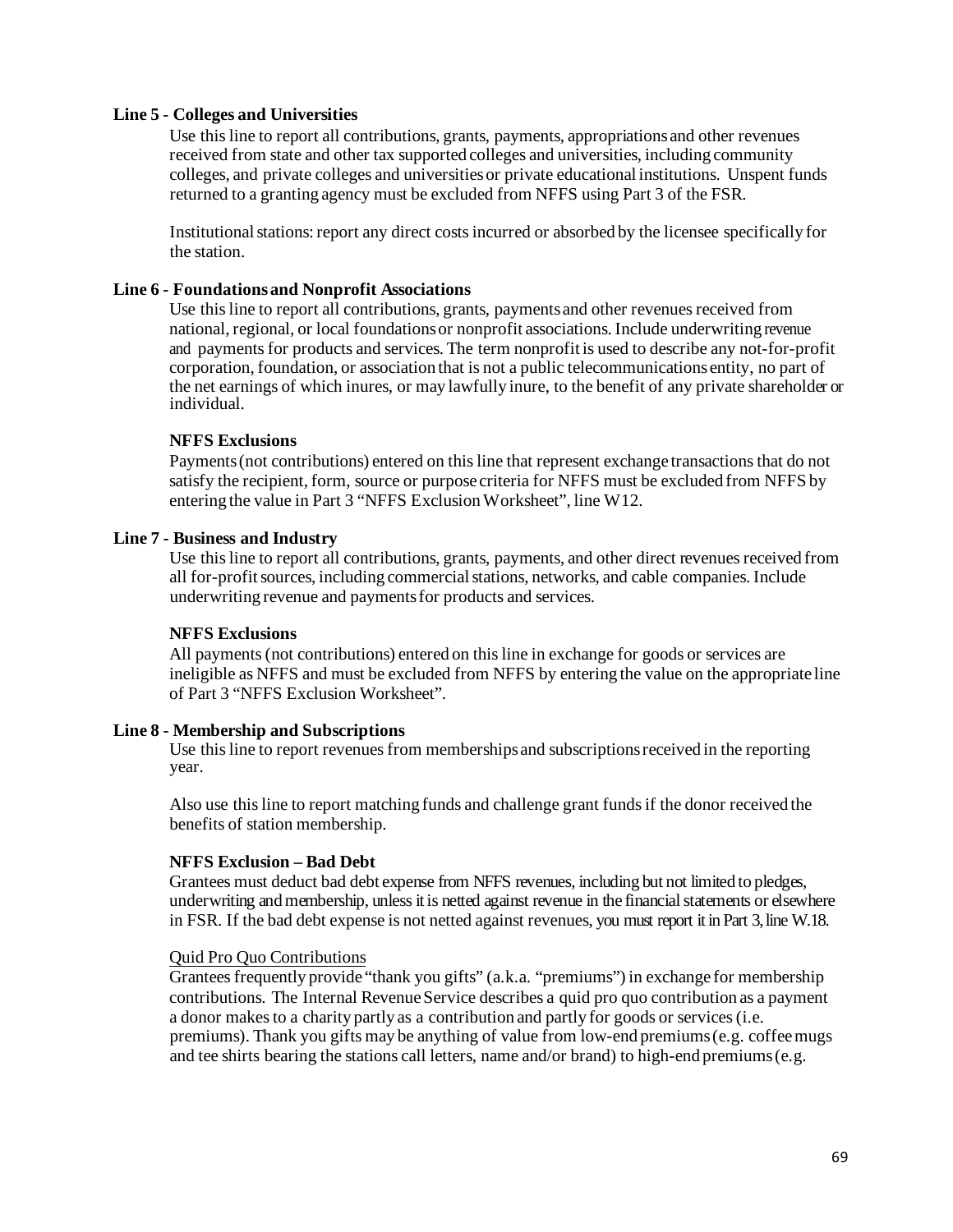boxed set CDs or DVDs, coffee-table books, travel  $\&$  lodging, gourmet foods  $\&$  wines, tickets to performances, dinners or other events).

The IRS issues [guidance](https://www.irs.gov/pub/irs-pdf/p1771.pdf) on the required disclosure statement that must be provided to donors in instances where the premium is not of insubstantial value. The contribution portion that is deductible for federal income tax purposesis limited to the excess of the payment over the fair market value of the premium(s) provided by the charitable organization.

**For CPB's purposesthe portion of the payment that is not considered a contribution by the IRS may not be included as NFFS.** CPB expects that all grantees are compliant with IRS rules and regulationson these matters. However, CPB does not provide guidance beyond that provided by the IRS. Questions about compliance with these provisionsshould be addressed to your IPA or other tax practitioner or directly to the IRS. The method by which grantees track this information in order to be compliant is also the responsibility of each CSG grantee.

**What do you need to do for FSR purposes?** If the financialstatements present membership revenues on a net basis (i.e. the contribution portion only), report the same amount on line 8 (i.e. it is unnecessary to make any further adjustment). However, if the financial statements present membership revenues at their gross value (i.e. unadjusted for the non-contribution portion), you must use Part 3, lineW.18 of the FSR to enter the non-contribution amount.

Although unusual, the fair market value of a premium may exceed the dollar amount of the contribution. If so, grantees must exclude an amount equal to the contribution. For example, if the contribution was for \$500 and the premium had a fair market value of \$600, the exclusion reported on Line 10.1 would be \$500.

#### **Line 9 - Net Revenue from Auctions and Other SpecialFund-Raising Activities**

Use this line to report direct revenue from auctions and other special fundraising activities herein defined as: vehicle donation programs, gaming activities, performances, benefits, dances, lectures, dinners, art exhibits, workshops, film festivals, tournaments, wine tasting parties and travel tours, etc. All in- kind contributionsof goods and services associated with auctions and other fundraising activities, including donated tickets, donated catering services, donated auction items and donated sweepstakes items, are ineligible as NFFS and are to be reported on Line 16b.

Only net auction and other special fundraising revenues(net of direct special fundraising expenses) are eligible as NFFS. Direct costsinclude but are not limited to paymentsto third parties for entertainment, rental of space, other contractual expenses, and prizes (pay-outs) provided to participantsfrom sweepstakes, gaming, pull-tabs and bingo. Direct expenses also include all costs associated with self-contained gaming operations, including salaries and benefits of gaming staff and overhead costs incurred to operate and maintain gaming premises. In the event that direct auction expenses are greater than gross auction revenues, resulting in a loss for the auction, enter zero on this line so that the loss will not affect NFFS.

#### **Line 10 - Passive Income**

Passive income is derived solely from the use of property, and the station must not exert any effort to earn passive income. Report income received from interest, dividends and royalties on this line. Also include amounts received as pass through funds from NPR generated from copyright user fees. Paymentsfrom NPR earned for early payment of dues are not considered passive income and should not be reported here but rather on line 3. Also, realized and unrealized gains or losses on investments are not considered passive income and should not be reported here but rather on line 11.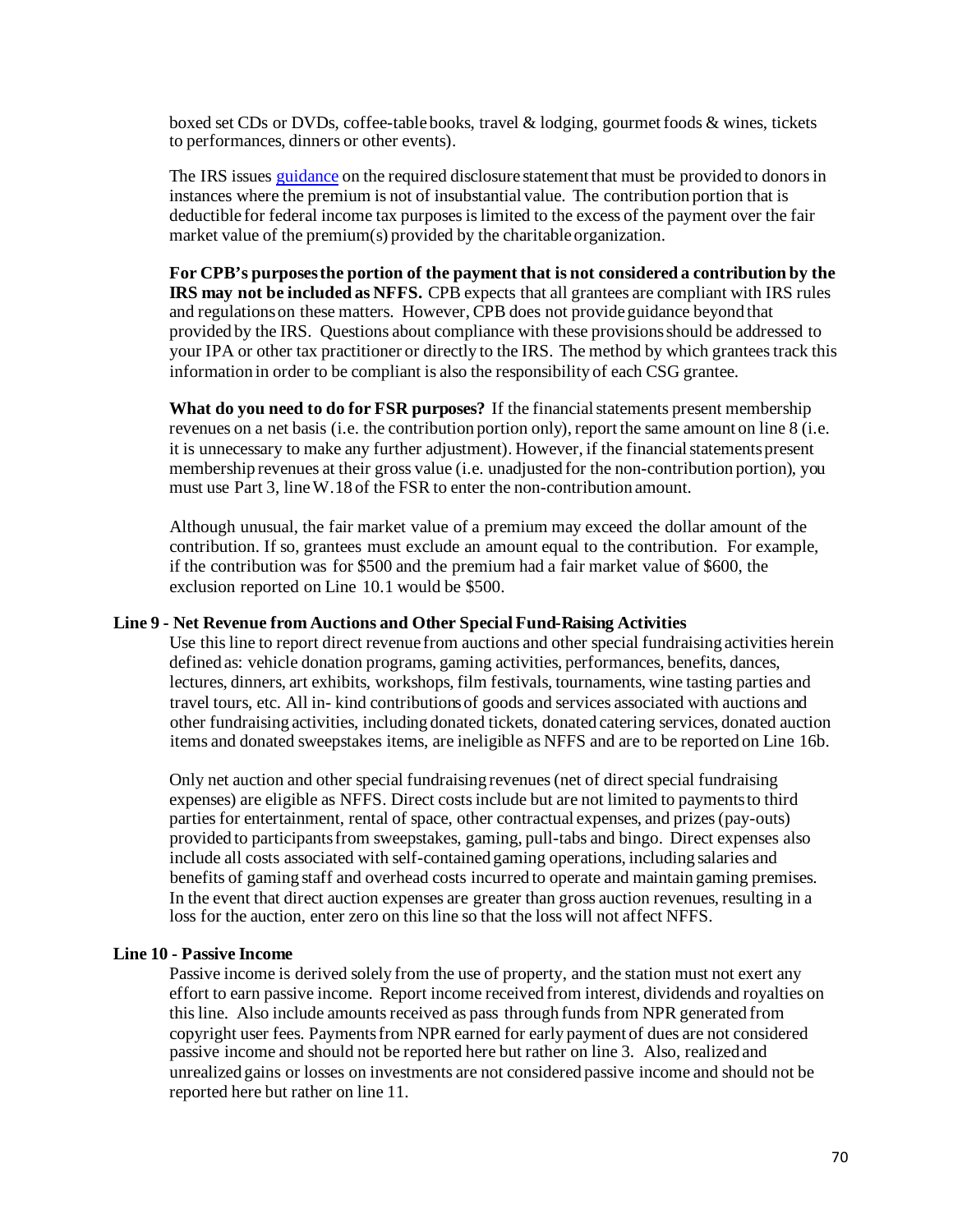### **Line 11 - Other / Miscellaneous**

Report revenue from sources not previously listed. Click on the "Add" button to open a table in which you will itemize values to be reported on this line. Make as many entries as necessary. Revenues and activities that are ineligible as NFFS must be excluded using Part 3 of the FSR.

Examplesinclude:

- Gains or (losses) on sale of assets
- Realized and unrealized gains or (losses) from investments (including endowment funds)
- Endowment revenue (contributions only)
- Capital Campaigns
- Contributions and appropriations designated for capital use
- Gifts and bequests from major individual donors
- Sales of goods and services to individuals (see note below)
- Sales of premiums
- Revenue from the use of an affinity card
- Revenue from long-distance phone services
- Rebates, refunds, reimbursements and insurance proceeds

Note: Sales of goods and services to any entity other than individuals should be reported by the appropriate source on lines 4 through 7.

### **Line 12 - Total Direct Revenue**

This will automatically total Lines 1-11.

#### **Line 13 - Federal and Public BroadcastingExclusionsto NFFS**

The values reported on Lines 1-3 will automatically forward to this line. These funds will automatically be excluded from NFFS.

#### **Line 14 - Other Revenue Not MeetingNFFS Criteria**

The total of NFFS ineligible revenues reported on W19 of Part 3 (see instructions for Part 3 below) will forward to this line (see below) to be excluded from NFFS.

### **Line 15 - Total Direct NFFS**

This line will automatically display the result from subtractingLines 13 and 14 from Line 12; this is the total direct NFFS of the FSR.

#### **Line 16 - In-Kind Contributionsand Indirect AdministrativeSupport**

Use this line to report both in-kind contributions—i.e.noncash contributions—received, as well as the value on indirect administrative support provided by the licensee. Remember, you should only enter in-kind contributions and indirect administrative support that qualify for revenue recognition in your financial statements.

### **Line 16a - In-kind contributionsallowable as NFFS**

### **Line 16b - In-kind contributionsunallowable as NFFS**

#### **Line 16c - Indirect administrative support**

#### **Line 17 - Total Revenue**

This line will total the values reported on Lines 12, 16a-16c.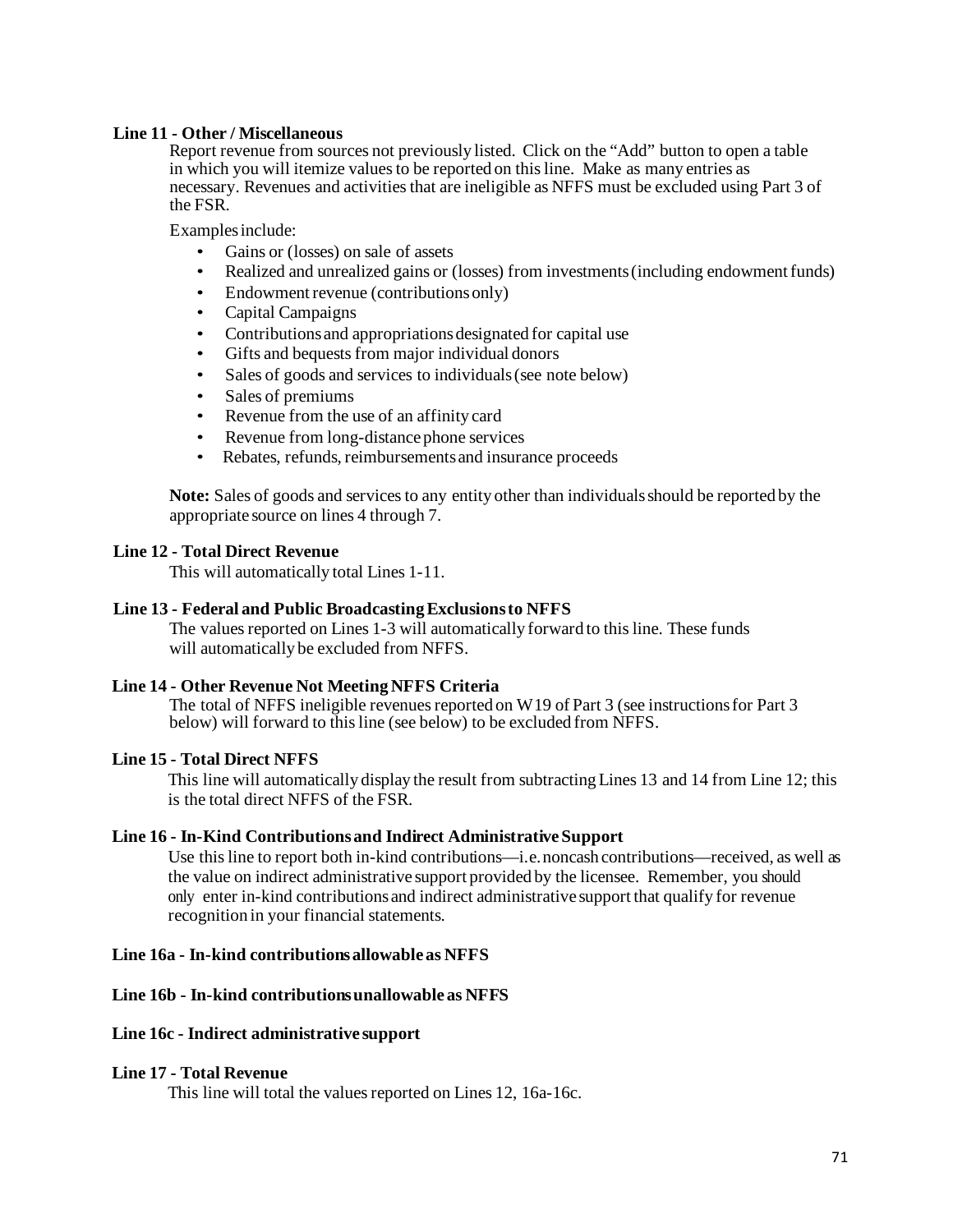# **Part 2: Expenses**

Grantees are required to report all expenses and investmentsin capital assets on Part 2 of the FSR. The total expenses reported on Part 2 should match the total expenses(operating and non-operating) reported in the grantee's financial statements for the reporting year. Grantees are required to present this information by function,such as major programs or services and major classes of supporting services. Functional expense classifications may be communicated either in the statement of activities, notes to the financial statements or as a supplemental schedule.

Expenses may consist of those directly incurred by the station; or they may be represented by the use of donated goods and services; or they may be in the form of indirect administrative support provided by an institutional stations' licensee; or they may also be direct expenses incurred by a licensee on behalf or for the benefit of the station.

There are two types of functional expenses: Program Services and Support Services. The main difference between the two is that program services directly relate to the station's mission, such as delivering programs to listening or viewing audiences.

Support services, on the other hand, do not directly relate to the station's mission. Support services include management and general, fund raising and membership development, underwriting and grant solicitation and other activities that are indispensable to providing program services. As a general rule, in order to identify a service as a program cost, the following criteria should be applied:

- The service contributes directly to the achievement of the broadcasting entity's objectives, goals, or missions.
- The service requires a significant amount of the entity's resources.

Part 2 is designed to capture expenses by functional category only. When distributing and allocating costs it is not always possible to relate costs directly to one functional category. For example, an employee may work in both programming and broadcasting areas; also, equipment may be used for production and for broadcasting. In such cases, distribute or allocate costs among the variousfunctions for which they are incurred.

Costs should be distributed when it is possible to identify the specific portionsthat relate to each function supported. For example, the total cost of an employee involved in several functions can be distributed if the time spent on each function is known. When the portion of total cost spent on each function cannot be specifically identified, allocate costs among functions based on measuresthat most closely match the way resources were used. Occupancy costs, for example, can be combined and allocated among functions based on area occupied or direct personnel costs of each function.

Costs that support more than one station should be allocated equitably among the stations. For example, staff that is resident at one of the stations may perform accounting services for several stations. The cost of the services could be summarized into a cost pool and then allocated among the stations. Allocation can be based on total costs of each station excluding the allocated services or based on direct personnel costs. The purpose of cost distribution and allocation is to provide a reasonable approximation of the total costs of each operating function. Allocation and distribution methods should be only as complex as necessary to provide approximationsbut should be consistentfrom year to year.

Allocations and distributionsneed not and cannot be exact; therefore, very costly or time-consuming methods need not be used. For more information on reporting expenses by functional (and natural) classification visit CPB's *Principlesof Accounting*.

# **BiennialFilers of Audited Financial Statements**

Grantees that elect to file audited financial statements biennially should complete Part 2.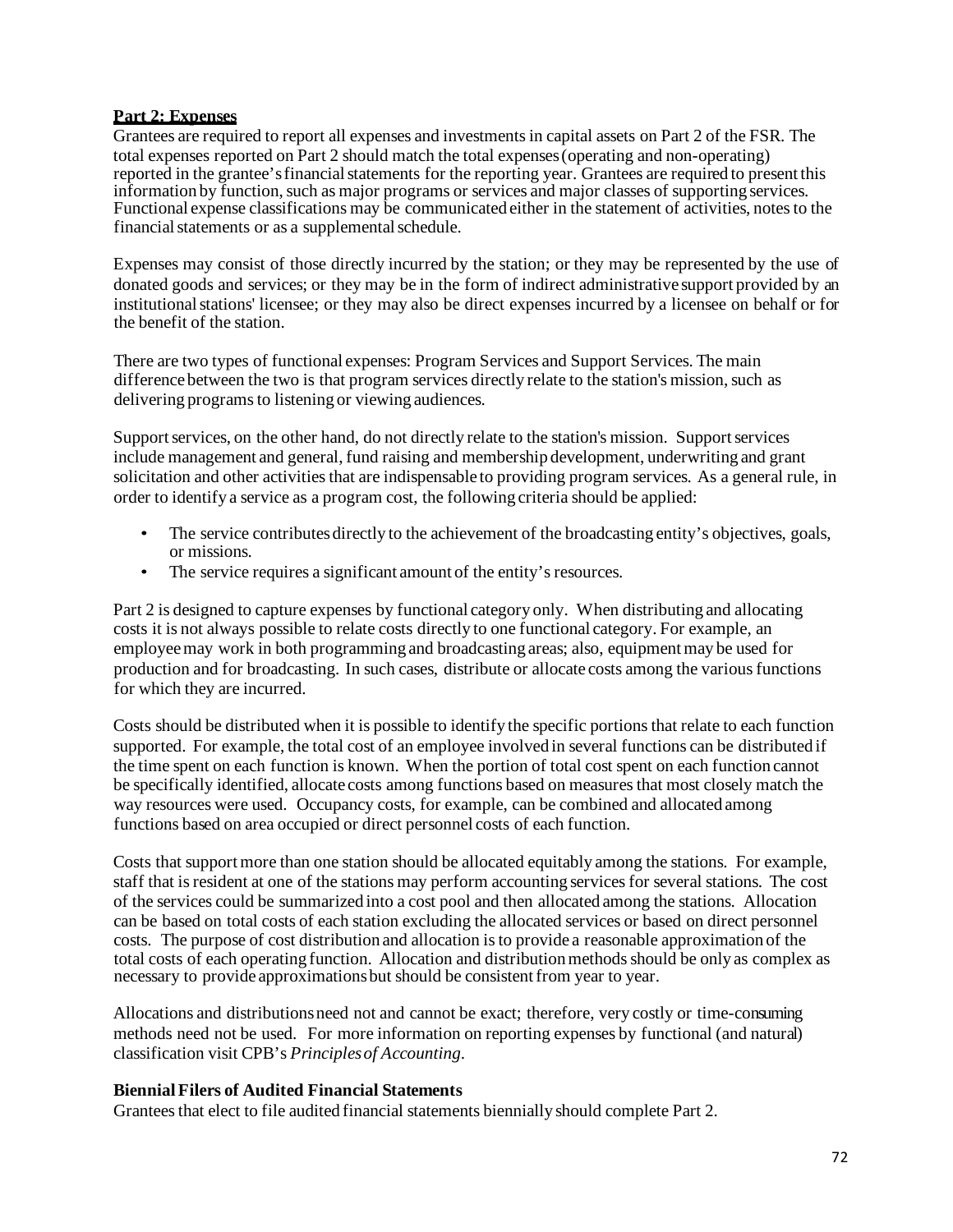### **SpecificLine Item Instructions**

Use the following functional classificationsfor reporting expenseson the FSR.

### **PROGRAM SERVICES**

**Line 18 - Programming and Production**

- **Line 19 - Broadcasting and Engineering**
- **Line 20 - Program Information and Promotion**

# **SUPPORT SERVICES**

**Line 21** - **Management and General**

- **Line 22 - Fund Raising and Membership Development**
- **Line 23 - Underwriting and Grant Solicitation**

# **Line 24 - Depreciation and Amortization (if not allocated to other line items)**

#### **Line 25** - **Total Expenses**

This line will automatically total lines 18 through 24 automatically. Thisline must agree with the financial statements. It is important that the total for Lines 25A, 25B and 25C do not exceed the total CPB revenues reported on Line 2.

#### **ReportingCPB Grant Expenditures**

For each functional expense category on Lines 18 through 24, grantees must indicate the CPB and non-CPB funds used under the following categories:

- **A. Restricted Radio CSG**
- **B. Unrestricted Radio CSG**
- **C. Other CPB Funds**
- **D. All non-CPBFunds**

# **Line 26** - **Cost of Capital Assets Purchased or Donated**

#### **Line 26a - Land and buildings**

Use this line to report the value of purchased or donated land and buildings that were both capitalized and received in the reporting year.

#### **Line 26b - Equipment**

Use this line to report the value of purchased or donated equipment that were both capitalized and received in the reporting year.

#### **Line 26c - All other**

Use this line to report the value of all other purchased or donated capitalized assets that were both capitalized and received in the reporting year.

# **Part 3: NFFS ExclusionWorksheet**

Revenues and activities that do not satisfy the criteria to be included as NFFS must be excluded from NFFS using this worksheet.

#### **Line Items Instructions**

Report revenues that do not qualify as NFFS.

# **Line W1 - Producing, taping, or other broadcast related activities**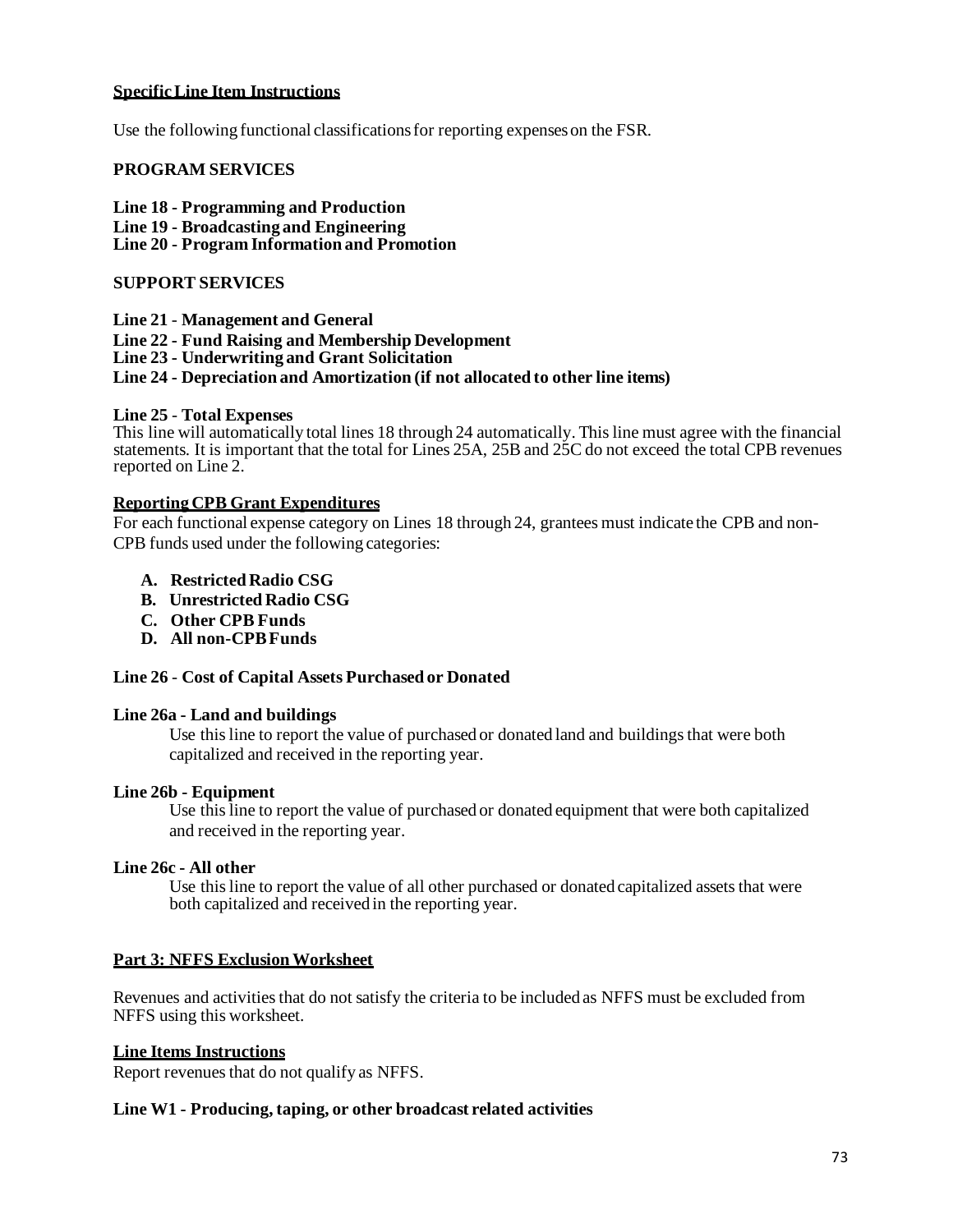**Line W2 - Telecasting production / teleconferencing**

**Line W3 - Foreign rights**

**Line W4 - Rentalsof membership lists**

**Line W5 - Rentalsof studio space, equipment, tower, parking space**

**Line W6 - Leasing of SCA, VBI, ITFS channels**

**Line W7 - Sale of programs or program rightsfor public performance**

**Line W8 - Sale of rental of programtranscriptsor recording for other than performance, including privateuse**

**Line W9 - Gains or losses on sale of assets and securitiestransactions(realized or unrealized)** 

**Line W10 - Sale of premiums**

**Line W11 - Royalty income from licensing fees**

**Line W12 - Other revenue not listed above and excludedby definition**

**Line W13 - A wholly owned or partially owned for-profitsubsidiary regardlessof the nature of the business**

**Line W14 - A wholly owned or partially owned nonprofitsubsidiary**

**Line W15 - Sale of programguides**

**Line W16 - Program guide advertising attributable to that percent of total copies distributed that have been sold through normal retail outletsand/or by magazine subscription**

**Line W17 - Refunds, rebates, reimbursements, and insuranceproceeds**

# **Line W18 - Other**

Use this line to report revenues that do not qualify as NFFS but do not fit into the categories listed on W1-W17.

# **Line W19 - Total revenue not meeting criteria for inclusion as NFFS (sum lines W1-W18)** This line will total the NFFS exclusionslisted on Lines W1-W18. These funds will then forward to Part 1, Line 14 to be excluded from NFFS.

# **Part 4: Reconciliation of FSR with AuditedFinancial Statements**

Grantees who submit audited financial statements with their FSRs are required to complete Part 4. Revenues and financial activities that are not recognized as revenue in the audited financial statements cannot be reported as revenue in the corresponding FSR.

# **Choose a ReportingModel**

Grantees follow one of three accounting "Reporting models":

- Grantees licensed to non-profit community organizations and private colleges and universities (FASB)
- Grantees licensed to public colleges and universities that follow proprietary enterprise-fund